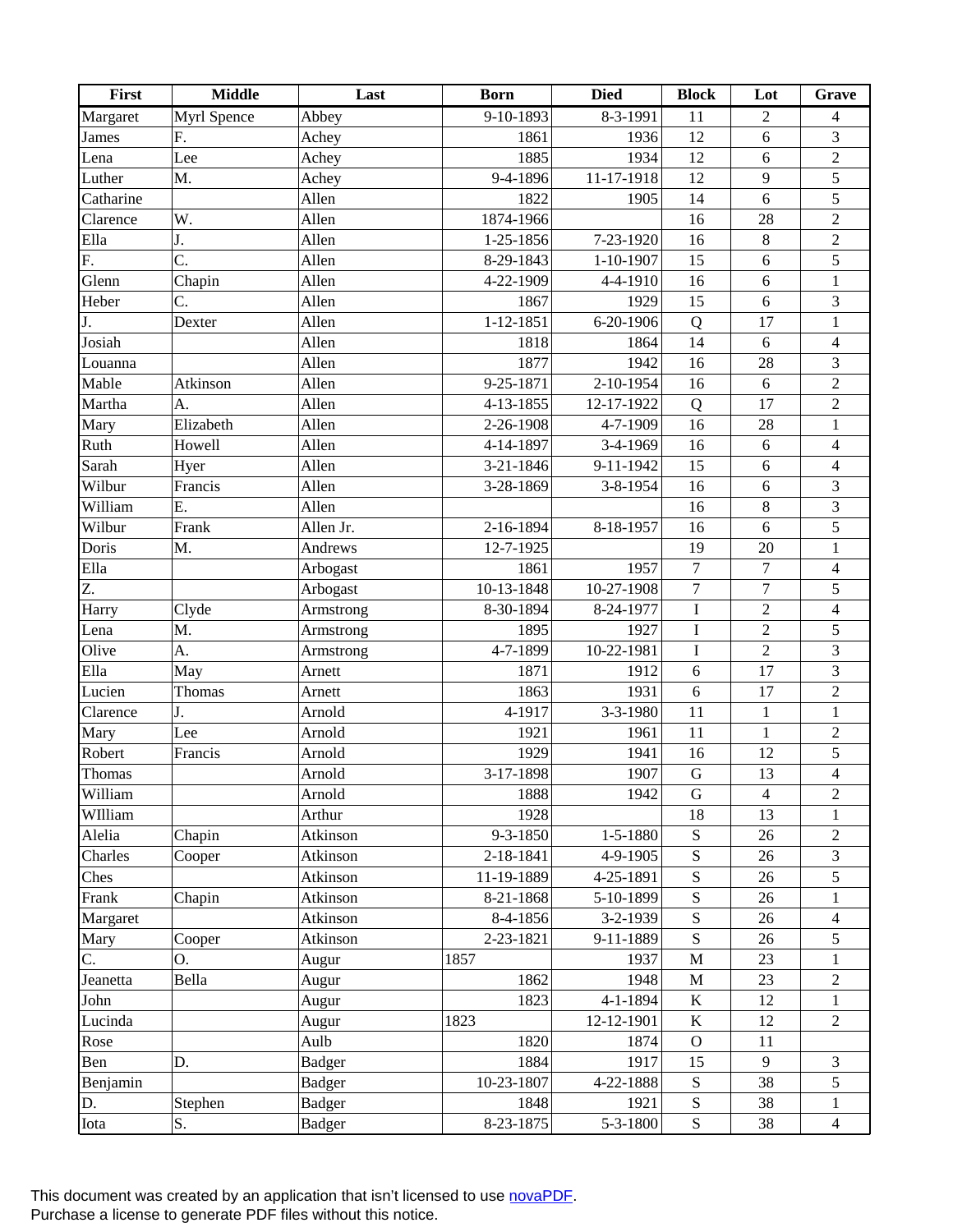| Lester                      | R.           | <b>Badger</b>  | 1862            | 1911             | 6                         | 20               | 5                       |
|-----------------------------|--------------|----------------|-----------------|------------------|---------------------------|------------------|-------------------------|
| Mary                        | L.           | <b>Badger</b>  | 1854            | 1921             | $\mathbf S$               | 38               | $\overline{c}$          |
| Myra                        | L.           | <b>Badger</b>  | 1887            | 1919             | $\mathbf S$               | 38               | 3                       |
| Pauline                     |              | <b>Badger</b>  | 1905            | 1918             | 15                        | 9                | $\overline{c}$          |
| $\overline{\text{William}}$ | Elwood       | Baer           | 1890            | 1961             | 12                        | $\overline{9}$   | $\overline{3}$          |
| Alonzo                      | Linn         | <b>Baker</b>   | 5-26-1912       | 7-28-1978        | $\mathcal{C}$             | $\boldsymbol{7}$ | $\mathbf{1}$            |
| Dora                        |              | <b>Baker</b>   | 1-16-1877       | 9-19-1952        | $\mathbf C$               | $\overline{7}$   | 3                       |
| Fred                        |              | <b>Baker</b>   | 9-10-1878       | 7-4-1945         | $\mathbf C$               | $\overline{7}$   | $\overline{2}$          |
| Kenneth                     | W.           | <b>Baker</b>   | 8-7-1917        | 10-6-1944        | $\mathbf C$               | $\overline{7}$   | $\overline{\mathbf{4}}$ |
| Raghel                      | Ρ.           | <b>Baker</b>   | 1841            | 1919             | $\boldsymbol{\mathrm{F}}$ | 6                | 3                       |
| Samuel                      |              | <b>Baker</b>   | 1841            | 1922             | $\boldsymbol{\mathrm{F}}$ | $\sqrt{6}$       | $\overline{4}$          |
|                             |              | Ball           | 11-25-1875      | 1876             | Q                         | 6                | $\mathbf{1}$            |
| Pearl                       |              | <b>Barker</b>  | 1874            | 1962             | $\overline{4}$            | 3                | $\overline{4}$          |
| Almeda                      | V.           | <b>Barnard</b> | 1860            | 1940             | 15                        | 16               | $\sqrt{2}$              |
| Ira                         | A.           | <b>Barnard</b> | 9-5-1881        | 5-3-1920         | 15                        | 16               | $\mathbf{1}$            |
| Arthur                      |              | <b>Baston</b>  | 5-10-1946       |                  | 19                        | 20               | $\mathfrak{Z}$          |
| Joseph                      | <b>B.</b>    | <b>Bates</b>   | 10-20-1854      | 4-6-1901         | 6                         | $8\,$            | 3                       |
| Sarah                       | J.           | <b>Bates</b>   | 11-29-1856      | 10-27-1938       | 6                         | 8                | $\overline{4}$          |
| Cecile                      | E.           | Bauer          | 1905            | 1929             | 16                        | 30               | $\overline{2}$          |
| Dorcas                      |              | Baugh          | 12/09/1938      | 09/11/2017       | 17                        | 3                | $\sqrt{2}$              |
| Mitchell                    |              | Baugh          | 6-27-1935       | 12-31-2002       | 17                        | 3                | $\mathbf{1}$            |
| Frank                       | H            | Beard          | 1/5/1923        | 3/29/2003        | $\,8\,$                   | 15               | $\overline{\mathbf{4}}$ |
| Rosetta                     | $\mathbf{M}$ | Beard          | 6/2/1923        |                  | $\,8\,$                   | 15               | 3                       |
| Miriam                      | A.           | <b>Beatty</b>  | 1833            | 1913             | Q                         | 18               | $\mathbf{1}$            |
| William                     | G.           | <b>Beatty</b>  | 1827            | 1912             | Q                         | 18               | $\sqrt{2}$              |
| John                        | S.           | Beazell        | 1832            | 1897             | ${\bf G}$                 | $\mathbf{1}$     | $\overline{c}$          |
| John                        | William      | Beazell        | 1869            | 1960             | ${\bf G}$                 | $\mathbf{1}$     | $\overline{4}$          |
| Mary                        | P.           | Beazell        | 1844            | 1912             | ${\bf G}$                 | $\mathbf{1}$     | $\mathbf{1}$            |
| Sallie                      | Catherine    | Beazell        | 1868            | 1943             | ${\bf G}$                 | $\mathbf{1}$     | 3                       |
| Julia                       | Ann          | <b>Begley</b>  | 5-26-1936       |                  | 10                        | $\overline{4}$   | $\overline{5}$          |
| Charles                     |              | Bell           | 11-8-1918       | 3-16-2012        | $\sqrt{5}$                | 6                | $\mathbf{1}$            |
| Pauline                     |              | Bell           | 2-22-1921       | 6-9-2006         | 5                         | 6                | $\sqrt{2}$              |
| <b>Betty</b>                | L.           | Bergman        | 1923            |                  | ${\bf E}$                 | 22               | $\overline{c}$          |
| Carl                        | Junior       | Bergman        | 8-11-1929       | 2-22-1956        | $\overline{E}$            | 22               | $\overline{4}$          |
| Harvey                      | W.           | Bergman        | 1921            | 1947             | $\mathbf E$               | 22               | 1                       |
| Henry                       | I.           | Bergman        | 1882            | 1961             |                           |                  | 4                       |
| Peter                       |              | Bergman        |                 |                  |                           |                  | $\overline{c}$          |
| Prisilla                    |              | Bergman        | 1855            | 1934             |                           |                  | 3                       |
| Stella                      | L.           | Bergman        | $9 - 21 - 1892$ | 12-19-1976       | 12                        | 19               | 5                       |
|                             |              | Bible          | 8-18-1870       | 11-15-1958       | $\overline{4}$            | $\overline{2}$   | 1                       |
|                             |              | Bible          | 1-10-1869       | 10-30-1930       | $\overline{4}$            | $\overline{2}$   | $\overline{2}$          |
| Helena                      | Frances      | Bigham         | 9-10-1905       | 6-24-1988        | 10                        | $\mathbf{1}$     | $\overline{2}$          |
| James                       | A.           | Bigham         | 1859            | 1937             | 10                        | 19               | 4                       |
| Nannie                      | Ε.           | Bigham         | 1871            | 1936             | $10\,$                    | 19               | 5                       |
| Paul                        | N.           | Bigham         | 3-16-1928       | 12-24-2019       | 10                        | 1                | 1                       |
| Ralph                       | Edgar        | Bigham         | 1-14-1941       | 11-27-1954       | 10                        | $\mathbf{1}$     | 3                       |
| Wain                        |              | Bigham         | 11-1-1898       | 12-13-1979       | 10                        | $\mathbf{1}$     | $\mathbf{1}$            |
| Edna                        | <b>B.</b>    | Bishop         | 10-31-1880      | $9 - 2 - 1948$   | 13                        | 10               | 3                       |
| LeRoy                       | P.           | Bishop         | 2-25-1879       | 5-20-1952        | 13                        | $10\,$           | $\overline{c}$          |
|                             | <b>B.</b>    | <b>Black</b>   | 1876            | 1934             | 16                        | 22               | 5                       |
| Anna                        |              |                |                 |                  |                           | 22               |                         |
| Theresa                     | M.           | <b>Black</b>   | 5-12-1879       | $12 - 11 - 1916$ | 16                        |                  | $\,1$                   |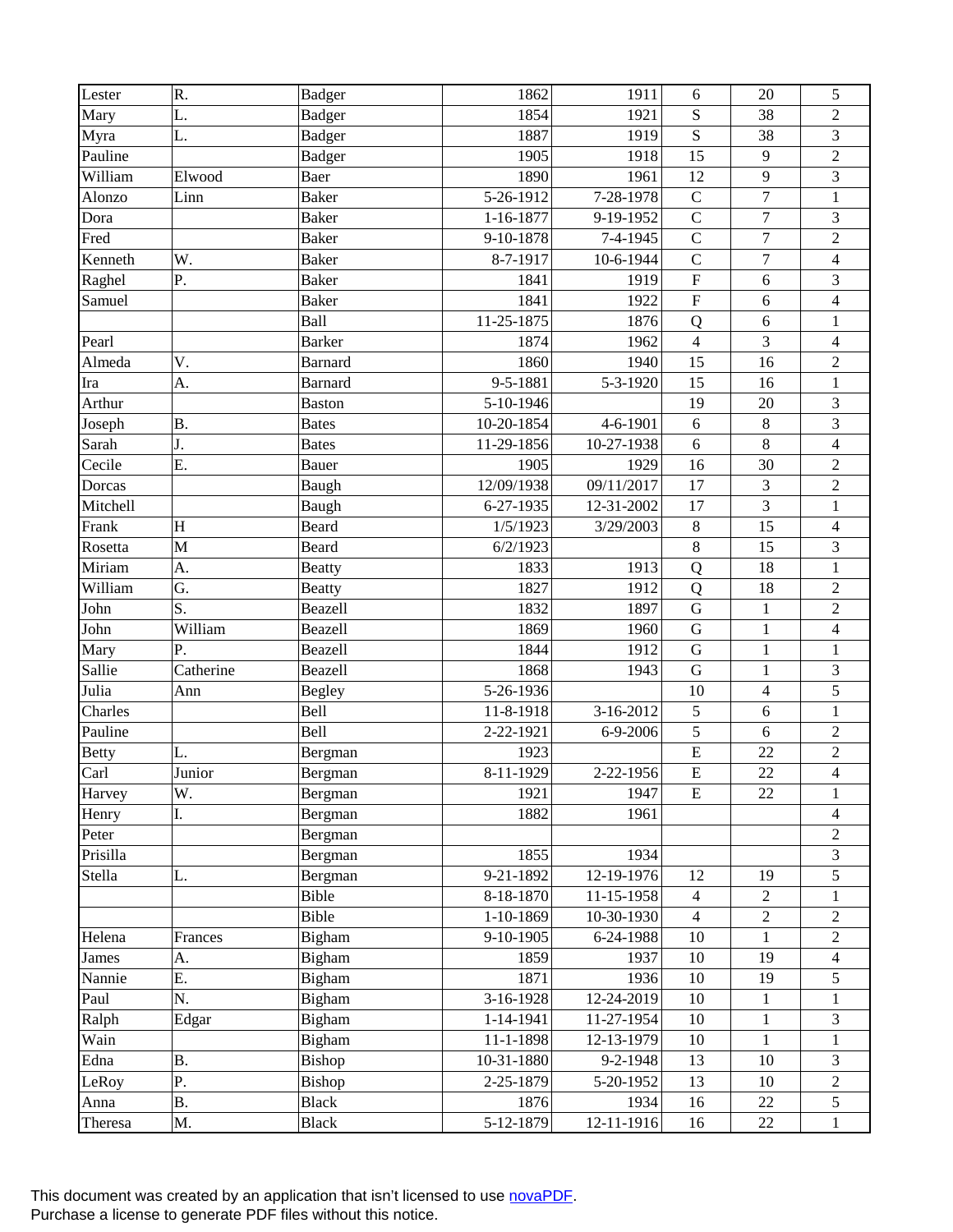|              |            | <b>Black</b>   | 12-2-1914  | 1914       | 16                        | 22             | 3                        |
|--------------|------------|----------------|------------|------------|---------------------------|----------------|--------------------------|
| Frankie      |            | Blair          | 7-12-1889  | 1889       | $\mathcal{C}$             | 12             | 3                        |
| <b>James</b> | Howard     | Blair          | 6-14-1909  | 8-4-1986   | ${\bf P}$                 | 25             | $\mathbf{1}$             |
|              |            | Blair          |            |            | $\mathsf{C}$              | 12             | $\overline{\mathcal{L}}$ |
| Anna         |            | Blandin        |            |            | $\mathbf D$               | $\overline{4}$ | $\overline{4}$           |
| W.           | Η.         | Blockwood      | 3-7-1881   |            |                           |                | $\overline{2}$           |
| Emma         |            | Blout          | 1864       | 1954       | $\sqrt{5}$                | $\sqrt{2}$     | $\sqrt{2}$               |
| Ethel        |            | Blout          | 1884       | 1954       | 5                         | $\overline{2}$ | 3                        |
| John         | M.         | Blout          | 1859       | 1913       | 5                         | $\sqrt{2}$     | $\,1$                    |
| Georgiaette  | Ruth       | <b>Blow</b>    | 1899       | 1901       | $\boldsymbol{7}$          | 6              | 5                        |
| John         | A.         | <b>Blow</b>    | 9-6-1874   | 3-24-1957  | $\boldsymbol{7}$          | 6              | 3                        |
| Joseph       | Ε.         | <b>Blow</b>    | 10-1-1862  | 3-12-1946  | 16                        | 3              | 5                        |
| Louisa       | C.         | <b>Blow</b>    | 7-28-1840  | 9-10-1920  | 16                        | 3              | 3                        |
| Mary         | Ellen      | <b>Blow</b>    | 4-5-1881   | 2-14-1943  | $\boldsymbol{7}$          | 6              | $\overline{\mathbf{4}}$  |
| Peter        |            | <b>Blow</b>    | 1-14-1838  | 1-21-1911  | 16                        | 3              | $\overline{4}$           |
| Danny        |            | Boone          |            |            | 10                        | 3              | $\overline{2}$           |
| Donald       | Edward     | Boone          | 11-11-1920 | 5-10-1926  | 13                        | $\overline{2}$ | 5                        |
| Esther       |            | Boone          | 4-14-1911  | 1-23-2004  | 10                        | 3              | 3                        |
| Helen        | Marie      | Boone          | 8-3-1922   | 3-36-1934  | 13                        | $\overline{2}$ | $\overline{\mathbf{4}}$  |
| Irvin        |            | Boone          | 1905       | 1-8-1995   | 10                        | 3              | $\overline{4}$           |
| Louella      |            | Boone          | 3-15-1875  | 3-13-1964  | 10                        | 28             | 1                        |
| Margaret     | Catherine  | Boone          | 6-3-1898   | 12-14-1936 | 13                        | $\overline{2}$ | $\mathfrak{Z}$           |
| Robert       | R.         | Boone          | 1913       | 1935       | 10                        | 28             | $\overline{2}$           |
| Ronald       |            | Boone          | 4-11-1936  | 5-15-2001  | 10                        | 3              | $\mathbf{1}$             |
| Waneta       |            | Boone          | 1929       | 1931       | 10                        | 3              | $\sqrt{5}$               |
| William      | Shelby     | Boone          | 5-28-1865  | 9-30-1955  | 13                        | $\overline{2}$ | $\mathbf{1}$             |
| William      | Isaac      | Boone          | 8-7-1892   | 8-14-1967  | 13                        | $\overline{2}$ | $\sqrt{2}$               |
| Leonard      |            | <b>Boswell</b> | 1907       | 1937       | D                         | $\overline{4}$ | $\overline{2}$           |
| Amanda       |            | Boyd           | 1873       | 1928       | 10                        | 18             | $\overline{2}$           |
| Arthur       | W.         | Boyd           | 1901       | 1928       | 10                        | 18             | 3                        |
| Hattie       | Jane       | Boyd           | 11-24-1873 | 2-2-1952   | 16                        | 25             | $\overline{4}$           |
| <b>James</b> |            | Boyd           | 1855       | 1935       | 10                        | 18             | 1                        |
| Marjorie     | L.         | <b>Brandow</b> | 9-30-1933  | 6-22-2010  | ${\bf P}$                 | 24             | $\overline{c}$           |
| E.           | I.         | <b>Brewer</b>  |            |            | S                         | 14             | 3                        |
| Freda        | F. Lindsey | <b>Bridges</b> | 1866       | 1942       | 15                        | 30             | $\mathfrak{Z}$           |
| Edward       | Η.         | <b>Brooks</b>  | 1853       | 1930       | $\overline{4}$            | 14             | $\overline{2}$           |
| Elizabeth    | Η.         | <b>Brooks</b>  | 3-20-1831  | 3-13-1912  | Q                         | 24             | 3                        |
| Ettie        | Ε.         | <b>Brooks</b>  | 12-11-1876 | 4-15-1878  | Q                         | 24             | $\overline{2}$           |
| Minerva      | A.         | <b>Brooks</b>  | 1860       | 1931       | $\overline{4}$            | 14             | $\mathbf{1}$             |
| W.           | M.         | <b>Brooks</b>  | 6-22-1823  | 11-22-1910 | Q                         | 24             | $\overline{4}$           |
| A.           | Catherine  | <b>Brown</b>   | 1879       | 1941       | 16                        | 33             | $\overline{4}$           |
| Natasha      | Lynn       | <b>Brown</b>   | 9-3-1991   | 9-4-1991   | 19                        | 18             | 1                        |
| Ed           |            | <b>Bulger</b>  | 1855       | 1918       | A                         | 16             | $\mathbf{1}$             |
| Eddie        |            | <b>Bulger</b>  | 11-13-1885 | 1888       | $\boldsymbol{\mathsf{A}}$ | 16             | 5                        |
| James        |            | <b>Bulger</b>  | 1879       | 1966       | A                         | 16             | 3                        |
| Jessie       |            | <b>Bulger</b>  | 1880       | 1969       | $\mathbf{A}$              | 16             | 4                        |
| Mary         |            | <b>Bulger</b>  | 1860       | 1931       | $\mathbf{A}$              | 16             | 2                        |
| David        | D.         | Bunch          | 1875       | 1942       | $\boldsymbol{7}$          | $\overline{4}$ | 1                        |
| J.           | T.         | <b>Bunch</b>   | 12-23-1834 | 11-14-1902 | $\tau$                    | 16             | 3                        |
| Jewey        | M.         | Bunch          | 1875       | 1919       | $\boldsymbol{7}$          | $\overline{4}$ | $\overline{c}$           |
| L.           | A.         | Bunch          | 2-18-1853  | 12-21-1937 | $\tau$                    | 16             | $\overline{4}$           |
|              |            |                |            |            |                           |                |                          |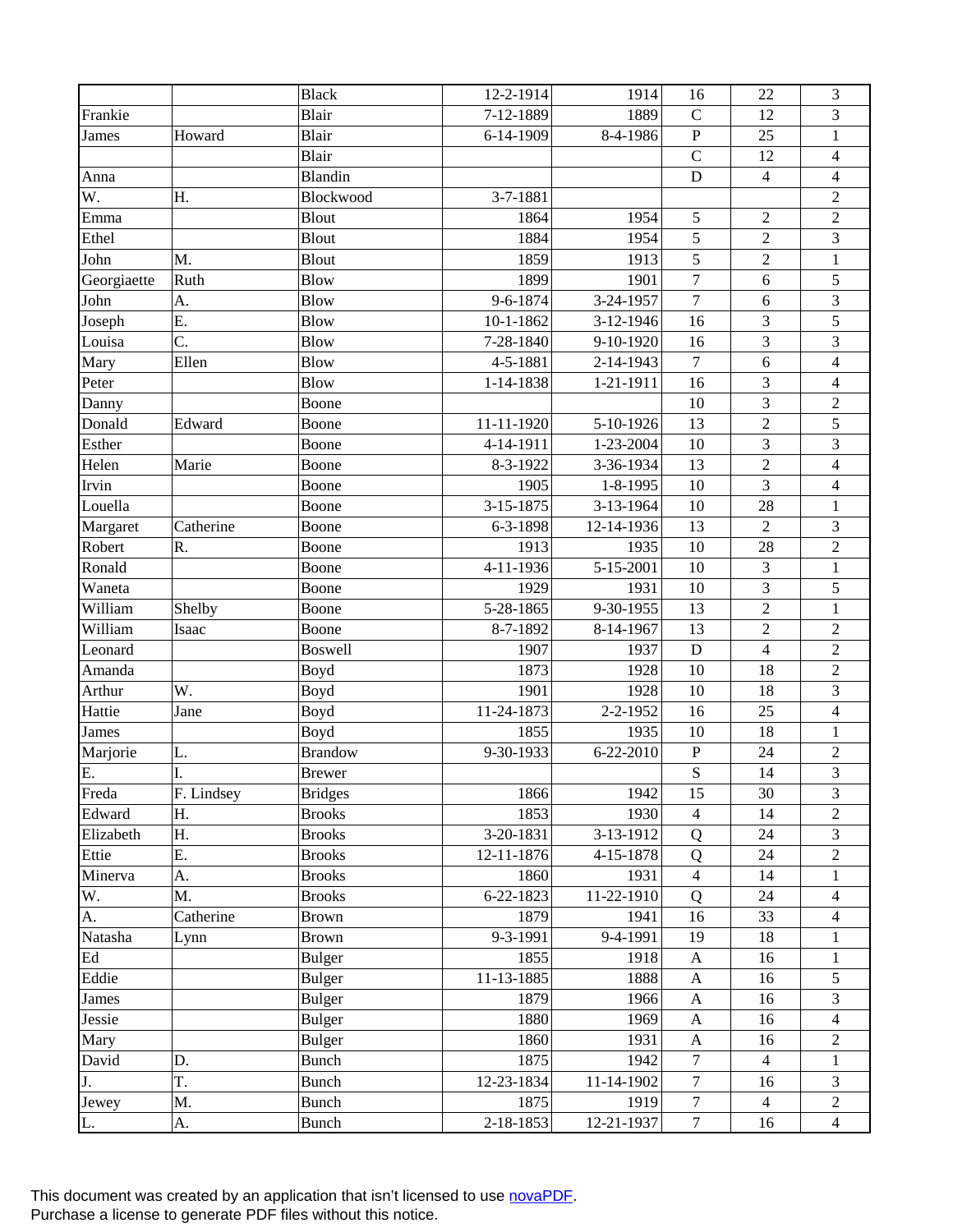| Vivian          | E. V.        | <b>Bunch</b>    | $1 - 11 - 1873$ | $1 - 15 - 1902$ | $\overline{7}$ | 16             | $\sqrt{5}$              |
|-----------------|--------------|-----------------|-----------------|-----------------|----------------|----------------|-------------------------|
| Charlie         |              | <b>Burchart</b> | 1876            | 1926            | 16             | 31             | 5                       |
| Emma            |              | <b>Burchart</b> | 1848            | 1920            | 16             | 31             | 3                       |
| George          | R.           | <b>Burchart</b> | 1842            | 1920            | 16             | 31             | $\overline{\mathbf{4}}$ |
| John            | T.           | <b>Burgess</b>  | 5-16-1836       | 7-9-1910        | 14             | 10             | $\,1$                   |
| Martha          | A.           | <b>Burgess</b>  | 2-2-1842        | 3-17-1923       | 14             | 10             | $\sqrt{2}$              |
| Katie           |              | <b>Burns</b>    | 3-15-1864       | 5-5-1886        | ${\bf S}$      | 33             | 5                       |
| <b>Bessie</b>   |              | Burr            | 5-30-1883       | 8-18-1983       | ${\bf P}$      | $\mathbf{1}$   | $\,1$                   |
| Lewis           |              | <b>Burrell</b>  | 1831            | 1909            | 15             | $\overline{2}$ | 5                       |
| Martha          | A.           | <b>Burrell</b>  | 1832            | 1912            | 15             | $\overline{2}$ | $\overline{4}$          |
| Charles         | W.           | <b>Burrus</b>   | 1852            | 1941            | $\,8\,$        | 5              | $\mathbf{1}$            |
| Frank           | C.           | <b>Burrus</b>   | 1893            | 1930            | $\,8\,$        | $\overline{5}$ | $\overline{4}$          |
| Lucy            | J.           | <b>Burrus</b>   | 1857            | 1930            | $\,8\,$        | 5              | $\sqrt{2}$              |
| Thomas          | E.           | <b>Burrus</b>   | 1879            | 1948            | $\,8\,$        | 5              | $\overline{5}$          |
| Doll            | A.           | Cable           | 1877            | 1934            | 12             | 11             | $\mathfrak{Z}$          |
| Ohas            | L.           | Cable           | 1-19-1903       | 7-24-1917       | 12             | 11             | $\sqrt{2}$              |
| Harry           | D.           | Callison        | 4-22-1879       | 8-13-1837       | 18             | $\overline{2}$ | 5                       |
| Lora            | E.           | Callison        | 11-24-1873      | 1-25-1965       | 18             | $\overline{2}$ | $\overline{\mathbf{4}}$ |
| Clarence        |              | Calvin          | 1897            | 1957            | 11             | $\overline{5}$ | 5                       |
| Edith           |              | Calvin          | 1904            | $19 -$          | 11             | $\overline{5}$ | $\overline{4}$          |
| Edna            | Lorene       | Calvin          | 8-30-1910       | 8-24-1990       | 19             | 18             | $\sqrt{3}$              |
| Gerald          | S.           | Calvin          | 7-13-1945       | 12-16-1967      | 11             | 6              | 5                       |
| Golda           | Mae          | Calvin          | 8-29-1901       |                 | 19             | 5              | $\mathbf{1}$            |
| Jimmie          | Allen        | Calvin          | 6-23-1943       | 6-26-1943       | 19             | 5              | 3                       |
| Larry           | Allen        | Calvin          | 6-28-1941       | 2-11-1942       | 11             | $\overline{5}$ | $\overline{\mathbf{3}}$ |
| Leann           |              | Calvin          | 2-18-1876       | 1909            | Q              | 14             | $\overline{5}$          |
| Leslie          | Junnie       | Calvin          | 4-26-1923       | 10-7-1950       | 11             | 5              | $\mathbf{1}$            |
| Louisa          | R.           | Calvin          | 1873            | 1900            | Q              | 14             | 3                       |
| Louisa          | R.           | Calvin          | 9-1-1873        | 7-12-1900       | Q              | 14             | $\overline{4}$          |
| Russell         |              | Calvin          | 10-3-1899       | 1-23-1951       | 19             | 5              | $\sqrt{2}$              |
| Shirley         | Sue          | Calvin          | 14900           | 2-12-1941       | 19             | $\overline{5}$ | $\mathfrak 3$           |
| Short           | John         | Calvin          | 1894            | 1927            | 13             | $\overline{5}$ | 3                       |
| William         | Clarence     | Calvin          | 6-23-1916       | 5-16-2008       | 19             | 18             | $\overline{2}$          |
| WIlliam         |              | Calvin          | 1861            | 1939            | ${\bf Q}$      | 14             | $\overline{2}$          |
| <b>Augustus</b> | William      | Caman           | $1 - 1 - 1841$  | 2-28-1932       | L              | 20             | $\mathfrak{Z}$          |
| Charlotte       | A.           | Caman           | 9-11-1846       | 5-17-1870       | L              | $20\,$         | 5                       |
| Francis         |              | Campbell        |                 | 9-30-1918       | 16             | 29             | 4                       |
| Lala            | Η.           | Campbell        | 12-8-1878       | 4-21-1887       | $\mathbf T$    | $\overline{3}$ | 3                       |
| Mary            | <b>Baker</b> | Campbell        | 1856            | 1947            | 16             | 29             | 3                       |
| Minnie          | Johnson      | Campbell        |                 |                 | $\mathbf T$    | $\overline{3}$ | $\sqrt{2}$              |
| Daisy           | L. Mills     | Capps           | 4-28-1915       | 12-12-1997      | 12             | 15             | 1                       |
| Charles         |              | Carnagey        | 1862            | 1954            | 17             | $\overline{c}$ | $\overline{4}$          |
|                 | C.           |                 | 1862            | 1951            | 17             | $\overline{2}$ | 5                       |
| Emma            |              | Carnagey        | 1899            | 1954            |                | $\overline{2}$ |                         |
| Thelma          | J.           | Carnagey        |                 |                 | 17             |                | 3                       |
| Martha          |              | Carothers       | 1832            | 1902            | 5              | 16             | 3                       |
| R.              | B.           | Carothers       | 1817            | 1909            | 5              | 16             | $\overline{4}$          |
| Chester         |              | Carpenter       | 5-24-1916       | $1 - 8 - 2007$  | 5              | 17             | 3                       |
| Ruby            | Phalen       | Carpenter       | 12-25-1916      | 2-11-1997       | 5              | 17             | $\overline{c}$          |
| Thelma          | Gail         | Carpenter       | 5-25-1941       | 8-4-1942        | 5              | 17             | $\mathbf{1}$            |
| Elizabeth       | Fowler       | Carroll         | 1858            | 1928            | 13             | 13             | 4                       |
| Jane            | Μ.           | Carroll         | 1886            | 1977            | 13             | 13             | $\sqrt{2}$              |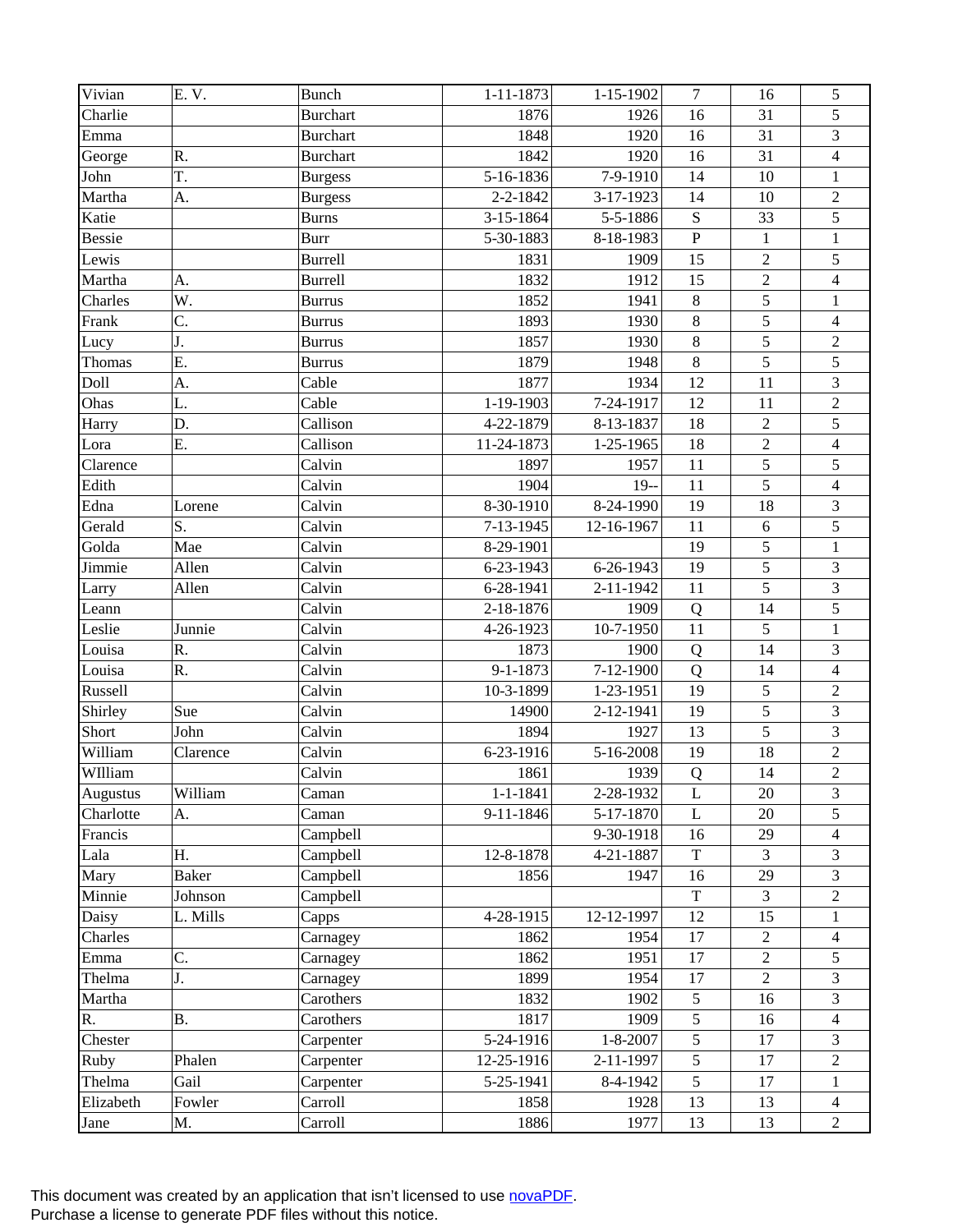| Richard             | Morrow      | Carroll  | 1852           | 1931            | 13             | 13               | 3                       |
|---------------------|-------------|----------|----------------|-----------------|----------------|------------------|-------------------------|
| Hamilton            | Η.          | Carson   | 5-11-1860      | 9-30-1937       | 19             | $\mathbf{1}$     | $\overline{2}$          |
| Lura                | A.          | Carson   | 10-7-1869      | 11-23-1936      | 19             | $\mathbf{1}$     | $\mathbf{1}$            |
| Caroline            | P.          | Carstens | $1 - 6 - 1852$ | 12-30-1943      | $\bf K$        | $\overline{4}$   | $\sqrt{2}$              |
| Henry               |             | Carstens | 2-22-1844      | 9-28-1884       | $\bf K$        | $\overline{4}$   | $\mathbf{1}$            |
| W.                  | J.          | Carter   |                |                 | L              | 18               | $\mathbf{1}$            |
| Clara               | Allen       | Cartmell | 1874           | 1960            | 15             | 6                | $\mathbf{1}$            |
| Joseph              | Η.          | Cartmell | 2-8-1831       | 3-26-1911       | 5              | 10               | $\mathbf{1}$            |
| Julia               | Wyatt       | Cartmell | 1845           | 1898            | ${\bf R}$      | 33               | $\overline{\mathbf{4}}$ |
| Mary                | C.          | Cartmell | 8-22-1844      | 8-30-1916       | 5              | 10               | $\sqrt{2}$              |
| Olca                | May         | Cartmell | 5-12-1874      | 3-30-1900       | $\sqrt{5}$     | 10               | $\overline{4}$          |
| Thos.               | Η.          | Cartmell | 1867           | 1926            | 5              | 10               | 5                       |
| William             | Doyle Baker | Casebeer | 1913           | 1934            | $\overline{4}$ | 6                | $\overline{2}$          |
| Daniel              | Lee         | Cash     | 1878           | 1936            | 10             | 24               | $\mathbf{1}$            |
| Rose                |             | Causey   | 1854           | 1920            | ${\bf S}$      | $\overline{2}$   | $\mathfrak{Z}$          |
| Margie              | Ε.          | Caves    | 2-26-1901      | 8-14-1901       | $\mathbf M$    | 12               | $\,1$                   |
| Samuel              | Ε.          | Caves    |                |                 | $\mathbf M$    | 12               | $\overline{\mathbf{4}}$ |
| Addie               |             | Caylor   |                | 1941            | $\,8\,$        | 14               | $\mathbf{1}$            |
| Delta               | Dean        | Caylor   | 8-5-1937       |                 | 10             | 13               | 3                       |
| $\operatorname{Ed}$ |             | Caylor   |                | 1924            | $\,8\,$        | 14               | $\overline{4}$          |
| John                |             | Caylor   | 10-9-1900      | 1-21-1981       | 10             | 13               | $\overline{4}$          |
| Martha              | J.          | Caylor   | 1873           | 1951            | $\,8\,$        | 13               | 3                       |
| Mary                | E. Noah     | Caylor   | 10-26-1912     | 8-28-1936       | 10             | 13               | 5                       |
| Micheal             | Ε.          | Caylor   | 1874           | 1923            | $\,8\,$        | 13               | $\sqrt{2}$              |
| William             | G.          | Caylor   | 6-24-1931      |                 | 10             | 13               | $\boldsymbol{2}$        |
| Kate                | A.          | Cazaly   | $3 - 5 - 1851$ |                 | ${\bf S}$      | 39               | $\overline{2}$          |
| William             | L.          | Cazaly   | 2-17-1843      | 7-16-1910       | $\mathbf S$    | 39               | $\mathbf{1}$            |
| Effie               | Mae         | Chadwick | 9-22-1881      | 5-2-1952        | $\mathbf I$    | 13               | 3                       |
| Robert              | L.          | Chadwick | 2-6-1869       | 9-18-1945       | $\bf I$        | 13               | $\overline{\mathbf{4}}$ |
| Christine           |             | Chambers | 7-19-1894      | 1908            | ${\bf R}$      | $\overline{7}$   | $\overline{4}$          |
| Eliza               |             | Chambers | 3-26-1882      | 1882            | ${\bf R}$      | $\boldsymbol{7}$ | 3                       |
| Ellen               |             | Chambers | 3-28-1882      | 1909            | ${\bf R}$      | $\overline{7}$   | $\overline{2}$          |
| Leroy               |             | Chambers | 12-12-1893     | 1897            | ${\bf R}$      | $\tau$           | $\,1$                   |
| Sue                 | Ε.          | Champion | 5-3-1843       | 11-8-1904       | 6              | 15               | 5                       |
| Holly               |             | Chestnut | 10-18-1918     |                 | 11             | 17               | 1                       |
| Leefy               | Ε.          | Chick    | 1863           | 1926            | A              | 20               | $\overline{2}$          |
| W.                  | A.          | Chick    |                |                 | A              | 20               | $\overline{4}$          |
| Willie              | A.          | Chick    | 2-3-1895       | 7-7-1896        | $\mathbf{A}$   | $20\,$           | 3                       |
| H.                  | Ε.          | Christen | 1825           | 1899            | Q              | 6                | $\overline{4}$          |
| John                |             | Christen | 1890           |                 | Q              | 6                | 5                       |
| Henry               |             | Clardy   |                |                 | H              | 13               | $\overline{2}$          |
| <b>Bruce</b>        | Η.          | Clarke   | $7 - 25$       | 8-14-1903       | 14             | $\overline{4}$   | 6                       |
| Howard              | T.          | Clarke   | 1868           | 1945            | 14             | $\overline{4}$   | $\overline{c}$          |
| Margaret            | D.          | Clarke   | 1865           | 1943            | 14             | $\overline{4}$   | 3                       |
| <b>Bessie</b>       |             | Classen  | 1886           | 1960            | Ι              | 10               | 2                       |
| Henry               | G.          | Classen  |                |                 | I              | 10               | 1                       |
| Elizabeth           |             | Clay     | 12-24-1822     | 10-11-1907      | A              | 22               | 3                       |
| Henry               |             | Clay     | 6-16-1834      | 12-2-1896       | $\mathbf{A}$   | 22               | $\overline{c}$          |
| Janice              | Louise      | Clay     | 12-24-1939     | $1-4-1940$      | 10             | 22               | 3                       |
| Lucille             | Marmon      | Clay     | 10-10-1908     | 12-27-1939      | 10             | 22               | $\overline{2}$          |
| Annie               |             | Cline    | 6-25-1849      | $1 - 11 - 1918$ | 41             | 13               | $\overline{2}$          |
|                     |             |          |                |                 |                |                  |                         |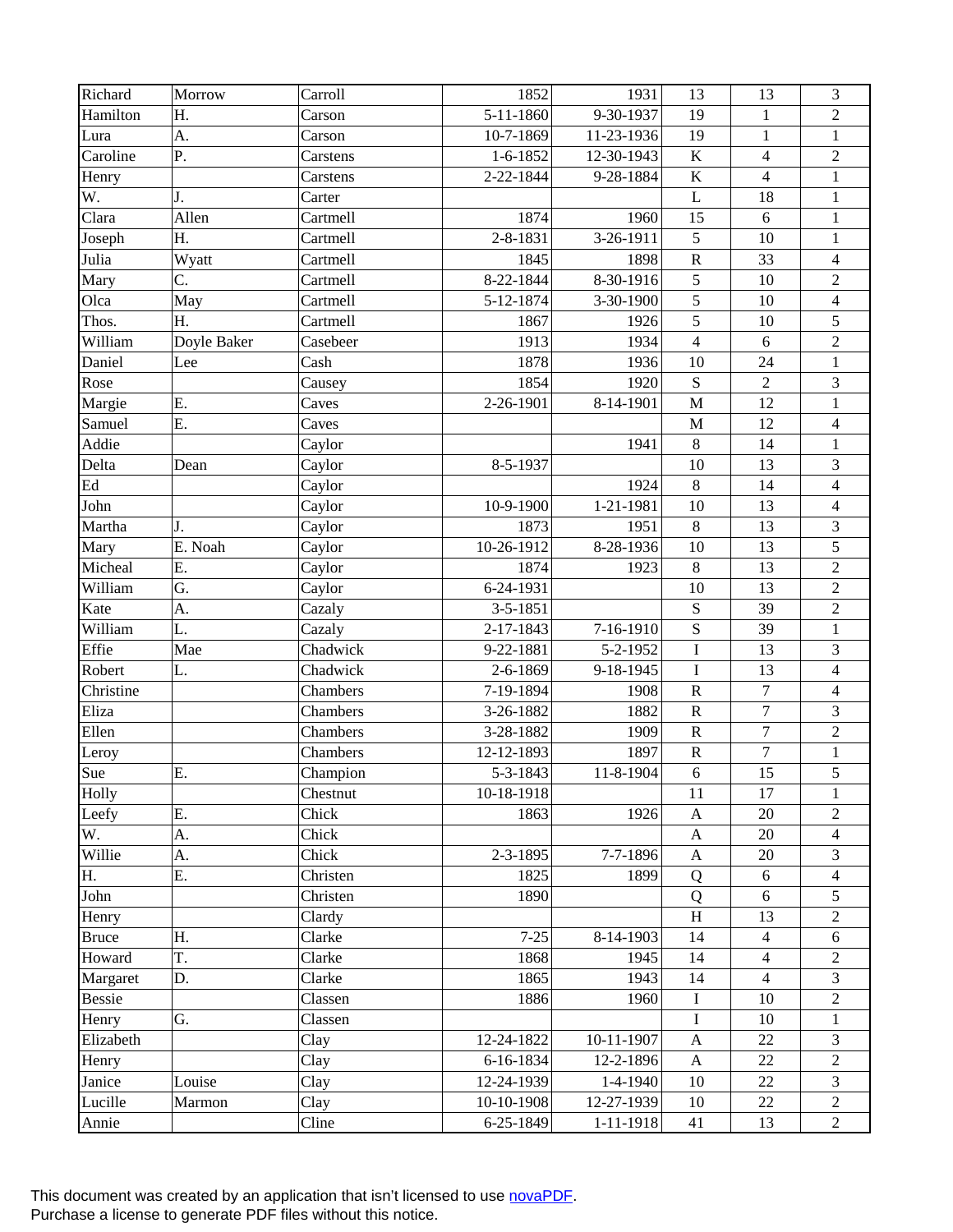| Bert      |           | Cline      | 11-1-1873       | 9-11-1920      | 41                        | 13               | 3                       |
|-----------|-----------|------------|-----------------|----------------|---------------------------|------------------|-------------------------|
| Perry     |           | Cline      | 4-11-1841       | 5-25-1925      | 41                        | 13               | 1                       |
| Susan     |           | Cline      |                 | 2-16-1886      | $\boldsymbol{\mathrm{F}}$ | 5                | $\sqrt{2}$              |
| Walter    |           | Cline      | 1-20-1878       | 7-12-1961      | 41                        | 13               | $\overline{\mathbf{4}}$ |
| George    | Η.        | Clute      | 6-19-1812       | 12-18-1896     | L                         | $\overline{2}$   | 3                       |
| Alfaretta |           | Coe        | 3-30-1864       | 1-27-1936      | 17                        | 9                | $\overline{2}$          |
| Elizabeth | V.        | Coe        | 1834            | 1926           | 17                        | 9                | 3                       |
| Frank     | Price     | Coe        | 2-19-1869       | 2-1-1942       | 17                        | 9                | $\overline{\mathbf{4}}$ |
| Mabel     | McClellan | Coe        | 2-27-1882       | 12-28-1918     | 17                        | 9                | 5                       |
| William   | Strahl    | Coe        |                 |                | 15                        | 3                | 3                       |
| John      |           | Coffer     |                 |                | $\boldsymbol{\mathrm{F}}$ | 14               | 3                       |
| Virgil    | LeRoy     | Coffin     | 10-31-1951      | 11-2-1951      | 15                        | 22               | $\overline{4}$          |
| Cass      | A.        | Colvin     | 1870            | 1946           | 10                        | 26               | $\sqrt{2}$              |
| Josephine |           | Colvin     | 1866            |                | 10                        | 26               | 3                       |
| John      | W.        | Comstock   | 1869            | 1939           | 18                        | 13               | $\overline{4}$          |
| M.        | Elzada    | Comstock   | 1881            | 1950           | 18                        | 13               | $\mathfrak{Z}$          |
| Charles   | Wayne     | Conger Jr. | $1 - 11 - 1922$ | 12-28-1991     | $\mathbf C$               | 3                | $\overline{\mathbf{4}}$ |
| F.        | M.,       | Conley     | 5-28-1840       | 6-25-1907      | $\tau$                    | $\mathbf{1}$     | $\overline{2}$          |
| Francis   | M.        | Conley     | 1877            | 1959           | $\mathbf{9}$              | $\overline{7}$   | $\mathbf{1}$            |
| Francis   | Martin    | Conley     | 1918            | 2-16-1918      | 9                         | $\overline{7}$   | 3                       |
| Mary      | L.        | Conley     | 1878            | 1962           | 9                         | $\boldsymbol{7}$ | $\sqrt{2}$              |
| Vinna     |           | Conley     | 12-7-1843       | 3-19-1911      | $\boldsymbol{7}$          | $\mathbf{1}$     | 3                       |
| Mary      | I.        | Cook       | 1868            | 1939           | $\overline{\mathrm{F}}$   | 9                | $\mathbf{1}$            |
| Alice     |           | Coonradt   |                 |                | ${\bf S}$                 | 27               | 5                       |
| Dhilo     | D.        | Coonradt   | 8-24-1865       | 3-11-1952      | S                         | 27               | $\overline{4}$          |
| John      |           | Copeland   |                 | 4-25-1888      | $\mathbf M$               | 5                | $\overline{4}$          |
| Joseph    |           | Copeland   | 1837            | 1916           | 15                        | 9                | $\overline{\mathbf{4}}$ |
| Sarah     |           | Copeland   | 1840            | 1912           | 15                        | 9                | 5                       |
| Salina    | Belle     | Corman     | 8-10-1861       | 2-18-1921      | ${\bf P}$                 | 16               | $\overline{c}$          |
| Harry     | Ρ.        | Cory       | 7-19-1839       | 10-24-1874     | $\mathcal{C}$             | 14               | $\overline{4}$          |
| Clyde     | R.        | Cox        |                 | $1 - 5 - 1937$ | 10                        | 21               | $\mathbf{1}$            |
| Ida       | A.        | Cox        | 1-26-1872       | 11-7-1958      | 6                         | 21               | $\overline{2}$          |
| J.        | W.        | Cox        | 7-30-1840       |                | L                         | 22               | $\,1$                   |
| Joe       |           | Cox        | 1877            | 1955           | 6                         | 21               | $\mathbf{1}$            |
| Joseph    |           | Cox        | 5-12-1823       | 7-4-1906       | 6                         | 21               | 3                       |
| Louinda   |           | Cox        | 2-12-1843       | 5-28-1900      | L                         | 22               | $\overline{c}$          |
| Mary      | Augusta   | Cox        | 3-8-1906        | 12-2-2000      | $\overline{4}$            | $10\,$           | 1                       |
| Nancy     |           | Cox        | 11-25-1843      | $3-15-1919$    | 6                         | 21               | 5                       |
| E.        | Η.        | Crawford   | 12-11-1815      | 6-27-1897      | Q                         | 12               | 3                       |
| L.        | Ε.        | Crawford   | 1870            | 1917           | 10                        | 12               | 5                       |
| Carl      | W.        | Creager    | 1881            | 1941           | 16                        | 9                | 5                       |
| Ernest    | T.        | Creager    | 1892            | 1936           | 16                        | 9                | $\overline{4}$          |
| Harry     | Ε.        | Creager    | 1914            | 1915           | 15                        | $\overline{4}$   | $\mathbf{1}$            |
| Hattie    | A.        | Creager    | 1885            | 1968           | 15                        | $\overline{4}$   | $\overline{c}$          |
| John      | C.        | Creager    | 1883            | 1971           | 15                        | 4                | 3                       |
| Logan     |           | Creager    | 1887            | 1918           | 16                        | $\overline{9}$   | 3                       |
| Osa       | Ε.        | Creager    | 1859            | 1937           | 16                        | 9                | $\overline{2}$          |
| Roy       |           | Creager    | 1911            | 1913           | 15                        | $\overline{4}$   | 1                       |
| T.        | C.        | Creager    | 1833            | 1913           | 16                        | 9                | $\mathbf{1}$            |
| Wanda     |           | Creager    | 1-15-1926       | 4-22-2007      | 15                        | 4                | $\overline{4}$          |
| Georgia   | A.        | Creed      |                 | 5-9-1927       | 16                        | $20\,$           | 3                       |
|           |           |            |                 |                |                           |                  |                         |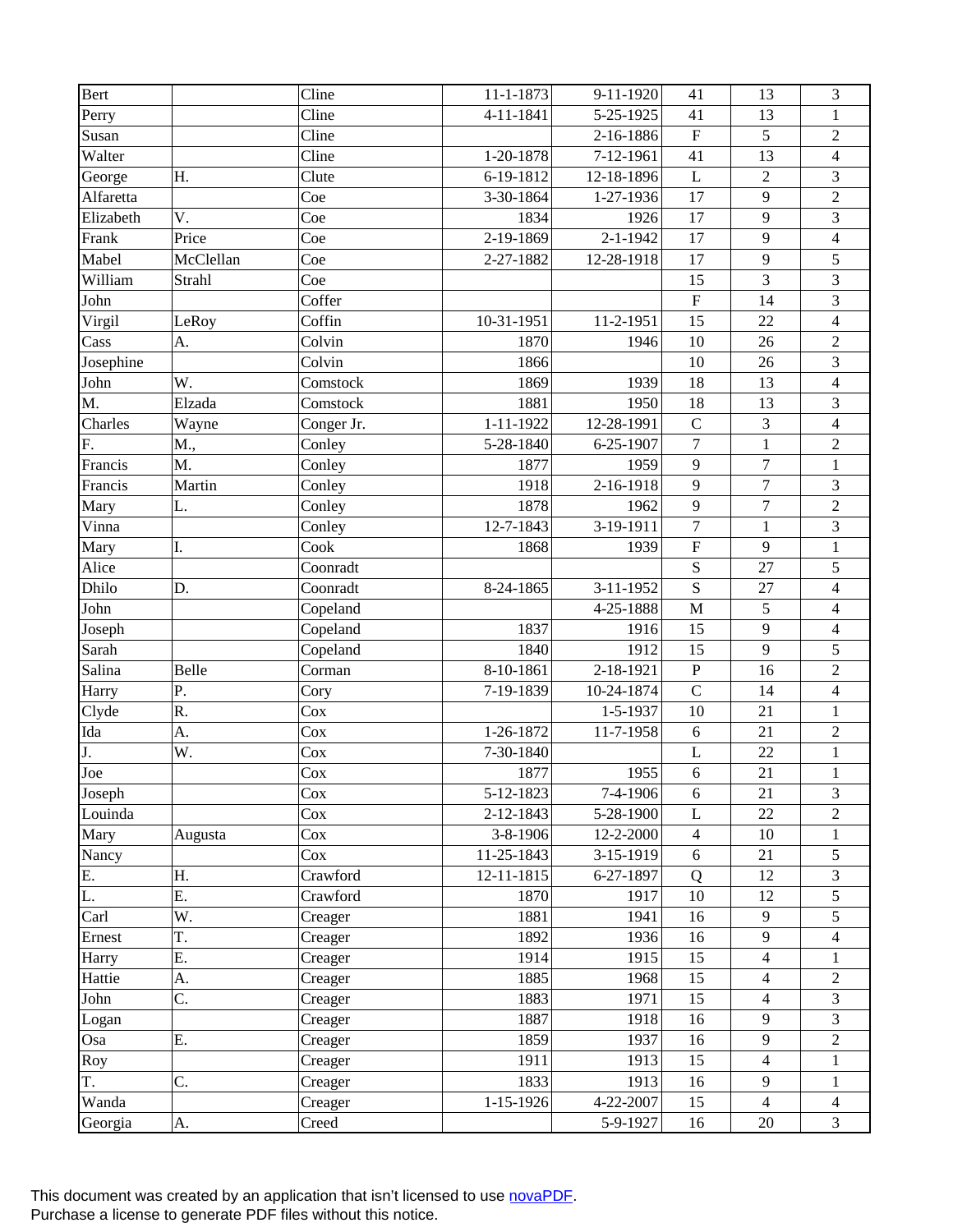| Robert          | D.        | Creed       | 12-25-1835 | 9-22-1916      | 16                        | 20               | $\mathbf{1}$            |
|-----------------|-----------|-------------|------------|----------------|---------------------------|------------------|-------------------------|
| Elizebeth       |           | Crisham     | 1862       | 1942           | 18                        | 15               | 3                       |
| Geo             | Robert    | Crisham     | 1855       | 1941           | 18                        | 15               | $\overline{\mathbf{4}}$ |
| Dora            | <b>B.</b> | Crisler     | 1861       | 1893           | ${\bf G}$                 | 14               | 4                       |
| John            | A.        | Crisler     |            |                | ${\bf G}$                 | $\overline{7}$   | $\overline{4}$          |
| John            | Η.        | Crisler     | 1855       | 1939           | ${\bf G}$                 | 14               | $\mathfrak{Z}$          |
| Viola           | Fix       | Crisler     | 1833       | 1903           | $\mathbf G$               | $\boldsymbol{7}$ | 3                       |
| Eva             |           | Crockett    | 2-2-1890   | 5-27-1930      | $\mathbf{1}$              | $\overline{3}$   | $\overline{4}$          |
| Albert          |           | Crow        | 1870       | 1958           | 12                        | $\overline{4}$   | 5                       |
| Donald          |           | Crow        | 1899       | 1931           | 12                        | $\overline{4}$   | $\overline{c}$          |
| Etoile          |           | Crow        | 1872       | 1959           | 12                        | $\overline{4}$   | $\overline{4}$          |
| Julius          |           | Crow        | 1867       | 1923           | 12                        | $\overline{4}$   | 3                       |
| Elizabeth       | A.        | Crowe       | 9-5-1838   | 3-27-1902      | $\boldsymbol{\mathsf{A}}$ | $\,8\,$          | 5                       |
| Edna            | Strasser  | Croxton     | 5-4-1909   | 9-29-1997      | 10                        | $\,8\,$          | $\overline{\mathbf{4}}$ |
| George          | W.        | Croxton     | 12-22-1869 | 2-7-1937       | 10                        | $\,8\,$          | $\mathbf{1}$            |
| Isaac           |           | Croxton     | 2-5-1841   | 2-14-1911      | 6                         | 22               | $\overline{4}$          |
| Lillie          | <b>B.</b> | Croxton     | 4-19-1872  | 1-4-1950       | 10                        | $\,8\,$          | $\sqrt{2}$              |
| Lovett          | Ben       | Croxton     | 9-22-1909  | $3-11-1993$    | 10                        | 8                | 3                       |
| Sarah           | M.        | Croxton     | 2-7-1841   | 12-27-1917     | $\sqrt{6}$                | 22               | 5                       |
| Isaac           | N.        | Croxton Jr. | 1872       | 1931           | 6                         | 22               | $\overline{2}$          |
| George          | Η.        | Cruver      | 8-15-1900  | 10-14-1911     | 15                        | 10               | $\mathfrak{Z}$          |
| Mary            |           | Cruver      |            |                | 15                        | 10               | $\overline{4}$          |
| Oscar           | Calvin    | Cruver      |            |                | 15                        | 10               | 5                       |
|                 |           | Cruver      |            |                | 15                        | 10               | $\sqrt{2}$              |
| Albert          |           | Cummings    | 4-19-1847  | 3-27-1906      | 15                        | $\overline{7}$   | 5                       |
| Margaret        |           | Cummings    | 10-5-1843  | $5 - 1 - 1910$ | 15                        | $\overline{7}$   | $\overline{4}$          |
| Alice           |           | Dabbs       |            |                | $\mathbf G$               | 3                | $\mathbf{1}$            |
| Ida             | F.        | Dabbs       | 1871       | 1931           | 11                        | 20               | 5                       |
| WIlliam         | L.        | Dabbs       | 1859       | 1936           | 11                        | 20               | $\overline{\mathbf{4}}$ |
| Chester         | Ε.        | Dallas      | 1850       | 1930           | $\boldsymbol{7}$          | 5                | $\overline{4}$          |
| Craig           | Η.        | Dallas      | 1891       | 1928           | $\tau$                    | 15               | $\sqrt{5}$              |
| Helen           | C.        | Dallas      | 1861       | 1934           | $\boldsymbol{7}$          | 5                | 3                       |
| Wilbur          | F.        | Dallas      | 1841       | 1902           | $\boldsymbol{7}$          | 5                | $\overline{2}$          |
| Carl            |           | Danner      | 6-10-1895  | 12-31-1995     | 15                        | 31               | $\overline{\mathbf{4}}$ |
| David           | Condit    | Danner      | 7-8-1818   | 2-22-1908      | 9                         | 9                | $\sqrt{2}$              |
| Elsie           | May       | Danner      | 11-11-1895 | 7-19-1976      | 15                        | 31               | 5                       |
| Mary            | V.        | Danner      | 5-6-1889   | 12-22-1986     | 9                         | $\,8\,$          | $\overline{2}$          |
| Oliver          | T.        | Danner      | 1886       | 1941           | 9                         | 8                | 1                       |
| Permelia        | Ε.        | Danner      | 1853       | 1930           | 9                         | 9                | 3                       |
| Samuel          | A.        | Danner      | 1849       | 1929           | 9                         | 9                | $\overline{4}$          |
| <b>Bradford</b> | A.        | Davidson    | 1-30-1907  | 1-10-1991      | $\mathbf N$               | 5                | 3                       |
| Celina          | S.        | Davidson    | 1851       | 1929           | 6                         | $\overline{4}$   | 5                       |
| Francis         | M.        | Davidson    | 1848       | 1935           | 6                         | $\overline{4}$   | 4                       |
| Margaret        | Coffel    | Davidson    | 5-12-1919  | 1-19-1995      | ${\bf N}$                 | 5                | $\overline{4}$          |
| Sarah           | Isabelle  | Davidson    | 1870       | 1957           | $\mathbf N$               | 5                | $\overline{c}$          |
| William         | Milton    | Davidson    | 1850       | 1932           | $\mathbf N$               | 5                | 1                       |
| Leah            | Jewey     | Davies      | 10-31-1896 | $3 - 5 - 1976$ | 7                         | $\overline{4}$   | 3                       |
| Alice           |           | Davis       | 1869       | 1930           | H                         | 5                | 4                       |
| Cynthia         | A.        | Davis       | 1844       | 1939           | ${\bf D}$                 | 11               | 3                       |
| Effie           |           | Davis       | 1874       | 1875           | ${\bf D}$                 | 11               | $\overline{4}$          |
| F.              | Н.        | Davis       | 1836       | 1929           | $\mathbf D$               | 11               | $\overline{2}$          |
|                 |           |             |            |                |                           |                  |                         |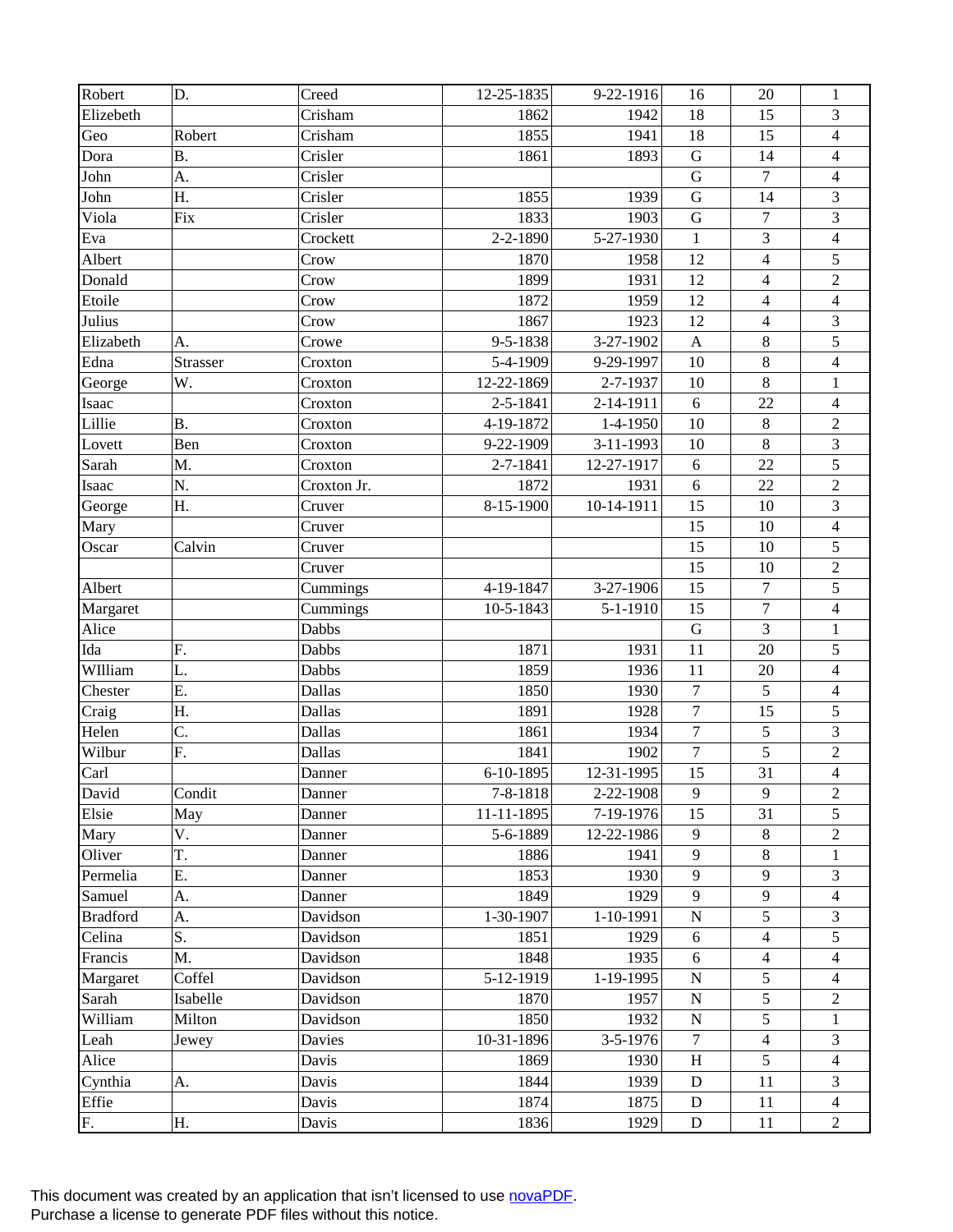| Frederick     | E.           | Davis             | 1866           | 1945       | D                         | 12                      | $\overline{2}$          |
|---------------|--------------|-------------------|----------------|------------|---------------------------|-------------------------|-------------------------|
| Margie        | Elaine       | Davis             | 12-29-1934     | 3-16-1996  | 18                        | 19                      | $\overline{4}$          |
| Arthur        | A.           | Day               | 3-12-1904      | 3-8-1923   | 12                        | 20                      | $\mathbf{1}$            |
| Edna          | A.           | Deardorff         | 1-8-1917       | 12-2-1993  | 11                        | $\overline{2}$          | $\overline{2}$          |
| Evalin        |              | Deardorff         | 1858           | 1934       | 11                        | $\overline{3}$          | $\overline{3}$          |
| Fred          |              | Deardorff         | 11-25-1886     | 9-15-1969  | 11                        | $\overline{2}$          | $\mathbf{1}$            |
| Hazel         | L.           | Deardorff         | 1913           | 1927       | 11                        | $\overline{3}$          | $\mathbf{1}$            |
| Mary          | Evelyn       | Deardorff         | 1860           | 9-25-1955  | 11                        | 3                       | $\overline{4}$          |
| Newton        |              | Deardorff         | 1858           | 1934       | 11                        | $\overline{3}$          | $\overline{c}$          |
| Ada           | L.           | Deel              | 1884           | 1885       | ${\bf F}$                 | 3                       | $\mathbf 1$             |
| C.            | W.           | Deel              |                |            | ${\bf E}$                 | $\overline{\mathbf{4}}$ | $\sqrt{2}$              |
| Sarah         | A.           | Deel              | 4-30-1827      | 4-22-1907  | $\overline{E}$            | $\overline{4}$          | $\mathbf{1}$            |
| Clara         | E.           | Dellinger         | 1859           | 1940       | $\bf I$                   | 18                      | $\overline{4}$          |
| John          | F.           | Dellinger         | 1859           | 1927       | $\bf I$                   | 18                      | 5                       |
| Rudolph       | C.           | Dellinger         | 1888           | 1940       | $\rm I$                   | 18                      | $\overline{\mathbf{3}}$ |
| Henry         | Leo          | <b>DeMoss</b>     | 8-1-1859       | 8-1-1919   | 12                        | $\,8\,$                 | $\mathbf{1}$            |
| Mary          | A.           | <b>DeMoss</b>     | 1877           |            | $\,8\,$                   | $\overline{3}$          | 3                       |
| Pleasant      |              | <b>DeMoss</b>     | 1873           | 1958       | $\,8\,$                   | $\overline{3}$          | $\overline{2}$          |
| Thelma        | Fern         | DeMoss            | 2-29-1904      | 5-16-1953  | $8\,$                     | $\overline{3}$          | $\mathbf{1}$            |
| Susan         | R.           | Dennis            | 1-31-1837      | 1-22-1909  | 14                        | $\overline{4}$          | 5                       |
| Colley        | A.           | Devore            | 1879           | 1927       | 16                        | 29                      | $\mathbf{1}$            |
| Estella       | A.           | Devore            | 6-30-1883      | 1-18-1982  | 16                        | 29                      | $\overline{c}$          |
| Charles       |              | Dicken            |                | 1884       | ${\bf F}$                 | $\overline{2}$          | $\overline{4}$          |
| Anna          |              | Dillinger         | 12-24-1896     | 6-11-1897  | Q                         | 22                      | $\boldsymbol{2}$        |
| Henry         |              | Dillinger         | 3-23-1832      | 1-23-1895  | Q                         | 23                      | $\overline{3}$          |
| Lydia         |              | Dillinger         | 1837           | 9-26-1869  | Q                         | 23                      | $\overline{2}$          |
| <b>Bessie</b> |              | Divilbliss        | 2-22-1876      | 11-2-1876  | S                         | $\mathbf{1}$            | $\mathbf{1}$            |
| J.            | R.           | <b>Divilbliss</b> | 10-17-1827     | 10-21-1897 | S                         | $\mathbf{1}$            | $\overline{4}$          |
| John          |              | <b>Divilbliss</b> | 11-27-1800     | 10-30-1885 | S                         | $\mathbf{1}$            | 5                       |
| Louis         | R.           | <b>Divilbliss</b> | 7-24-1877      | 7-28-1944  | S                         | $\mathbf{1}$            | $\overline{2}$          |
| Martha        | R.           | <b>Divilbliss</b> | $1-10-1835$    |            | ${\bf S}$                 | $\mathbf{1}$            | $\overline{\mathbf{3}}$ |
| Mary          | A.           | <b>Divilbliss</b> | 1830           | 1911       | $\overline{O}$            | 6                       | $\overline{4}$          |
| S.            | <b>B.</b>    | <b>Divilbliss</b> | 1836           | 1901       | $\overline{O}$            | 6                       | $\sqrt{6}$              |
| Anna Belle    | <b>Stark</b> | Dixon             | 4-7-1915       | 12-12-1972 | ${\bf P}$                 | 24                      | $\mathbf{1}$            |
| Sarah         |              | Dixon             | 1828           | 1913       | ${\bf S}$                 | $\overline{2}$          | $\overline{4}$          |
| James         |              | Doig              | 7-4-1834       | 12-30-1922 | 7                         | 13                      | $\overline{2}$          |
| <b>James</b>  | A.           | Doig              | 11-23-1876     | 4-20-1930  | $\tau$                    | 13                      | 5                       |
| Mary          | J.           | Doig              | 5-30-1841      | 10-9-1908  | $\boldsymbol{7}$          | 13                      | 3                       |
|               |              | Donaldson         |                |            | Q                         | $\overline{7}$          | $\mathfrak{Z}$          |
| Sarah         | A.           | Douthat           | 6-25-1830      | 9-23-1891  | Q                         | 15                      | $\mathfrak{Z}$          |
| Lemuel        |              | Downing           |                |            | $\mathbf{M}$              | 5                       | 3                       |
| Ronald        |              | Dowty             | $7 - 1 - 1934$ | 2-4-2010   | 11                        | 21                      | 3                       |
| Leah          |              | Drake             | 1819           | 1903       | ${\bf S}$                 | 28                      | $\mathfrak s$           |
| Sarah         |              | Drake             | 1836           | 1907       | $\,8\,$                   | 7                       | $\mathfrak{Z}$          |
| William       |              | Drake             | $1 - 1 - 1813$ | 10-9-1876  | $\boldsymbol{\mathrm{H}}$ | $\overline{2}$          | 5                       |
| Grace         | Dillinger    | Dreher            | 12-24-1895     | 6-11-1897  | Q                         | 22                      | 5                       |
| Gary          | Ε.           | Driskell          | 11-6-1943      | 7-31-2012  | 17                        | 11                      | $\mathbf{1}$            |
| James         | H.           | Driskell          | 1872           | 1950       | 17                        | 11                      | $\overline{4}$          |
| Jeane         |              | Driskell          | 3-22-1943      |            | 17                        | 11                      | $\mathbf{1}$            |
| La Fayette    |              | Driskell          | 1837           | 1919       | 17                        | 11                      | $\boldsymbol{2}$        |
| Nancy         | M.           | Driskell          | 1851           | 1919       | 17                        | 11                      | $\overline{3}$          |
|               |              |                   |                |            |                           |                         |                         |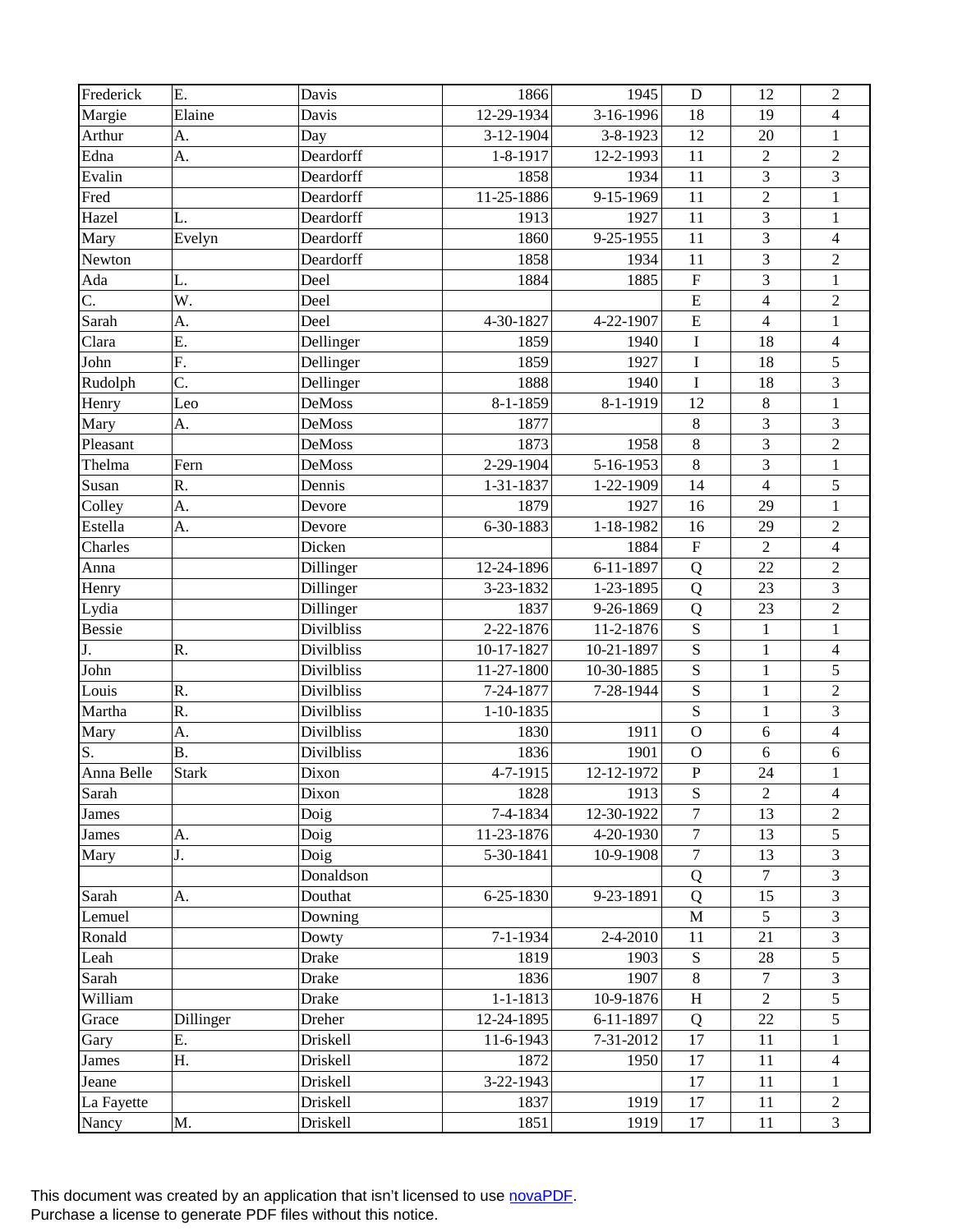| $\overline{Ray}$ | L.        | Driskell  | 1905           | 1937            | 19                      | 3              | $\mathbf{1}$             |
|------------------|-----------|-----------|----------------|-----------------|-------------------------|----------------|--------------------------|
| Sarah            | C.        | Driskell  | 1875           | 1932            | 17                      | 11             | 5                        |
| John             | Η.        | Driskill  | 1870           | 1941            | 5                       | 14             | $\overline{\mathcal{L}}$ |
| Louise           | J.        | Driskill  | 1870           | 1953            | 5                       | 14             | 3                        |
| John             | W.        | Dum       | 3-20-1878      | 1-23-1970       | 6                       | 14             | $\overline{3}$           |
| Mary             | A.        | Dum       | 1851           | 1938            | ${\bf F}$               | $\tau$         | $\overline{4}$           |
| <b>Nannes</b>    |           | Dum       | 1-17-1888      | 9-8-1965        | 6                       | 14             | $\overline{4}$           |
| Vera             | Fern Pool | Dum       | 3-13-1918      | 10-1-1991       | 6                       | 14             | $\sqrt{2}$               |
| William          | Η.        | Dum       | 1850           | 1933            | $\overline{\mathrm{F}}$ | $\overline{7}$ | 3                        |
| Mary             | M.        | Dumm      | 5-19-1885      | 3-24-1970       | 16                      | 12             | 3                        |
| Thomas           | F.        | Dumm      | 9-30-1881      | 8-2-1961        | 16                      | 12             | $\overline{4}$           |
| Sarah            | Ruth      | Dvie      | 3-31-1918      |                 | 10                      | 28             | 3                        |
| Ida              | Η.        | Dyer      | 1873           | 1955            | $\,8\,$                 | 11             | 5                        |
| W.               | J.        | Dyer      | 1869           | 1933            | $\,8\,$                 | 11             | $\overline{4}$           |
| Warren           |           | Edeburn   | 1869           | 4-10-1955       | D                       | 21             | $\mathbf{1}$             |
| Jess             | Warren    | Edwards   | 5-30-1931      | 12-24-1988      | D                       | 19             | $\mathfrak{Z}$           |
| LaVeta           | Fern      | Edwards   | 1-14-1927      | $1 - 12 - 2011$ | ${\bf D}$               | 19             | $\overline{4}$           |
| Hannah           | M.        | Elder     | 1857           | 1933            | $\mathbf{A}$            | 23             | $\sqrt{2}$               |
| Joseph           | A.        | Elder     | 1853           | 1926            | $\mathbf{A}$            | 23             | $\mathbf{1}$             |
| Albert           | Ε.        | Elkinton  | 10-9-1861      | 7-9-1931        | 11                      | 14             | $\sqrt{2}$               |
| Clarence         |           | Elkinton  | 11-23-1889     | 2-6-1918        | 11                      | 14             | $\mathfrak 3$            |
| James            | Η.        | Elkinton  | 1857           | 1925            | 12                      | 14             | $\mathbf{1}$             |
| Leroy            |           | Elkinton  | 1892           | 1917            | 12                      | 14             | $\overline{4}$           |
| Lydia            | M.        | Elkinton  | 5-5-1870       | 9-11-1930       | 11                      | 14             | $\,1$                    |
| Mary             | J.        | Elkinton  | 1868           | 1949            | 12                      | 14             | $\sqrt{2}$               |
| Helen            | D.        | Ellsworth | 3-28-1853      | 11-15-1939      | 6                       | 12             | 3                        |
| W.               | I.        | Ellsworth | 11-27-1840     | 1-21-1914       | 6                       | 12             | $\overline{2}$           |
| Eliza            | A.        | Emery     | 8-11-1875      | 1935            | ${\bf S}$               | 36             | $\sqrt{2}$               |
| Stephen          |           | Emery     | 4-5-1875       | 1955            | $\mathbf S$             | 36             | $\mathbf{1}$             |
| Lucy             | J.        | Ennis     | 8-6-1832       | 12-18-1909      | $\mathbf{A}$            | $\overline{9}$ | $\overline{4}$           |
| Helen            |           | Eshnaur   | 1-8-1918       | 4-17-2008       | ${\bf P}$               | $\overline{2}$ | $\sqrt{2}$               |
| Leonard          |           | Eshnaur   | 4-7-1920       | 7-16-1998       | ${\bf P}$               | $\overline{2}$ | $\mathbf{1}$             |
| Bert             |           | Evans     | 1885           | 1955            | 18                      | $\overline{4}$ | $\,1$                    |
| Bethetta         |           | Evans     | 5-21-1914      | 8-1-1931        | 18                      | $\overline{4}$ | $\overline{4}$           |
| Carolyn          |           | Evans     | 2-28-1917      | 10-12-1921      | 18                      | 4              | $\overline{4}$           |
| Etta             | Belle     | Evans     |                | 12-9-1889       | 18                      | $\overline{4}$ | 2                        |
| Hazel            | Herriman  | Farmer    | 10-16-1935     | 12-1-2006       | 17                      | 19             | $\overline{4}$           |
| Lonnie           | James     | Farmer    | 2-20-1933      | 1-9-2019        | 17                      | 19             | 3                        |
| Janice           | M.        | Farris    | 2-28-1946      |                 | 19                      | 13             | 3                        |
| Ronald           | Е.        | Farris    | 1950           | 1961            | 19                      | 13             | 3                        |
| Sarah            |           | Farris    | $6 - 5 - 1853$ | 2-13-1939       | 17                      | 13             | 1                        |
| William          | C.        | Farris    | 11-8-1849      | 1-14-1920       | 17                      | 13             | 2                        |
| S.               | A.        | Farwell   | 10-19-1894     | 1961            | A                       | 9              | 1                        |
| Sarah            | Ε.        | Farwell   | 9-20-1888      | 1926            | A                       | 9              | $\overline{c}$           |
| Henry            | Η.        | Fate      | 9-21-1852      | 3-28-1894       | E                       | 3              | 4                        |
| Mary             | Е.        | Faucett   | 3-18-1841      | 12-6-1909       | L                       | 19             | 1                        |
| Guy              | Rex       | Faunce    | 3-30-1921      | 4-5-1921        | 11                      | $8\,$          | $\overline{c}$           |
| Charles          | S.        | Finch     | 1864           | 1942            | 18                      | $\overline{4}$ | 5                        |
| G.               | L.        | Finch     |                |                 | H                       | 13             | 3                        |
| Jennie           | G.        | Finch     | 1869           | 1931            | 18                      | 5              | 1                        |
| Lester           | Μ.        | Finch     | 5-24-1895      | $2 - 13 - 1965$ | 16                      | 17             | $\mathbf{1}$             |
|                  |           |           |                |                 |                         |                |                          |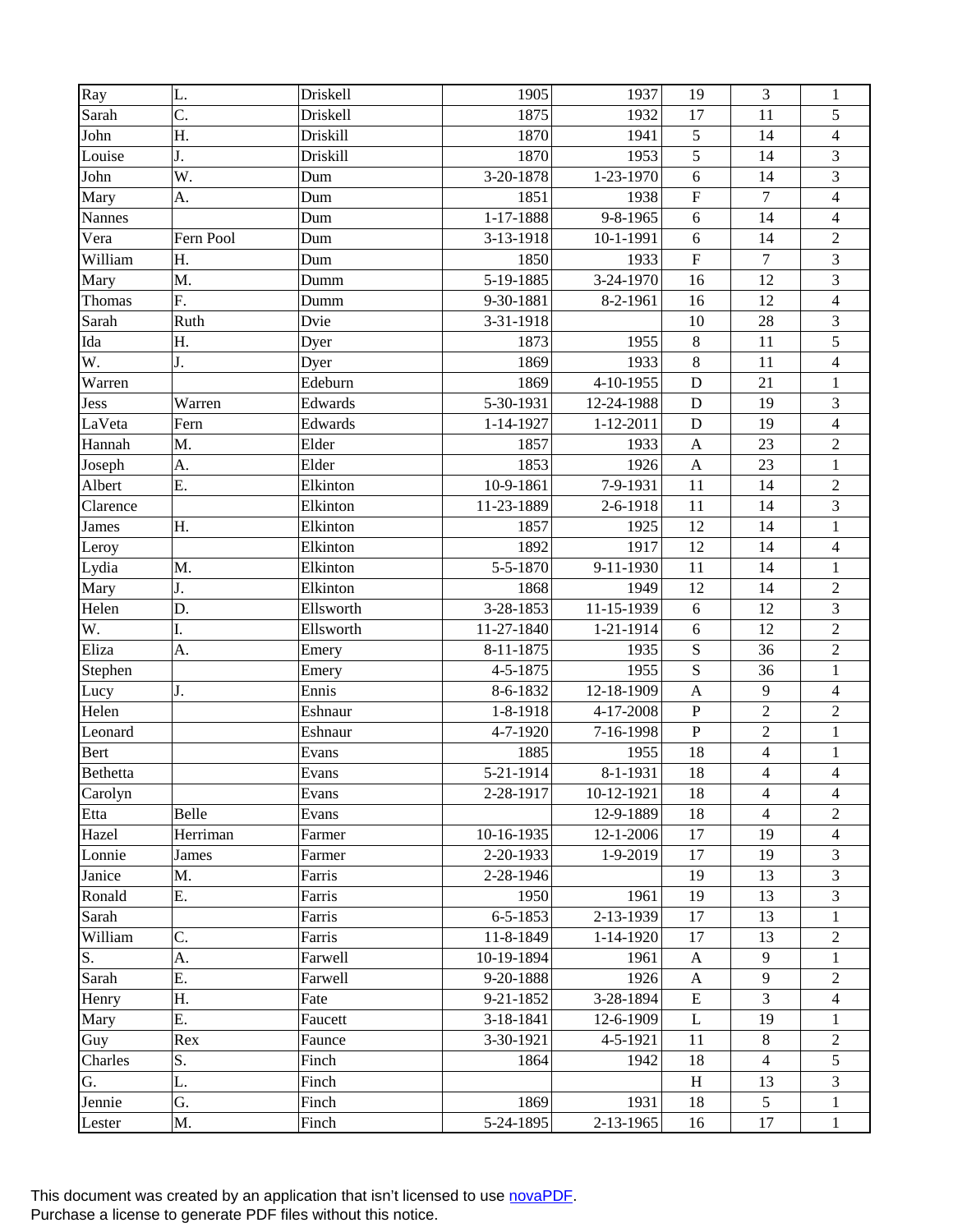| William        | T.         | Finch    | $7 - 3 - 1855$ | 11-6-1885      | $\mathbf C$               | 15               | $\overline{4}$          |
|----------------|------------|----------|----------------|----------------|---------------------------|------------------|-------------------------|
| John           | W.         | Fisher   | 1874           | 1960           | 15                        | 23               | 1                       |
| Luella         | A.         | Fisher   | 1874           | 1956           | 15                        | 23               | $\sqrt{2}$              |
| Clara          | A.         | Fleharty | 1867           | 1943           | ${\bf P}$                 | 15               | $\sqrt{2}$              |
| Harry          | J.         | Fleharty | 1862           | 1949           | ${\bf P}$                 | 15               | $\overline{\mathbf{3}}$ |
| Alice          | J.         | Flesher  | 1873           | 1952           | $\overline{2}$            | $\sqrt{5}$       | $\sqrt{5}$              |
| Clarence       | W.         | Flesher  | 8-3-1898       | 1-20-1963      | 10                        | $\overline{2}$   | $\sqrt{2}$              |
| Dewey          |            | Flesher  | 7-24-1905      | 5-25-1990      | $\overline{2}$            | $\boldsymbol{7}$ | $\mathbf{1}$            |
| Emery          |            | Flesher  | 4-14-1903      | 9-10-1984      | 10                        | $\overline{2}$   | $\overline{\mathbf{4}}$ |
| Enery          | Lester     | Flesher  | 4-14-1903      | 1-13-1985      | $\sqrt{2}$                | $\overline{5}$   | $\mathfrak{Z}$          |
| Florence       |            | Flesher  | 9-30-1917      | 2-27-2002      | $\mathbf{1}$              | 54               | $\sqrt{2}$              |
| George         | R.         | Flesher  | 1858           | 1932           | $\overline{2}$            | 5                | $\overline{4}$          |
| Maggie         |            | Flesher  |                |                | $\overline{4}$            | $\overline{4}$   | 5                       |
| Oakley         | J.         | Flesher  | 12-8-1915      | 12-18-1989     | $\mathbf{1}$              | 54               | $\,1$                   |
| Ruby           | Irene      | Flesher  | 1913           | 1972           | 10                        | $\overline{2}$   | $\sqrt{5}$              |
| William        | Albert     | Flesher  | 12-22-1925     | 3-11-1928      | $\overline{4}$            | $\overline{4}$   | $\overline{4}$          |
| William        | Donald     | Floyd    | 1-29-1931      | 8-1-1981       | 11                        | 6                | $\overline{\mathbf{4}}$ |
| Nettie         |            | Fortner  | 1896           | 1935           | $\mathbf{M}$              | 10               | $\sqrt{2}$              |
| Cleda          | A.         | Foster   | 9-15-1885      | 8-3-1952       | $\mathbf S$               | 26               | $\overline{4}$          |
| John           |            | Frazier  | 9-29-1858      | $2 - 1 - 1926$ | $\tau$                    | 10               | $\mathfrak{Z}$          |
| Mary           | F.         | Frazier  | 12-12-1861     | 12-10-1908     | $\tau$                    | 10               | $\overline{4}$          |
| <b>Betty</b>   | Pearl      | Friend   | 4-20-1924      | 8-18-1987      | ${\bf E}$                 | 25               | $\sqrt{2}$              |
| Linda          | Mae        | Friend   | 4-30-1956      | 11-26-2002     | ${\bf E}$                 | 25               | 3                       |
| Troy           | Leonard    | Friend   | 1-14-1913      | 8-22-1985      | ${\bf E}$                 | 25               | $\,1$                   |
| Donald         | L.         | Frisbie  | 7-7-1928       | 8-3-1987       | 17                        | $\overline{4}$   | $\sqrt{5}$              |
| James          | W.         | Frisbie  | 12-22-1900     | 12-14-1966     | 17                        | $\overline{4}$   | 3                       |
| Mary           | Mendenhall | Frisbie  | 8-19-1901      | 12-6-1993      | 17                        | $\overline{4}$   | $\overline{4}$          |
| Emily          |            | Froman   | 1843           | 3-29-1904      | $\boldsymbol{\mathrm{F}}$ | $\,8\,$          | 3                       |
| Flora          | G.         | Fry      | 12-29-1884     | 2-25-1897      | $\mathbf L$               | 19               | $\overline{4}$          |
| George         | S.         | Fulcher  | 1880           | 1952           | $\bf I$                   | 18               | $\mathbf{1}$            |
| Susan          |            | Fulcher  | 7-5-1883       | 9-24-1975      | $\bf I$                   | 18               | $\sqrt{2}$              |
| E.             |            | Funk     | 9-18-1833      | 10-22-1917     | $\mathbf L$               | $\overline{7}$   | $\sqrt{2}$              |
| Henry          |            | Funk     | 6-9-1858       | 10-29-1912     | $\mathbf L$               | $\overline{7}$   | $\,1$                   |
| Martin         |            | Funk     | 10-27-1860     | 9-28-1927      | 5                         | 19               | 5                       |
| Martin         |            | Funk     |                |                | L                         | $\overline{7}$   | 3                       |
| William        | Martin     | Funk     | 6-28-1897      | $2 - 1 - 1899$ | 5                         | 19               | 4                       |
| Margaret       | Jane       | Furkin   | 2-26-1926      | $3-01-2016$    | $\mathbf I$               | 5                | $\overline{2}$          |
| Roy            | $H_{\rm}$  | Furkin   | 4-4-1927       | $1 - 8 - 2016$ | $\mathbf I$               | 5                | 1                       |
| Steven         |            | Furkin   | 9-17-1953      |                | $\mathbf I$               | 14               | 5                       |
| Earnert        | Peare      | Fuson    | 4-26-1880      | 1-21-1889      | A                         | $\overline{4}$   | 3                       |
| Solvelia       | M.         | Fuson    | 12-18-1859     | 5-12-1880      | $\mathbf{A}$              | $\overline{4}$   | 5                       |
| Ethel          | L.         | Gage     | $6 - 1 - 1880$ |                | 16                        | 34               | $\overline{4}$          |
| Oliver         |            | Gage     | 4-1891         | 9-1979         | 16                        | 34               | 5                       |
| Ruth           |            | Gage     | 12-25-1856     | 6-12-1938      | 16                        | 34               | 3                       |
| W.             | А.         | Gage     | 11-9-1853      | 4-6-1916       | 16                        | 34               | 4                       |
|                |            | Gage     |                |                | 16                        | 34               | 1                       |
| <b>Brian</b>   |            | Gaines   | 10-17-1874     | 10-8-1893      | E                         | $\overline{2}$   | $\mathbf{1}$            |
| James          | P.         | Gaines   | 11-4-1816      | 3-2-1888       | $\mathbf{O}$              | $\overline{2}$   | 5                       |
| Emma           | DeMott     | Garmatz  | 1859           | 1949           | 18                        | 22               | $\overline{4}$          |
| John           | W.         | Garmatz  | 1870           | 1924           | 18                        | 22               | 2                       |
| <b>Brunett</b> | A.         | Gaston   |                | 5-14-1907      | M                         | 14               | 5                       |
|                |            |          |                |                |                           |                  |                         |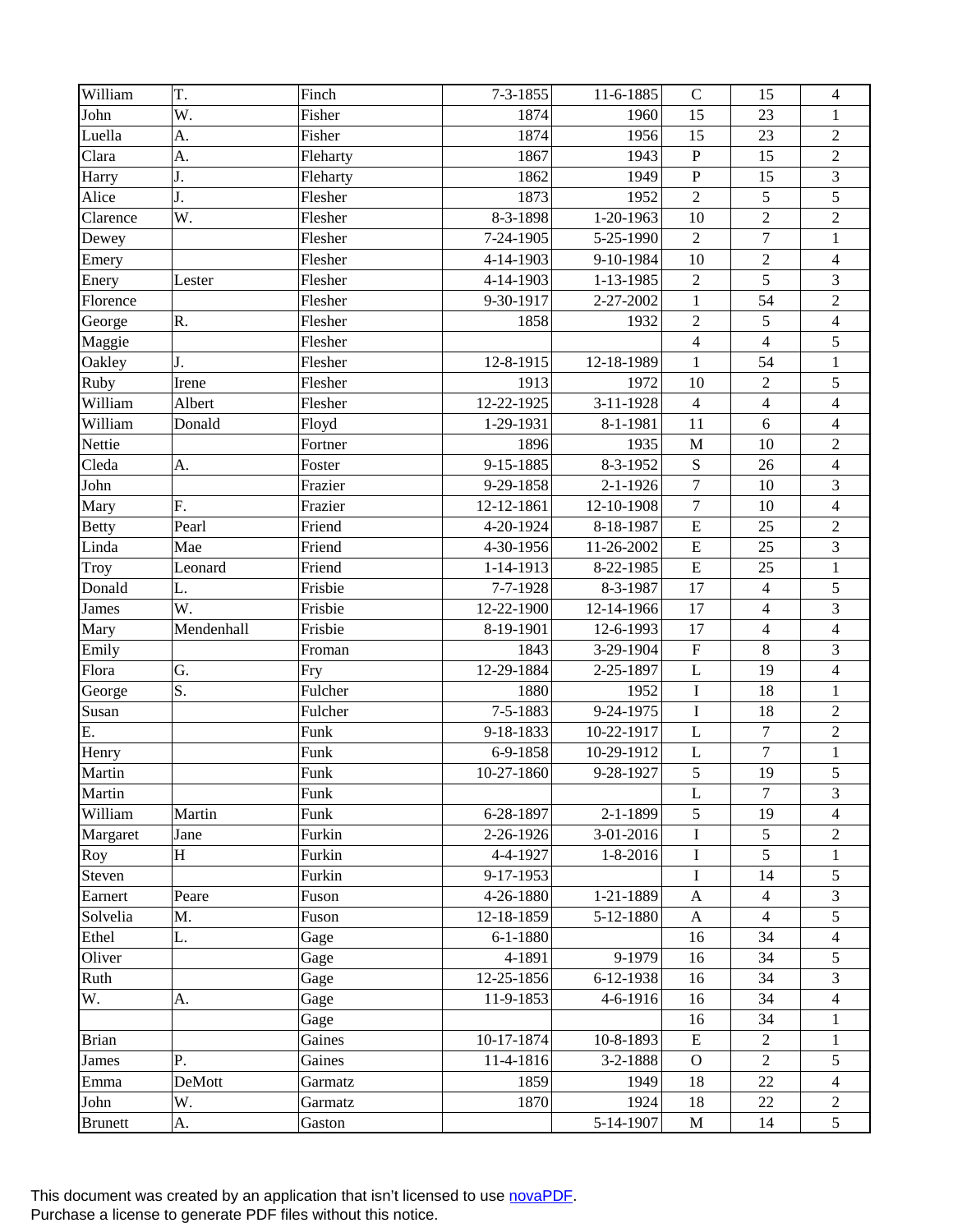| John      | Mop.      | Gaston       |                 |                 | H              | 14               | $\mathbf{1}$             |
|-----------|-----------|--------------|-----------------|-----------------|----------------|------------------|--------------------------|
| Louise    |           | Gebo         | 6-30-1924       |                 | Q              | 9                | $\overline{2}$           |
| Maria     |           | Gebo         | 1863            | 1-7-1885        | Q              | 9                | 3                        |
| Anna      | M.        | Geissler     | 1867            | 1910            | $\, {\bf B}$   | 15               | $\overline{c}$           |
| George    | M.        | Geissler     | 3-27-1893       | 1923            | $\, {\bf B}$   | 15               | $\mathbf 1$              |
| Rolla     | M.        | Gellenwater  | 1889            | 1952            | $\overline{4}$ | 18               | $\overline{4}$           |
| A.        | Η.        | Gibson       | 10-19-1839      | 3-13-1919       | 15             | 5                | 5                        |
| Ellen     |           | Gibson       | 7-19-1842       | $1 - 21 - 1907$ | 15             | 5                | $\overline{\mathcal{L}}$ |
| Rosella   |           | Gilland      | 1863            | 6-8-1904        | 5              | 15               | 3                        |
| Charles   | William   | Gillenwater  | 1863            | 1947            | 15             | 25               | $\overline{\mathbf{4}}$  |
| Eva       |           | Gillenwater  | 11-12-1873      | 5-1-1944        | 19             | 11               | $\mathbf{1}$             |
| Laura     | Ε.        | Gillenwater  | 1866            | 1911            | 15             | 25               | 5                        |
| Rolla     | M.        | Gillenwater  | 1889            | 1952            | $\overline{4}$ | 18               | $\overline{\mathbf{4}}$  |
| T.        | R.        | Gillenwater  | 1867            | 1942            | 19             | 11               | $\boldsymbol{2}$         |
| Henrietta | J.        | Gillenwaters | 1833            | 1916            | $\bf K$        | $\mathbf{1}$     | $\overline{5}$           |
| William   | S.        | Gillenwaters | 1826            | 1895            | $\bf K$        | $\mathbf{1}$     | $\overline{4}$           |
| Earl      | G.        | Gilliland    | 7-1-1891        | 3-5-1981        | 18             | 15               | $\mathbf{1}$             |
| Dona      | Trigg     | Glasgow      | 3-21-1876       | 2-4-1943        | $\mathbf D$    | 23               | $\overline{\mathbf{4}}$  |
| Lola      | Thompson  | Goebel       | 8-14-1900       | 9-10-1996       | $\overline{4}$ | $\overline{7}$   | 3                        |
| Bert      |           | Gooden       | 1871            | 1941            | 5              | 12               | $\overline{3}$           |
| Eva       |           | Gooden       | 1920            | 1941            | $\sqrt{5}$     | 12               | $\mathbf{1}$             |
| Francis   |           | Gooden       | 1882            | 1940            | 5              | 12               | $\overline{2}$           |
| Bert      |           | Goodway      | 1891            | 1942            | 16             | 21               | $\boldsymbol{2}$         |
| Rena      | V.        | Goodway      | 1891            | $19-$           | 16             | 21               | 3                        |
| Margaret  |           | Goss         |                 |                 | $\sqrt{5}$     | 13               | 6                        |
| Martha    | A.        | Goss         | 1832            | 1905            | 5              | 13               | $\overline{2}$           |
| Tom       |           | Goss         |                 |                 | $\sqrt{5}$     | 13               | 6                        |
| William   |           | Goss         | 3-20-1832       | 12-12-1921      | 5              | 13               | 3                        |
| Dow       | D.        | Gowing       | 1884            | 1863            | $\, {\bf B}$   | 16               | $\overline{2}$           |
| Effie     | L.        | Gowing       | 1885            | 1955            | $\,8\,$        | 6                | $\overline{3}$           |
| Elgeretta |           | Gowing       | $11 - 1 - 1864$ | 2-18-1887       | $\, {\bf B}$   | 11               | 3                        |
| Eva       |           | Gowing       | 1875            | 1955            | 15             | 5                | $\overline{2}$           |
| Fred      |           | Gowing       | 2-27-1909       | 12-31-1958      | 13             | $\boldsymbol{7}$ | $\overline{\mathcal{L}}$ |
| Glen      | G.        | Gowing       | 3-12-1906       | 12-30-1974      | 15             | 5                | $\overline{3}$           |
| James     | Lewis     | Gowing       | 1957            | 1958            | 13             | $\tau$           | 5                        |
| James     | Thomas    | Gowing       | 10-18-1860      | 6-18-1922       | L              | 16               | 5                        |
| Laura     | Verne     | Gowing       | 1911            | 1912            | $\,8\,$        | 6                | 1                        |
| Mary      | Etta      | Gowing       | 1871            | 1947            | 10             | 24               | 3                        |
| Minnie    | Β.        | Gowing       | 1891            | 1955            | $\, {\bf B}$   | 16               | 3                        |
| Nora      | S.        | Gowing       | 1879            | 1951            | $\bf{B}$       | 5                | 3                        |
| Pink      |           | Gowing       | 1874            | 1935            | 15             | 5                | 1                        |
| Rosa      | Lee       | Gowing       | 6-3-1875        | 4-7-1933        | 13             | $\overline{7}$   | 3                        |
| Rosanna   |           | Gowing       | 1854            | 1881            | $\mathbf N$    | 14               | 1                        |
| Samuel    | D.        | Gowing       | 1877            | 1953            | $\, {\bf B}$   | 5                | $\overline{c}$           |
| Terra     | <b>B.</b> | Gowing       | 1886            | 1965            | $8\,$          | $6\,$            | $\overline{2}$           |
| Thomas    | <b>B.</b> | Gowing       | 1847            | 1930            | $\mathbf N$    | 14               | $\overline{2}$           |
| W.        | T.        | Gowing       | 10-18-1857      | 4-1-1916        | $\, {\bf B}$   | 11               | $\overline{2}$           |
| William   | Preston   | Gowing       | 3-28-1864       | 5-3-1952        | 13             | $\tau$           | 1                        |
|           |           | Gowing       |                 |                 | 13             | $\overline{7}$   | $\overline{c}$           |
| Carl      | A.        | Grahs        | 1864            | 1921            | 13             | $\sqrt{6}$       | $\overline{c}$           |
| Howard    | Vernon    | Grahs        | 6-13-1920       | 7-12-1997       | 13             | $\sqrt{6}$       | $\mathbf{1}$             |
|           |           |              |                 |                 |                |                  |                          |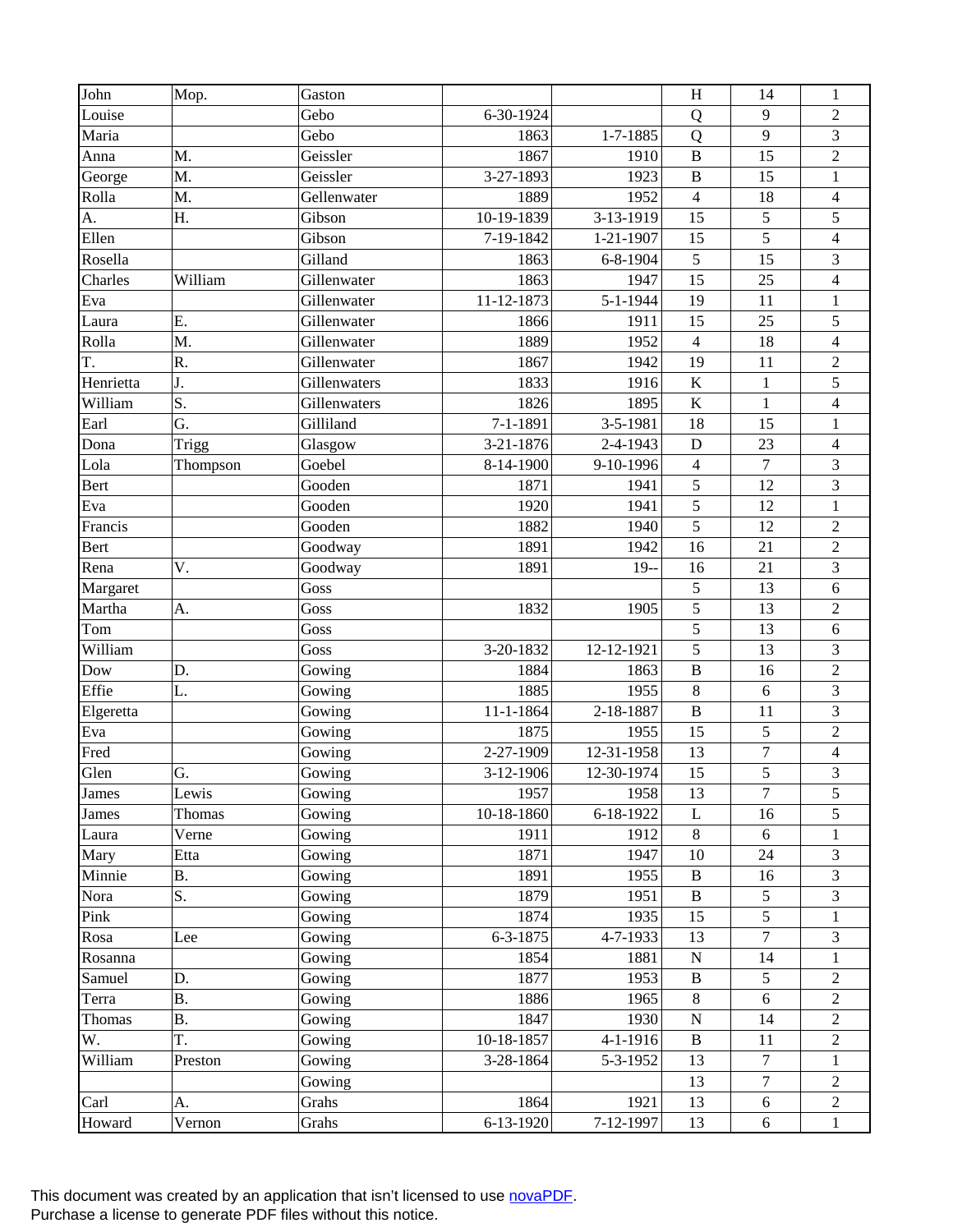| Verna        | A.             | Grahs      | 1887           | 1950            | 13             | 6              | 3                       |
|--------------|----------------|------------|----------------|-----------------|----------------|----------------|-------------------------|
| Clara        | A.             | Gray       | 1861           | 1927            | 15             | $\mathbf{1}$   | $\overline{2}$          |
| Clara        |                | Gray       | 11-20-1918     | 1-23-1933       | D              | $\mathbf{1}$   | 3                       |
| Cyrus        | O.             | Gray       | 1889           | 1954            | ${\bf D}$      | 18             | $\,1$                   |
| James        | W.L.           | Gray       | 1860           | 1940            | 15             | $\mathbf{1}$   | $\,1$                   |
| Jessie       | Pearl          | Gray       | 1-25-1885      | 1-15-1971       | D              | $\mathbf{1}$   | $\sqrt{2}$              |
| John         | W.             | Gray       | 2-20-1885      | 3-6-1966        | ${\bf D}$      | $\mathbf{1}$   | $\mathbf{1}$            |
| Joseph       | O.             | Gray       | 8-15-1914      | 2-5-1945        | $\mathcal{C}$  | 20             | 3                       |
| Tine         | <b>Stevens</b> | Gray       | 1893           | 1968            | 19             | 5A             | $\overline{2}$          |
| Viola        | <b>B.</b>      | Gray       | 1891           | 1947            | ${\bf D}$      | 18             | $\sqrt{2}$              |
| Elizebeth    | J.             | Green      | 1847           | 1919            | 15             | $\,8\,$        | $\overline{4}$          |
| Hannah       | J.             | Green      | 4-27-1896      | 1956            | L              | 3              | $\overline{\mathbf{4}}$ |
| Richard      | G.             | Green      | 1843           | 1909            | 15             | 8              | 5                       |
| C.           | Η.             | Grewell    | 10-2-1833      | 4-7-1908        | 15             | $\mathbf{1}$   | 5                       |
| Mary         | J.             | Grewell    | 8-26-1835      | 8-6-1915        | 15             | $\mathbf{1}$   | $\overline{4}$          |
| J.           | S.             | Griffen    |                |                 | $\, {\rm H}$   | 13             | $\mathfrak 3$           |
| Caroline     |                | Griffin    | 10-5-1848      | $7 - 1 - 1900$  | $\, {\bf B}$   | 12             | 5                       |
| Earl         |                | Griffin    | 9-19-1887      | 2-15-1888       | $\overline{B}$ | 12             | $\overline{4}$          |
| Elizebeth    |                | Griffin    | 12-25-1831     |                 | ${\bf R}$      | 29             | $\overline{\mathbf{4}}$ |
| Daniel       | W.             | Grimm      | 1860           | 1936            | 16             | 32             | $\overline{4}$          |
| Fleeton      | R.             | Grimm      | 1885           | 1918            | 16             | 32             | $\mathfrak 3$           |
| Mary         | A.             | Grimm      | 1859           | 1933            | 16             | 32             | 5                       |
| George       | Η.             | Gruver     | 8-15-1900      | 10-14-1911      | 15             | 10             | $\overline{4}$          |
| Dora         | Esther         | Gunnels    | 6-30-1912      | 5-31-1988       | $\overline{4}$ | 9              | $\sqrt{2}$              |
| Harry        | S.             | Gunnels    | 4-26-1911      | 3-30-2003       | $\overline{4}$ | 9              | $\,1\,$                 |
| Dorothy      |                | Haberstich | 9-5-1912       | 5-2-1998        | 9              | $\overline{7}$ | 5                       |
| John         | <b>Bircher</b> | Haberstich | 9-2-1901       | 4-26-1983       | 9              | $\overline{7}$ | $\overline{\mathbf{4}}$ |
| <b>Byron</b> | Leaford        | Hale       | 1866           | 1930            | $\overline{I}$ | 17             | 5                       |
| George       |                | Halmond    | 8-29-1853      | 1-26-1911       | $\,8\,$        | 11             | $\mathbf{1}$            |
| Mary         | Ε.             | Halmond    | 7-22-1853      | 2-24-1926       | $\,8\,$        | 11             | $\sqrt{2}$              |
| Fred         |                | Hampton    | 1891           | 1892            | L              | 10             | 3                       |
| Harry        |                | Hampton    | $1 - 1 - 1888$ | 11-13-1964      | $\mathbf{L}$   | 10             | $\overline{\mathbf{4}}$ |
| Mary         | F.             | Hampton    | 1861           | 1892            | L              | 10             | $\sqrt{2}$              |
| Charity      | M.             | Harmon     | 7-23-1887      | $1 - 5 - 1890$  | $\overline{F}$ | 12             | $\mathbf{1}$            |
| Comfort      | D.             | Harmon     | 1873           | $1 - 15 - 1877$ | ${\bf E}$      | 9              | 1                       |
| Martha       | J.             | Harmon     | 6-12-1841      | 3-5-1922        | ${\bf E}$      | 9              | 3                       |
| Oliver       | D.             | Harmon     | 6-16-1828      | 5-22-1901       | ${\bf E}$      | 9              | 2                       |
| Ella         |                | Harris     | 1866           | 1949            | 5              | $\overline{4}$ | 4                       |
| Glena        | Lois           | Harris     | 1886           | 1940            | 19             | $\overline{7}$ | $\mathbf{1}$            |
| Mary         | Jane           | Harris     | 1840           | 1928            | 11             | 17             | 5                       |
| Paulien      |                | Harris     | 1894           | 1914            | 5              | $\overline{4}$ | 5                       |
| C.           | Tracy          | Harshman   | 1877           | 1954            | 16             | 19             | 5                       |
| Edward       | J.             | Harshman   | 1842           | 1921            | 16             | 19             | $\overline{c}$          |
| Myrtle       | M.             | Harshman   | 1892           | 1958            | 16             | 19             | 3                       |
| Sarah        | A.             | Harshman   | 1836           | 1917            | 16             | 19             | 4                       |
| John         |                | Hathaway   | 1959           |                 | 17             | 23             | 5                       |
| Edith        |                | Hawkins    | 3-28-1879      | 7-15-1879       | $\mathbf R$    | 16             | 4                       |
| Mary         | Ε.             | Hawkins    | 12-30-1852     | 8-20-1879       | $\mathbf R$    | 16             | 3                       |
| Annie        |                | Hearn      | 1844           | 1925            | 12             | $8\,$          | $\overline{c}$          |
| Almeda       | L.             | Helm       | 3-26-1889      | 12-16-1974      | 16             | $\tau$         | 4                       |
| Clyde        | C.             | Helm       | 1886           | 1962            | 16             | $\tau$         | 3                       |
|              |                |            |                |                 |                |                |                         |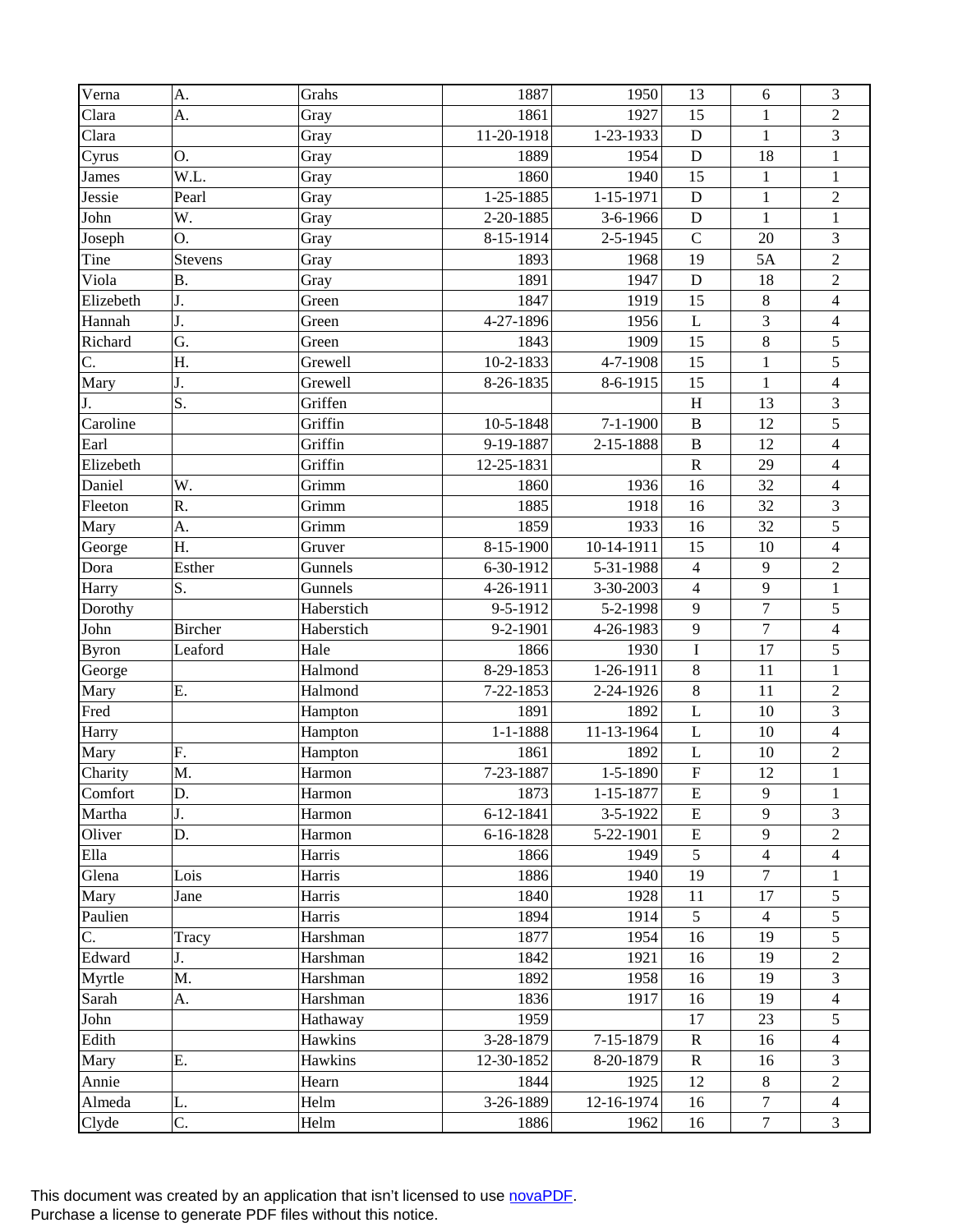| Herschel | D.        | Helm              | 1888       | 1958           | 17           | $\overline{2}$           | $\mathbf{1}$             |
|----------|-----------|-------------------|------------|----------------|--------------|--------------------------|--------------------------|
| Inez     | C.        | Helm              | 5-13-1889  | 4-26-1973      | 17           | $\overline{2}$           | $\overline{2}$           |
|          |           | Helm              | 1911       | 1911           | 16           | $\overline{7}$           | $\mathbf{1}$             |
|          |           | Helm              | 1915       | 8-10-1915      | 16           | $\overline{7}$           | $\sqrt{2}$               |
| Enolia   | <b>B.</b> | Hemsley           | 1880       | 1960           | 17           | 12                       | $\overline{4}$           |
| Paul     | F.        | Hemsley           | 1904       | 1936           | 17           | 12                       | 3                        |
| Annie    |           | Hensley           | 1862       | 1945           | $\mathbf{O}$ | $\mathbf{1}$             | $\sqrt{2}$               |
| Clarence | E.        | Hesser            | 1866       | 1962           | 16           | 33                       | $\overline{c}$           |
| Clarence | W.        | Hesser            | 1870       | 1945           | 16           | 33                       | 3                        |
| Lewis    | Η.        | Hetzer            | 1863       | 1940           | ${\bf D}$    | 18                       | $\overline{4}$           |
| Winnie   | Ε.        | Hetzer            | 1870       | 1951           | D            | 18                       | 3                        |
| Sarah    | Ε.        | Hibbard           | 9-21-1872  | 8-30-1874      | ${\bf R}$    | 18                       | 5                        |
| Andrew   |           | Hicks             | 1864       | 1928           | $\bf I$      | 15                       | 5                        |
| George   | Lee       | Hicks             | 4-1-1884   | 9-8-1935       | $\mathbf I$  | 15                       | 3                        |
| Lola     | G.        | Hicks             | 1909       | 1927           | $\bf I$      | 15                       | $\overline{c}$           |
| Marie    | Judith    | Hicks             | 4-8-1886   | $6 - 1 - 1974$ | $\mathbf I$  | 15                       | $\overline{4}$           |
| James    |           | Higgins           | 2-15-1817  | 8-14-1875      | ${\bf N}$    | 11                       | 3                        |
| Telitha  |           | Higgins           | 11-26-1829 | 2-9-1817       | $\mathbf N$  | 11                       | $\overline{\mathbf{4}}$  |
| William  | H.        | Higgins           | 10-26-1861 | 5-5-1909       | $\mathbf N$  | 11                       | 5                        |
| Charlie  | R.        | Highley           | 1869       | 1882           | ${\bf S}$    | 35                       | $\overline{3}$           |
| Herbert  |           | Highley           | 1875       | 1911           | ${\bf S}$    | 35                       | $\overline{\mathcal{L}}$ |
| Hyrcanus |           | Highley           | 1842       | 1925           | ${\bf S}$    | 35                       | $\mathbf{1}$             |
| Mary     | M.        | Highley           | 1852       | 1912           | S            | 35                       | $\overline{c}$           |
| Arthur   | J.        | Hill              | 5-27-1880  | 3-19-1962      | 19           | 9                        | $\mathbf{1}$             |
| Clyde    | W.        | Hill              | 1907       | 1957           | 18           | 14                       | $\overline{4}$           |
| Fannie   | Ε.        | Hill              | 10-20-1890 | 6-13-1953      | 19           | 9                        | $\mathfrak{Z}$           |
| Herbert  |           | Hill              |            | 1938           | 18           | 14                       | 5                        |
| Leona    |           | Hill              | 1906       | 1951           | 18           | 14                       | $\overline{3}$           |
| May      | I.        | Hill              | 9-18-1884  | 12-13-1936     | 19           | 9                        | $\overline{2}$           |
| Milburn  | Lorene    | Hill              | 4-21-1901  | 10-26-1992     | $\, {\bf B}$ | 14                       | $\overline{\mathbf{4}}$  |
| Hiram    |           | Hilliard          | 1844       | 1934           | ${\bf E}$    | 10                       | $\overline{4}$           |
| Arthur   | <b>B.</b> | Hoag              | 1882       | 9-19-1883      | ${\bf S}$    | 15                       | 3                        |
| Emma     | E.        | Hobson            | 1877       | 1970           | 9            | $8\,$                    | 5                        |
| Milton   | Z.        | Hobson            | 1861       | 1945           | 9            | $\,8\,$                  | $\overline{\mathbf{4}}$  |
| William  | Η.        | Hodges            | 1-29-1857  | 2-13-1870      | $\bf{B}$     | 9                        | $\sqrt{5}$               |
| A.       |           | Hoel              | 3-21-1839  | 2-2-1914       | 15           | 27                       | 3                        |
| Sarah    | M.        | Hoel              | 1849       | 1880           | 15           | 27                       | 1                        |
| Susan    | A.        | Hoel              | 5-3-1857   | 8-14-1910      | 15           | 27                       | $\overline{c}$           |
| Fielding | S.        | Hoggatt           | 1866       | 1947           | L            | 23                       | 3                        |
| Lucy     | A.        | Hoggatt           | 1840       |                | 5            | $\sqrt{2}$               | $\overline{4}$           |
| Maggie   |           | Hoggatt           | 1866       | 1915           | L            | 23                       | $\overline{c}$           |
| Margaret | A.        | Hoggatt           | 1921       | 1923           | 11           | 15                       | 5                        |
| W.       | Η.        | Hoggatt           | 1834       | 1913           | 5            | $\overline{2}$           | 5                        |
|          |           | Hoggatt           |            |                | L            | 23                       | 5                        |
| Myrtle   | Josephine | Hoggatt-Dalrymple | 9-9-1895   | 6-11-1976      | 11           | 15                       | $\overline{4}$           |
| Alonso   |           | Holden            | 1875       | 1967           | 13           | 6                        | 5                        |
| Fred     |           | Holden            | 3-11-1910  | 11-15-1980     | 13           | 6                        | 4                        |
| Nellie   | M.        | Holden            | 1877       | 1911           | 9            | $\overline{\mathcal{L}}$ | 1                        |
| Chester  | Claude    | Holman            | 5-22-1903  | 6-28-1920      | 17           | 14                       | 5                        |
| Eli      | Jackson   | Holman            | 1855       | 1937           | 17           | 14                       | $\overline{c}$           |
| Elsina   |           | Holman            | 1868       | 1936           | $\bf K$      | 15                       | $\mathbf{1}$             |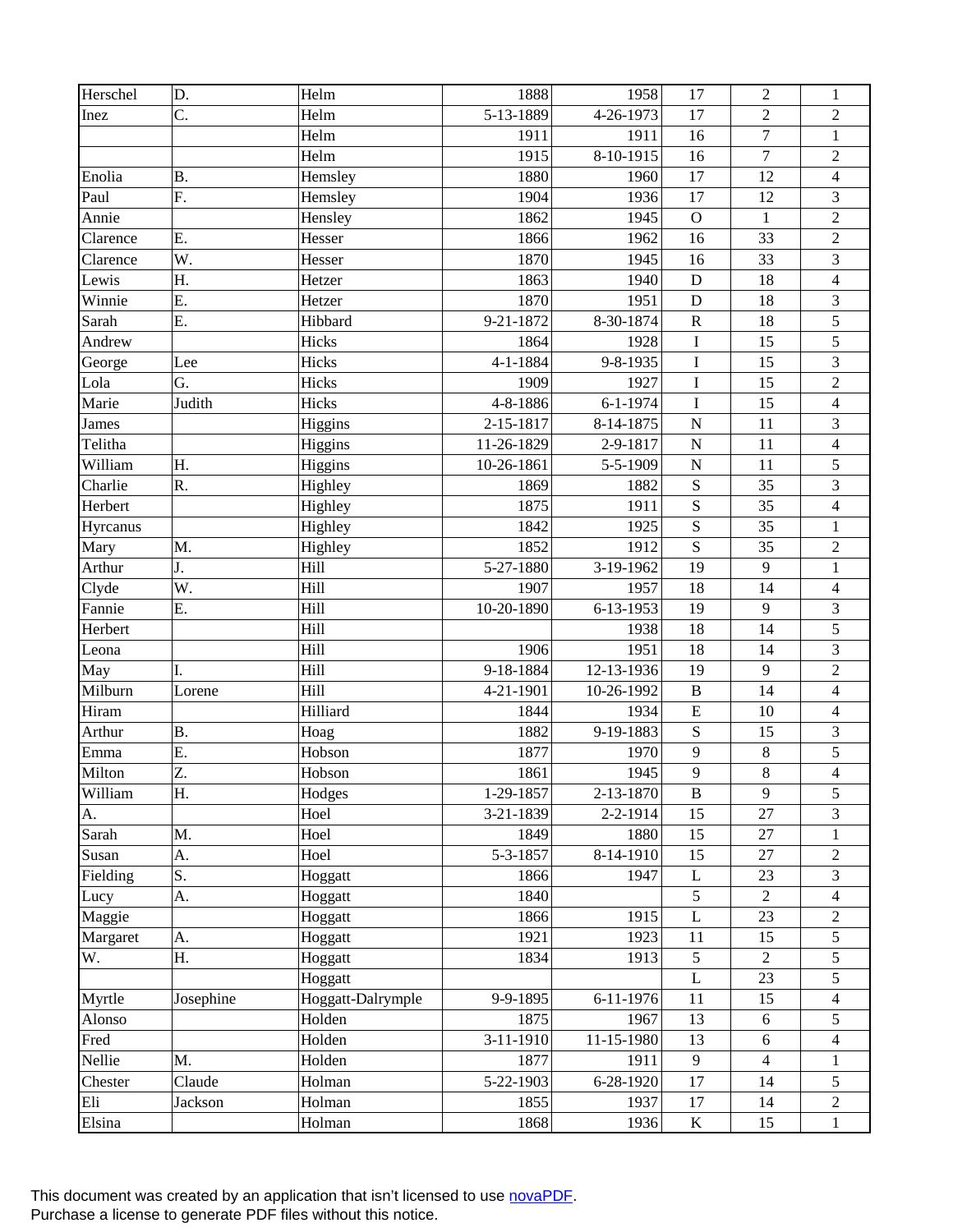| Rufus     |           | Holman     | 1863            | 1921           | $\rm K$                 | 15               | $\overline{2}$           |
|-----------|-----------|------------|-----------------|----------------|-------------------------|------------------|--------------------------|
| Sarah     | Jane      | Holman     | 1873            | 1943           | 17                      | 14               | $\mathbf{1}$             |
| George    | G.        | Holmes     | 1855            | 3-8-1903       | 6                       | 18               | 3                        |
| Hattie    | <b>B.</b> | Holmes     | 1856            | 1929           | 6                       | 18               | $\sqrt{2}$               |
| Julius    | E.        | Holt       | 1897            | 1929           | $\, {\bf B}$            | 14               | $\overline{\mathbf{3}}$  |
| Henry     |           | Holtz      | 1850            | 1910           | D                       | $\,8\,$          | 3                        |
| Katie     |           | Holtz      | 1862            | 1910           | $\mathbf D$             | 8                | $\overline{\mathbf{4}}$  |
| Myrtle    | A.        | Holtz      | 1884            | 1941           | D                       | $8\,$            | $\sqrt{2}$               |
| Peter     |           | Holtz      | 1887            | $19 -$         | $\mathbf D$             | 8                | $\,1$                    |
| Mary      | Angia     | Hopkins    | 1879            | 1938           | 19                      | $\overline{2}$   | 3                        |
| Chas      | А.        | Howard     |                 |                | $\mathbf D$             | $\boldsymbol{7}$ | $\overline{4}$           |
| Alta      | <b>B.</b> | Hoyt       | 5-12-1912       | 8-2-1992       | $\overline{4}$          | 13               | $\overline{c}$           |
| Ethel     | A.        | Hoyt       | 1889            | 1946           | 5                       | 6                | 5                        |
| Fannie    | M.        | Hoyt       | 1889            | 1923           | $\overline{4}$          | 13               | 5                        |
| George    | R.        | Hoyt       | 7-14-1920       | 5-21-1999      | $\overline{4}$          | 13               | $\mathbf{1}$             |
| George    | M.        | Hoyt       | 1886            | 1957           | $\overline{4}$          | 13               | $\overline{4}$           |
| Georgia   | Faye      | Hoyt       | 1914            | 1968           | $\overline{4}$          | 13               | 3                        |
| Lester    | W.        | Hoyt       | 1887            | 1948           | 5                       | 6                | $\overline{\mathbf{4}}$  |
| Susan     |           | Hoyt       |                 |                | $\overline{\mathbf{4}}$ | $\overline{4}$   | 3                        |
| Elizabeth |           | Hubbard    | $1 - 15 - 1802$ | 3-15-1870      | ${\bf R}$               | 18               | $\overline{4}$           |
| John      |           | Hubbard    | 9-21-1872       | 8-30-1874      | ${\bf R}$               | 18               | 5                        |
| Lemuel    | L.        | Hubbard    | 2-19-1887       | 1892           | ${\bf R}$               | 18               | $\overline{2}$           |
| Samuel    |           | Hubbard    | 2-14-1805       | 10-13-1876     | ${\bf R}$               | 18               | 3                        |
| Ada       | Ann       | Hudson     | 1859            | 1945           | ${\bf E}$               | $\mathbf{1}$     | $\overline{\mathbf{4}}$  |
| Carrie    | M.        | Hudson     | 1869            | 1937           | ${\bf D}$               | 17               | $\,1$                    |
| F.        |           | Hudson     | 8-22-1834       | 5-22-1923      | ${\bf E}$               | $\,8\,$          | $\mathbf{1}$             |
| Faye      |           | Hudson     | 1893            | 1958           | D                       | 17               | $\overline{\mathbf{4}}$  |
| Frances   |           | Hudson     | 1900            |                | ${\bf E}$               | $\mathbf{1}$     | $\overline{\mathcal{L}}$ |
| G.        | Virgil    | Hudson     | 1889            | 1969           | ${\bf E}$               | $\mathbf{1}$     | 5                        |
| G.        | Η.        | Hudson     |                 |                | $\overline{E}$          | $\,8\,$          | 3                        |
| Ralph     | T.        | Hudson     | 1868            | 1942           | $\mathbf D$             | 17               | $\sqrt{2}$               |
| Sarah     | J.        | Hudson     | 8-6-1835        | 4-4-1904       | ${\bf E}$               | $\,8\,$          | $\overline{c}$           |
| Walter    | <b>B.</b> | Hudson     |                 | $1 - 1 - 1935$ | ${\bf E}$               | $\mathbf{1}$     | 3                        |
| Minnie    |           | Huff       | 1-16-1871       | 7-9-1973       | 15                      | 29               | $\overline{4}$           |
| Clarence  | J.        | Hughes     | 7-17-1923       | 9-8-1923       | 5                       | 15               | $\sqrt{5}$               |
| Joel      | J.        | Hughes     | 1853            | 1924           | $\,8\,$                 | $\sqrt{6}$       | 4                        |
| Laura     |           | Hughes     | 1863            | 1920           | $8\,$                   | 6                | 5                        |
| Mary      |           | Hughes     |                 |                | $\mathbf G$             | 3                | 4                        |
| Samuel    |           | Hughes     |                 |                | ${\bf G}$               | $\overline{3}$   | 5                        |
| Daniel    |           | Hummell    | 4-16-1844       | 1-14-1879      | $\overline{4}$          | $\overline{7}$   | $\overline{2}$           |
| Ellene    |           | Hummell    | 5-24-1845       | 9-11-1923      | $\sqrt{5}$              | $\boldsymbol{7}$ | 3                        |
| Jennie    |           | Hummell    | 1868            | 1954           | 5                       | $\overline{7}$   | 5                        |
| F.        | T.        | Hungerford |                 |                | $\mathbf F$             | 13               | 3                        |
| Frank     | T.        | Hungerford | 11-10-1860      | 1-27-1891      | $\overline{\mathrm{F}}$ | 13               | $\overline{c}$           |
| V.        | D.        | Hungerford |                 |                | $\mathbf F$             | 13               | 4                        |
| W.        | W.        | Hurchin    |                 |                | 16                      | 26               | 1                        |
| Dan       |           | Hurd       | 1887            | 1922           | 10                      | $10\,$           | $\overline{c}$           |
| Amanda    | J.        | Hurley     | 1855            | 1945           | 16                      | 24               | $\overline{c}$           |
| Arthur    | L.        | Hurley     | 1883            | 1957           | 16                      | 24               | 3                        |
| George    | W.        | Hurley     | 4-23-1843       | 6-29-1918      | Q                       | $\overline{4}$   | $\sqrt{2}$               |
| Jessie    | R.        | Hurley     | 7-25-1877       | $7 - 2 - 1968$ | $\tau$                  | 19               | $\mathbf{1}$             |
|           |           |            |                 |                |                         |                  |                          |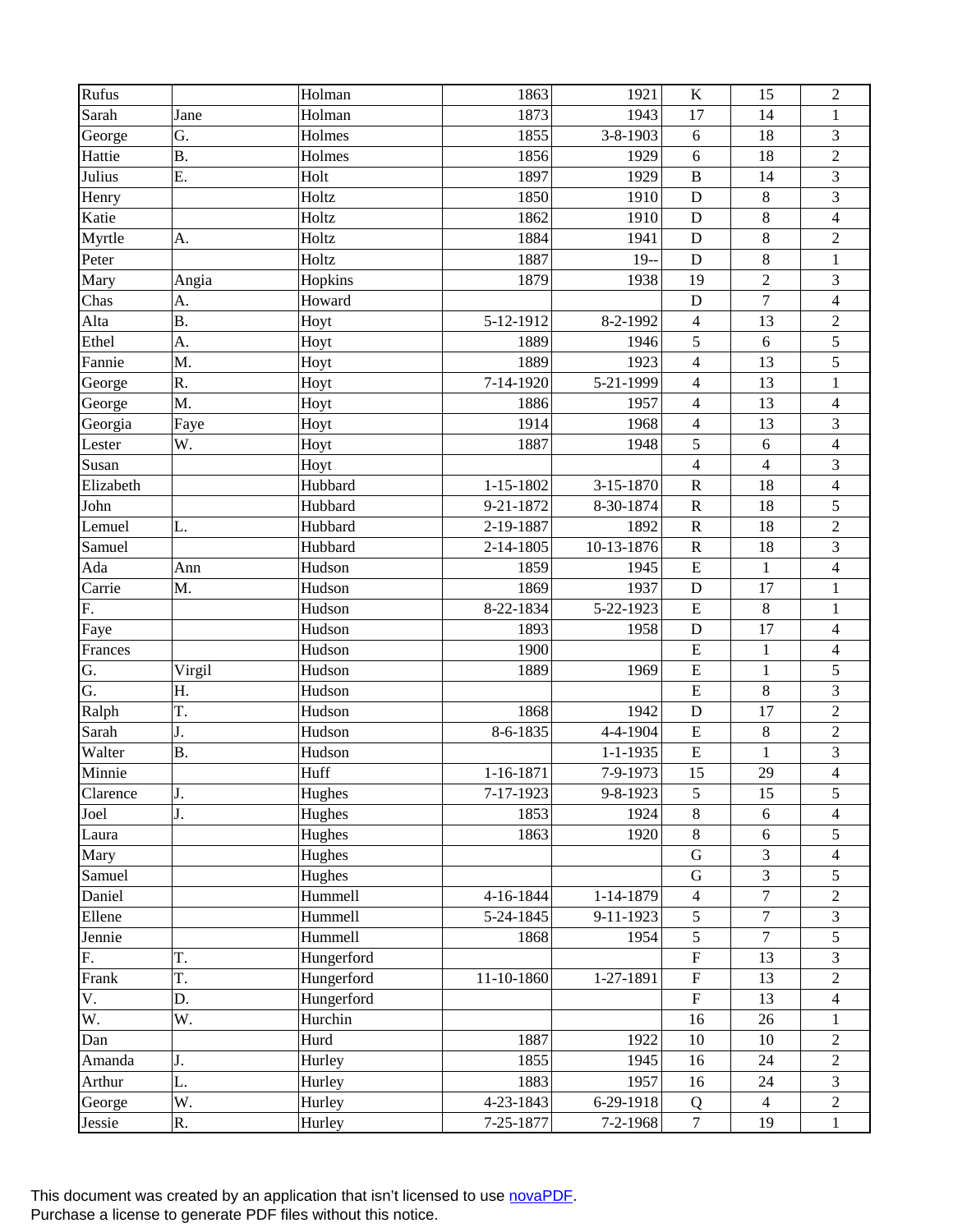| Maria<br>Ε.<br>Hurley<br>1849<br>8-2-1888<br>Q<br>$\overline{4}$<br>1<br>Ruth<br>4-13-1929<br>8-20-1999<br>3<br>Mildred<br>10<br>12<br>Hurley<br>$\sqrt{2}$<br>9-7-1993<br>12<br>William<br>Hurley<br>3-7-1920<br>10<br>Ryan<br>$\mathbf{1}$<br>William<br>24<br>Η.<br>Hurley<br>1847<br>1936<br>16<br><b>B.</b><br>1962<br>$\tau$<br>$\sqrt{2}$<br>Hutchin<br>1867<br>10<br>Anna<br>$\overline{7}$<br>Joel<br>G.<br>Hutchin<br>1870<br>1941<br>10<br>$\mathbf{1}$<br>S.<br>E.<br>11-12-1893<br>$\mathbf C$<br>3<br>16<br>Ireland<br>Ella<br>1856<br>15<br>Ireland<br>1926<br>11<br>$\,1$<br>$\sqrt{2}$<br><b>James</b><br>1854<br>$19-$<br>15<br>11<br>Ireland<br>$\ensuremath{\mathfrak{Z}}$<br>C.<br>1933<br>15<br>Ireland<br>1862<br>11<br>Jerry<br>${\bf F}$<br>$\overline{4}$<br>$\overline{\mathbf{4}}$<br>Lola<br>Ireland<br>$\mathbf C$<br>M.<br>10-7-1835<br>8-9-1881<br>Martha<br>16<br>$\overline{\mathcal{L}}$<br>Ireland<br>15<br>$\overline{4}$<br>$18-$<br>1958<br>11<br>Mary<br>A.<br>Ireland<br>$\overline{4}$<br>R.<br>Η.<br>1875<br>5-1-1893<br>${\bf F}$<br>$\mathbf{1}$<br>Ireland<br>$\sqrt{2}$<br>Robert<br>Η.<br>${\bf F}$<br>$\overline{4}$<br>Ireland<br>1847<br>1931<br>$\overline{\mathrm{F}}$<br>$\overline{4}$<br>3<br>Ireland<br>5<br>15<br>10<br>Issac<br>$\sqrt{2}$<br>$\bf K$<br>F.<br>10-10-1857<br>$\mathbf{1}$<br>Elizebeth<br>Jackman<br>4-1-1937<br>$\overline{3}$<br>Ethel<br>Ε.<br>1884<br>1897<br>$\bf K$<br>$\mathbf{1}$<br>Jackman<br>John<br>$\mathsf{C}$<br>Elmer<br>10-22-1871<br>1-29-1943<br>$\mathbf{1}$<br>$\,1$<br>Jackman<br>$\overline{c}$<br>Nellie<br>1897<br>$19 -$<br>$\mathsf{C}$<br>$\mathbf{1}$<br>Boyd<br>Jackman<br>9-16-1884<br>5-22-1974<br>L<br>10<br>$\overline{\mathbf{4}}$<br>Evelyn<br>Jackson<br>5<br>Barbara<br>M.<br>1970<br>$\overline{9}$<br>11<br><b>Jacobs</b><br>1903<br>$\overline{3}$<br>Clell<br>S.<br>$\mathbf{9}$<br>7-25-1895<br>2-2-1977<br>11<br><b>Jacobs</b><br>David<br>L<br>25<br>$\overline{4}$<br>2-23-1875<br>5-28-1897<br><b>Jacobs</b><br>1919<br>9<br>11<br>$\overline{4}$<br>Myrtle<br><b>Jacobs</b><br>1918<br>Irene<br>9<br>11<br>$\overline{2}$<br>1858<br>1931<br>Samuel<br>Jacobs<br>$\,8\,$<br>15<br>$\sqrt{2}$<br>3-19-1989<br><b>Conley McGinnis</b><br>2-22-1903<br>Jarvis<br>Loretta<br>9<br>$\overline{4}$<br>$\mathbf L$<br>Sidney<br>W.<br><b>Jarvis</b><br>1866<br>1963<br>9<br>3<br>Theopolis<br>G.<br>4-13-1841<br>6-17-1921<br><b>Jarvis</b><br>L<br>5<br>9<br>Tillie<br>R.<br><b>Jarvis</b><br>10-2-1912<br>11-16-1864<br>$\mathbf L$<br>$\bf I$<br>11<br>4<br>Caroline<br>1848<br>1911<br>Johnson<br>3<br>3<br>8-29-1891<br>${\bf R}$<br><b>B.</b><br>Johnson<br>1868<br>Carrie<br>Floyd<br>1883<br>1919<br>Johnson<br>11<br>5<br>I<br>1908<br>1995<br>10<br>Frances<br>Johnson<br>16<br>2<br>$\overline{2}$<br>Frank<br>Johnson<br>${\bf D}$<br>3<br>James<br>$\sqrt{2}$<br>J.<br>10-22-1856<br>11-4-1937<br>D.<br>Johnson<br>${\bf D}$<br>4<br>$\overline{3}$<br>$\mathbf T$<br>John<br>2-27-1877<br>1943<br>Johnson<br>1<br>3<br>S.<br>1872<br>1950<br>$\mathbf R$<br>Kate<br>$\mathfrak{2}$<br>Johnson<br>E.<br>1909<br>1976<br>10<br>3<br>Norman<br>Johnson<br>16<br>3<br>Ε.<br>1959<br>Johnson<br>1870<br>${\bf R}$<br>Norman<br>$\mathbf{1}$<br>11<br>3<br>1845<br>I<br>Richard<br>Johnson<br>1902<br>14<br>1856<br>1945<br>16<br>$\overline{\mathcal{L}}$<br>Lou<br>Johnston<br>5-23-1815<br>1-3-1899<br>3<br>David<br>R.<br>Jones<br>$\mathbf{A}$<br>3<br>5<br>Pearl Calvin<br>5-13-1895<br>Edna<br>Jones<br>12-23-1973<br>13<br>4<br>5<br>5<br>Elmer<br>Alexander<br>3-28-1906<br>11-27-1986<br>13<br>Jones<br>3<br>9-5-1820<br>6-20-1897<br>Euphamy<br>4<br>Jones<br>$\mathbf{A}$<br>9<br>$\bf K$<br>John<br>10-29-1818<br>11-3-1883<br>$\mathbf{1}$<br>Jones<br>4-7-1872<br>Chlora<br>10-21-1902<br>$\overline{4}$<br>3<br>Judson<br>6<br>3<br>$\overline{4}$ | Luella |    | Hurley | 12-23-1894 | 8-12-1975  | 16       | 24 | $\overline{4}$ |
|------------------------------------------------------------------------------------------------------------------------------------------------------------------------------------------------------------------------------------------------------------------------------------------------------------------------------------------------------------------------------------------------------------------------------------------------------------------------------------------------------------------------------------------------------------------------------------------------------------------------------------------------------------------------------------------------------------------------------------------------------------------------------------------------------------------------------------------------------------------------------------------------------------------------------------------------------------------------------------------------------------------------------------------------------------------------------------------------------------------------------------------------------------------------------------------------------------------------------------------------------------------------------------------------------------------------------------------------------------------------------------------------------------------------------------------------------------------------------------------------------------------------------------------------------------------------------------------------------------------------------------------------------------------------------------------------------------------------------------------------------------------------------------------------------------------------------------------------------------------------------------------------------------------------------------------------------------------------------------------------------------------------------------------------------------------------------------------------------------------------------------------------------------------------------------------------------------------------------------------------------------------------------------------------------------------------------------------------------------------------------------------------------------------------------------------------------------------------------------------------------------------------------------------------------------------------------------------------------------------------------------------------------------------------------------------------------------------------------------------------------------------------------------------------------------------------------------------------------------------------------------------------------------------------------------------------------------------------------------------------------------------------------------------------------------------------------------------------------------------------------------------------------------------------------------------------------------------------------------------------------------------------------------------------------------------------------------------------------------------------------------------------------------------------------------------------------------------------------------------------------------------------------------------------------------------------------------------------------------------------------------------------------------------------------------------------------------------------------------------------------------------------------------------------------------------------------------------------------------------------------------------------|--------|----|--------|------------|------------|----------|----|----------------|
|                                                                                                                                                                                                                                                                                                                                                                                                                                                                                                                                                                                                                                                                                                                                                                                                                                                                                                                                                                                                                                                                                                                                                                                                                                                                                                                                                                                                                                                                                                                                                                                                                                                                                                                                                                                                                                                                                                                                                                                                                                                                                                                                                                                                                                                                                                                                                                                                                                                                                                                                                                                                                                                                                                                                                                                                                                                                                                                                                                                                                                                                                                                                                                                                                                                                                                                                                                                                                                                                                                                                                                                                                                                                                                                                                                                                                                                                                                |        |    |        |            |            |          |    |                |
|                                                                                                                                                                                                                                                                                                                                                                                                                                                                                                                                                                                                                                                                                                                                                                                                                                                                                                                                                                                                                                                                                                                                                                                                                                                                                                                                                                                                                                                                                                                                                                                                                                                                                                                                                                                                                                                                                                                                                                                                                                                                                                                                                                                                                                                                                                                                                                                                                                                                                                                                                                                                                                                                                                                                                                                                                                                                                                                                                                                                                                                                                                                                                                                                                                                                                                                                                                                                                                                                                                                                                                                                                                                                                                                                                                                                                                                                                                |        |    |        |            |            |          |    |                |
|                                                                                                                                                                                                                                                                                                                                                                                                                                                                                                                                                                                                                                                                                                                                                                                                                                                                                                                                                                                                                                                                                                                                                                                                                                                                                                                                                                                                                                                                                                                                                                                                                                                                                                                                                                                                                                                                                                                                                                                                                                                                                                                                                                                                                                                                                                                                                                                                                                                                                                                                                                                                                                                                                                                                                                                                                                                                                                                                                                                                                                                                                                                                                                                                                                                                                                                                                                                                                                                                                                                                                                                                                                                                                                                                                                                                                                                                                                |        |    |        |            |            |          |    |                |
|                                                                                                                                                                                                                                                                                                                                                                                                                                                                                                                                                                                                                                                                                                                                                                                                                                                                                                                                                                                                                                                                                                                                                                                                                                                                                                                                                                                                                                                                                                                                                                                                                                                                                                                                                                                                                                                                                                                                                                                                                                                                                                                                                                                                                                                                                                                                                                                                                                                                                                                                                                                                                                                                                                                                                                                                                                                                                                                                                                                                                                                                                                                                                                                                                                                                                                                                                                                                                                                                                                                                                                                                                                                                                                                                                                                                                                                                                                |        |    |        |            |            |          |    |                |
|                                                                                                                                                                                                                                                                                                                                                                                                                                                                                                                                                                                                                                                                                                                                                                                                                                                                                                                                                                                                                                                                                                                                                                                                                                                                                                                                                                                                                                                                                                                                                                                                                                                                                                                                                                                                                                                                                                                                                                                                                                                                                                                                                                                                                                                                                                                                                                                                                                                                                                                                                                                                                                                                                                                                                                                                                                                                                                                                                                                                                                                                                                                                                                                                                                                                                                                                                                                                                                                                                                                                                                                                                                                                                                                                                                                                                                                                                                |        |    |        |            |            |          |    |                |
|                                                                                                                                                                                                                                                                                                                                                                                                                                                                                                                                                                                                                                                                                                                                                                                                                                                                                                                                                                                                                                                                                                                                                                                                                                                                                                                                                                                                                                                                                                                                                                                                                                                                                                                                                                                                                                                                                                                                                                                                                                                                                                                                                                                                                                                                                                                                                                                                                                                                                                                                                                                                                                                                                                                                                                                                                                                                                                                                                                                                                                                                                                                                                                                                                                                                                                                                                                                                                                                                                                                                                                                                                                                                                                                                                                                                                                                                                                |        |    |        |            |            |          |    |                |
|                                                                                                                                                                                                                                                                                                                                                                                                                                                                                                                                                                                                                                                                                                                                                                                                                                                                                                                                                                                                                                                                                                                                                                                                                                                                                                                                                                                                                                                                                                                                                                                                                                                                                                                                                                                                                                                                                                                                                                                                                                                                                                                                                                                                                                                                                                                                                                                                                                                                                                                                                                                                                                                                                                                                                                                                                                                                                                                                                                                                                                                                                                                                                                                                                                                                                                                                                                                                                                                                                                                                                                                                                                                                                                                                                                                                                                                                                                |        |    |        |            |            |          |    |                |
|                                                                                                                                                                                                                                                                                                                                                                                                                                                                                                                                                                                                                                                                                                                                                                                                                                                                                                                                                                                                                                                                                                                                                                                                                                                                                                                                                                                                                                                                                                                                                                                                                                                                                                                                                                                                                                                                                                                                                                                                                                                                                                                                                                                                                                                                                                                                                                                                                                                                                                                                                                                                                                                                                                                                                                                                                                                                                                                                                                                                                                                                                                                                                                                                                                                                                                                                                                                                                                                                                                                                                                                                                                                                                                                                                                                                                                                                                                |        |    |        |            |            |          |    |                |
|                                                                                                                                                                                                                                                                                                                                                                                                                                                                                                                                                                                                                                                                                                                                                                                                                                                                                                                                                                                                                                                                                                                                                                                                                                                                                                                                                                                                                                                                                                                                                                                                                                                                                                                                                                                                                                                                                                                                                                                                                                                                                                                                                                                                                                                                                                                                                                                                                                                                                                                                                                                                                                                                                                                                                                                                                                                                                                                                                                                                                                                                                                                                                                                                                                                                                                                                                                                                                                                                                                                                                                                                                                                                                                                                                                                                                                                                                                |        |    |        |            |            |          |    |                |
|                                                                                                                                                                                                                                                                                                                                                                                                                                                                                                                                                                                                                                                                                                                                                                                                                                                                                                                                                                                                                                                                                                                                                                                                                                                                                                                                                                                                                                                                                                                                                                                                                                                                                                                                                                                                                                                                                                                                                                                                                                                                                                                                                                                                                                                                                                                                                                                                                                                                                                                                                                                                                                                                                                                                                                                                                                                                                                                                                                                                                                                                                                                                                                                                                                                                                                                                                                                                                                                                                                                                                                                                                                                                                                                                                                                                                                                                                                |        |    |        |            |            |          |    |                |
|                                                                                                                                                                                                                                                                                                                                                                                                                                                                                                                                                                                                                                                                                                                                                                                                                                                                                                                                                                                                                                                                                                                                                                                                                                                                                                                                                                                                                                                                                                                                                                                                                                                                                                                                                                                                                                                                                                                                                                                                                                                                                                                                                                                                                                                                                                                                                                                                                                                                                                                                                                                                                                                                                                                                                                                                                                                                                                                                                                                                                                                                                                                                                                                                                                                                                                                                                                                                                                                                                                                                                                                                                                                                                                                                                                                                                                                                                                |        |    |        |            |            |          |    |                |
|                                                                                                                                                                                                                                                                                                                                                                                                                                                                                                                                                                                                                                                                                                                                                                                                                                                                                                                                                                                                                                                                                                                                                                                                                                                                                                                                                                                                                                                                                                                                                                                                                                                                                                                                                                                                                                                                                                                                                                                                                                                                                                                                                                                                                                                                                                                                                                                                                                                                                                                                                                                                                                                                                                                                                                                                                                                                                                                                                                                                                                                                                                                                                                                                                                                                                                                                                                                                                                                                                                                                                                                                                                                                                                                                                                                                                                                                                                |        |    |        |            |            |          |    |                |
|                                                                                                                                                                                                                                                                                                                                                                                                                                                                                                                                                                                                                                                                                                                                                                                                                                                                                                                                                                                                                                                                                                                                                                                                                                                                                                                                                                                                                                                                                                                                                                                                                                                                                                                                                                                                                                                                                                                                                                                                                                                                                                                                                                                                                                                                                                                                                                                                                                                                                                                                                                                                                                                                                                                                                                                                                                                                                                                                                                                                                                                                                                                                                                                                                                                                                                                                                                                                                                                                                                                                                                                                                                                                                                                                                                                                                                                                                                |        |    |        |            |            |          |    |                |
|                                                                                                                                                                                                                                                                                                                                                                                                                                                                                                                                                                                                                                                                                                                                                                                                                                                                                                                                                                                                                                                                                                                                                                                                                                                                                                                                                                                                                                                                                                                                                                                                                                                                                                                                                                                                                                                                                                                                                                                                                                                                                                                                                                                                                                                                                                                                                                                                                                                                                                                                                                                                                                                                                                                                                                                                                                                                                                                                                                                                                                                                                                                                                                                                                                                                                                                                                                                                                                                                                                                                                                                                                                                                                                                                                                                                                                                                                                |        |    |        |            |            |          |    |                |
|                                                                                                                                                                                                                                                                                                                                                                                                                                                                                                                                                                                                                                                                                                                                                                                                                                                                                                                                                                                                                                                                                                                                                                                                                                                                                                                                                                                                                                                                                                                                                                                                                                                                                                                                                                                                                                                                                                                                                                                                                                                                                                                                                                                                                                                                                                                                                                                                                                                                                                                                                                                                                                                                                                                                                                                                                                                                                                                                                                                                                                                                                                                                                                                                                                                                                                                                                                                                                                                                                                                                                                                                                                                                                                                                                                                                                                                                                                |        |    |        |            |            |          |    |                |
|                                                                                                                                                                                                                                                                                                                                                                                                                                                                                                                                                                                                                                                                                                                                                                                                                                                                                                                                                                                                                                                                                                                                                                                                                                                                                                                                                                                                                                                                                                                                                                                                                                                                                                                                                                                                                                                                                                                                                                                                                                                                                                                                                                                                                                                                                                                                                                                                                                                                                                                                                                                                                                                                                                                                                                                                                                                                                                                                                                                                                                                                                                                                                                                                                                                                                                                                                                                                                                                                                                                                                                                                                                                                                                                                                                                                                                                                                                |        |    |        |            |            |          |    |                |
|                                                                                                                                                                                                                                                                                                                                                                                                                                                                                                                                                                                                                                                                                                                                                                                                                                                                                                                                                                                                                                                                                                                                                                                                                                                                                                                                                                                                                                                                                                                                                                                                                                                                                                                                                                                                                                                                                                                                                                                                                                                                                                                                                                                                                                                                                                                                                                                                                                                                                                                                                                                                                                                                                                                                                                                                                                                                                                                                                                                                                                                                                                                                                                                                                                                                                                                                                                                                                                                                                                                                                                                                                                                                                                                                                                                                                                                                                                |        |    |        |            |            |          |    |                |
|                                                                                                                                                                                                                                                                                                                                                                                                                                                                                                                                                                                                                                                                                                                                                                                                                                                                                                                                                                                                                                                                                                                                                                                                                                                                                                                                                                                                                                                                                                                                                                                                                                                                                                                                                                                                                                                                                                                                                                                                                                                                                                                                                                                                                                                                                                                                                                                                                                                                                                                                                                                                                                                                                                                                                                                                                                                                                                                                                                                                                                                                                                                                                                                                                                                                                                                                                                                                                                                                                                                                                                                                                                                                                                                                                                                                                                                                                                |        |    |        |            |            |          |    |                |
|                                                                                                                                                                                                                                                                                                                                                                                                                                                                                                                                                                                                                                                                                                                                                                                                                                                                                                                                                                                                                                                                                                                                                                                                                                                                                                                                                                                                                                                                                                                                                                                                                                                                                                                                                                                                                                                                                                                                                                                                                                                                                                                                                                                                                                                                                                                                                                                                                                                                                                                                                                                                                                                                                                                                                                                                                                                                                                                                                                                                                                                                                                                                                                                                                                                                                                                                                                                                                                                                                                                                                                                                                                                                                                                                                                                                                                                                                                |        |    |        |            |            |          |    |                |
|                                                                                                                                                                                                                                                                                                                                                                                                                                                                                                                                                                                                                                                                                                                                                                                                                                                                                                                                                                                                                                                                                                                                                                                                                                                                                                                                                                                                                                                                                                                                                                                                                                                                                                                                                                                                                                                                                                                                                                                                                                                                                                                                                                                                                                                                                                                                                                                                                                                                                                                                                                                                                                                                                                                                                                                                                                                                                                                                                                                                                                                                                                                                                                                                                                                                                                                                                                                                                                                                                                                                                                                                                                                                                                                                                                                                                                                                                                |        |    |        |            |            |          |    |                |
|                                                                                                                                                                                                                                                                                                                                                                                                                                                                                                                                                                                                                                                                                                                                                                                                                                                                                                                                                                                                                                                                                                                                                                                                                                                                                                                                                                                                                                                                                                                                                                                                                                                                                                                                                                                                                                                                                                                                                                                                                                                                                                                                                                                                                                                                                                                                                                                                                                                                                                                                                                                                                                                                                                                                                                                                                                                                                                                                                                                                                                                                                                                                                                                                                                                                                                                                                                                                                                                                                                                                                                                                                                                                                                                                                                                                                                                                                                |        |    |        |            |            |          |    |                |
|                                                                                                                                                                                                                                                                                                                                                                                                                                                                                                                                                                                                                                                                                                                                                                                                                                                                                                                                                                                                                                                                                                                                                                                                                                                                                                                                                                                                                                                                                                                                                                                                                                                                                                                                                                                                                                                                                                                                                                                                                                                                                                                                                                                                                                                                                                                                                                                                                                                                                                                                                                                                                                                                                                                                                                                                                                                                                                                                                                                                                                                                                                                                                                                                                                                                                                                                                                                                                                                                                                                                                                                                                                                                                                                                                                                                                                                                                                |        |    |        |            |            |          |    |                |
|                                                                                                                                                                                                                                                                                                                                                                                                                                                                                                                                                                                                                                                                                                                                                                                                                                                                                                                                                                                                                                                                                                                                                                                                                                                                                                                                                                                                                                                                                                                                                                                                                                                                                                                                                                                                                                                                                                                                                                                                                                                                                                                                                                                                                                                                                                                                                                                                                                                                                                                                                                                                                                                                                                                                                                                                                                                                                                                                                                                                                                                                                                                                                                                                                                                                                                                                                                                                                                                                                                                                                                                                                                                                                                                                                                                                                                                                                                |        |    |        |            |            |          |    |                |
|                                                                                                                                                                                                                                                                                                                                                                                                                                                                                                                                                                                                                                                                                                                                                                                                                                                                                                                                                                                                                                                                                                                                                                                                                                                                                                                                                                                                                                                                                                                                                                                                                                                                                                                                                                                                                                                                                                                                                                                                                                                                                                                                                                                                                                                                                                                                                                                                                                                                                                                                                                                                                                                                                                                                                                                                                                                                                                                                                                                                                                                                                                                                                                                                                                                                                                                                                                                                                                                                                                                                                                                                                                                                                                                                                                                                                                                                                                |        |    |        |            |            |          |    |                |
|                                                                                                                                                                                                                                                                                                                                                                                                                                                                                                                                                                                                                                                                                                                                                                                                                                                                                                                                                                                                                                                                                                                                                                                                                                                                                                                                                                                                                                                                                                                                                                                                                                                                                                                                                                                                                                                                                                                                                                                                                                                                                                                                                                                                                                                                                                                                                                                                                                                                                                                                                                                                                                                                                                                                                                                                                                                                                                                                                                                                                                                                                                                                                                                                                                                                                                                                                                                                                                                                                                                                                                                                                                                                                                                                                                                                                                                                                                |        |    |        |            |            |          |    |                |
|                                                                                                                                                                                                                                                                                                                                                                                                                                                                                                                                                                                                                                                                                                                                                                                                                                                                                                                                                                                                                                                                                                                                                                                                                                                                                                                                                                                                                                                                                                                                                                                                                                                                                                                                                                                                                                                                                                                                                                                                                                                                                                                                                                                                                                                                                                                                                                                                                                                                                                                                                                                                                                                                                                                                                                                                                                                                                                                                                                                                                                                                                                                                                                                                                                                                                                                                                                                                                                                                                                                                                                                                                                                                                                                                                                                                                                                                                                |        |    |        |            |            |          |    |                |
|                                                                                                                                                                                                                                                                                                                                                                                                                                                                                                                                                                                                                                                                                                                                                                                                                                                                                                                                                                                                                                                                                                                                                                                                                                                                                                                                                                                                                                                                                                                                                                                                                                                                                                                                                                                                                                                                                                                                                                                                                                                                                                                                                                                                                                                                                                                                                                                                                                                                                                                                                                                                                                                                                                                                                                                                                                                                                                                                                                                                                                                                                                                                                                                                                                                                                                                                                                                                                                                                                                                                                                                                                                                                                                                                                                                                                                                                                                |        |    |        |            |            |          |    |                |
|                                                                                                                                                                                                                                                                                                                                                                                                                                                                                                                                                                                                                                                                                                                                                                                                                                                                                                                                                                                                                                                                                                                                                                                                                                                                                                                                                                                                                                                                                                                                                                                                                                                                                                                                                                                                                                                                                                                                                                                                                                                                                                                                                                                                                                                                                                                                                                                                                                                                                                                                                                                                                                                                                                                                                                                                                                                                                                                                                                                                                                                                                                                                                                                                                                                                                                                                                                                                                                                                                                                                                                                                                                                                                                                                                                                                                                                                                                |        |    |        |            |            |          |    |                |
|                                                                                                                                                                                                                                                                                                                                                                                                                                                                                                                                                                                                                                                                                                                                                                                                                                                                                                                                                                                                                                                                                                                                                                                                                                                                                                                                                                                                                                                                                                                                                                                                                                                                                                                                                                                                                                                                                                                                                                                                                                                                                                                                                                                                                                                                                                                                                                                                                                                                                                                                                                                                                                                                                                                                                                                                                                                                                                                                                                                                                                                                                                                                                                                                                                                                                                                                                                                                                                                                                                                                                                                                                                                                                                                                                                                                                                                                                                |        |    |        |            |            |          |    |                |
|                                                                                                                                                                                                                                                                                                                                                                                                                                                                                                                                                                                                                                                                                                                                                                                                                                                                                                                                                                                                                                                                                                                                                                                                                                                                                                                                                                                                                                                                                                                                                                                                                                                                                                                                                                                                                                                                                                                                                                                                                                                                                                                                                                                                                                                                                                                                                                                                                                                                                                                                                                                                                                                                                                                                                                                                                                                                                                                                                                                                                                                                                                                                                                                                                                                                                                                                                                                                                                                                                                                                                                                                                                                                                                                                                                                                                                                                                                |        |    |        |            |            |          |    |                |
|                                                                                                                                                                                                                                                                                                                                                                                                                                                                                                                                                                                                                                                                                                                                                                                                                                                                                                                                                                                                                                                                                                                                                                                                                                                                                                                                                                                                                                                                                                                                                                                                                                                                                                                                                                                                                                                                                                                                                                                                                                                                                                                                                                                                                                                                                                                                                                                                                                                                                                                                                                                                                                                                                                                                                                                                                                                                                                                                                                                                                                                                                                                                                                                                                                                                                                                                                                                                                                                                                                                                                                                                                                                                                                                                                                                                                                                                                                |        |    |        |            |            |          |    |                |
|                                                                                                                                                                                                                                                                                                                                                                                                                                                                                                                                                                                                                                                                                                                                                                                                                                                                                                                                                                                                                                                                                                                                                                                                                                                                                                                                                                                                                                                                                                                                                                                                                                                                                                                                                                                                                                                                                                                                                                                                                                                                                                                                                                                                                                                                                                                                                                                                                                                                                                                                                                                                                                                                                                                                                                                                                                                                                                                                                                                                                                                                                                                                                                                                                                                                                                                                                                                                                                                                                                                                                                                                                                                                                                                                                                                                                                                                                                |        |    |        |            |            |          |    |                |
|                                                                                                                                                                                                                                                                                                                                                                                                                                                                                                                                                                                                                                                                                                                                                                                                                                                                                                                                                                                                                                                                                                                                                                                                                                                                                                                                                                                                                                                                                                                                                                                                                                                                                                                                                                                                                                                                                                                                                                                                                                                                                                                                                                                                                                                                                                                                                                                                                                                                                                                                                                                                                                                                                                                                                                                                                                                                                                                                                                                                                                                                                                                                                                                                                                                                                                                                                                                                                                                                                                                                                                                                                                                                                                                                                                                                                                                                                                |        |    |        |            |            |          |    |                |
|                                                                                                                                                                                                                                                                                                                                                                                                                                                                                                                                                                                                                                                                                                                                                                                                                                                                                                                                                                                                                                                                                                                                                                                                                                                                                                                                                                                                                                                                                                                                                                                                                                                                                                                                                                                                                                                                                                                                                                                                                                                                                                                                                                                                                                                                                                                                                                                                                                                                                                                                                                                                                                                                                                                                                                                                                                                                                                                                                                                                                                                                                                                                                                                                                                                                                                                                                                                                                                                                                                                                                                                                                                                                                                                                                                                                                                                                                                |        |    |        |            |            |          |    |                |
|                                                                                                                                                                                                                                                                                                                                                                                                                                                                                                                                                                                                                                                                                                                                                                                                                                                                                                                                                                                                                                                                                                                                                                                                                                                                                                                                                                                                                                                                                                                                                                                                                                                                                                                                                                                                                                                                                                                                                                                                                                                                                                                                                                                                                                                                                                                                                                                                                                                                                                                                                                                                                                                                                                                                                                                                                                                                                                                                                                                                                                                                                                                                                                                                                                                                                                                                                                                                                                                                                                                                                                                                                                                                                                                                                                                                                                                                                                |        |    |        |            |            |          |    |                |
|                                                                                                                                                                                                                                                                                                                                                                                                                                                                                                                                                                                                                                                                                                                                                                                                                                                                                                                                                                                                                                                                                                                                                                                                                                                                                                                                                                                                                                                                                                                                                                                                                                                                                                                                                                                                                                                                                                                                                                                                                                                                                                                                                                                                                                                                                                                                                                                                                                                                                                                                                                                                                                                                                                                                                                                                                                                                                                                                                                                                                                                                                                                                                                                                                                                                                                                                                                                                                                                                                                                                                                                                                                                                                                                                                                                                                                                                                                |        |    |        |            |            |          |    |                |
|                                                                                                                                                                                                                                                                                                                                                                                                                                                                                                                                                                                                                                                                                                                                                                                                                                                                                                                                                                                                                                                                                                                                                                                                                                                                                                                                                                                                                                                                                                                                                                                                                                                                                                                                                                                                                                                                                                                                                                                                                                                                                                                                                                                                                                                                                                                                                                                                                                                                                                                                                                                                                                                                                                                                                                                                                                                                                                                                                                                                                                                                                                                                                                                                                                                                                                                                                                                                                                                                                                                                                                                                                                                                                                                                                                                                                                                                                                |        |    |        |            |            |          |    |                |
|                                                                                                                                                                                                                                                                                                                                                                                                                                                                                                                                                                                                                                                                                                                                                                                                                                                                                                                                                                                                                                                                                                                                                                                                                                                                                                                                                                                                                                                                                                                                                                                                                                                                                                                                                                                                                                                                                                                                                                                                                                                                                                                                                                                                                                                                                                                                                                                                                                                                                                                                                                                                                                                                                                                                                                                                                                                                                                                                                                                                                                                                                                                                                                                                                                                                                                                                                                                                                                                                                                                                                                                                                                                                                                                                                                                                                                                                                                |        |    |        |            |            |          |    |                |
|                                                                                                                                                                                                                                                                                                                                                                                                                                                                                                                                                                                                                                                                                                                                                                                                                                                                                                                                                                                                                                                                                                                                                                                                                                                                                                                                                                                                                                                                                                                                                                                                                                                                                                                                                                                                                                                                                                                                                                                                                                                                                                                                                                                                                                                                                                                                                                                                                                                                                                                                                                                                                                                                                                                                                                                                                                                                                                                                                                                                                                                                                                                                                                                                                                                                                                                                                                                                                                                                                                                                                                                                                                                                                                                                                                                                                                                                                                |        |    |        |            |            |          |    |                |
|                                                                                                                                                                                                                                                                                                                                                                                                                                                                                                                                                                                                                                                                                                                                                                                                                                                                                                                                                                                                                                                                                                                                                                                                                                                                                                                                                                                                                                                                                                                                                                                                                                                                                                                                                                                                                                                                                                                                                                                                                                                                                                                                                                                                                                                                                                                                                                                                                                                                                                                                                                                                                                                                                                                                                                                                                                                                                                                                                                                                                                                                                                                                                                                                                                                                                                                                                                                                                                                                                                                                                                                                                                                                                                                                                                                                                                                                                                |        |    |        |            |            |          |    |                |
|                                                                                                                                                                                                                                                                                                                                                                                                                                                                                                                                                                                                                                                                                                                                                                                                                                                                                                                                                                                                                                                                                                                                                                                                                                                                                                                                                                                                                                                                                                                                                                                                                                                                                                                                                                                                                                                                                                                                                                                                                                                                                                                                                                                                                                                                                                                                                                                                                                                                                                                                                                                                                                                                                                                                                                                                                                                                                                                                                                                                                                                                                                                                                                                                                                                                                                                                                                                                                                                                                                                                                                                                                                                                                                                                                                                                                                                                                                |        |    |        |            |            |          |    |                |
|                                                                                                                                                                                                                                                                                                                                                                                                                                                                                                                                                                                                                                                                                                                                                                                                                                                                                                                                                                                                                                                                                                                                                                                                                                                                                                                                                                                                                                                                                                                                                                                                                                                                                                                                                                                                                                                                                                                                                                                                                                                                                                                                                                                                                                                                                                                                                                                                                                                                                                                                                                                                                                                                                                                                                                                                                                                                                                                                                                                                                                                                                                                                                                                                                                                                                                                                                                                                                                                                                                                                                                                                                                                                                                                                                                                                                                                                                                |        |    |        |            |            |          |    |                |
|                                                                                                                                                                                                                                                                                                                                                                                                                                                                                                                                                                                                                                                                                                                                                                                                                                                                                                                                                                                                                                                                                                                                                                                                                                                                                                                                                                                                                                                                                                                                                                                                                                                                                                                                                                                                                                                                                                                                                                                                                                                                                                                                                                                                                                                                                                                                                                                                                                                                                                                                                                                                                                                                                                                                                                                                                                                                                                                                                                                                                                                                                                                                                                                                                                                                                                                                                                                                                                                                                                                                                                                                                                                                                                                                                                                                                                                                                                |        |    |        |            |            |          |    |                |
|                                                                                                                                                                                                                                                                                                                                                                                                                                                                                                                                                                                                                                                                                                                                                                                                                                                                                                                                                                                                                                                                                                                                                                                                                                                                                                                                                                                                                                                                                                                                                                                                                                                                                                                                                                                                                                                                                                                                                                                                                                                                                                                                                                                                                                                                                                                                                                                                                                                                                                                                                                                                                                                                                                                                                                                                                                                                                                                                                                                                                                                                                                                                                                                                                                                                                                                                                                                                                                                                                                                                                                                                                                                                                                                                                                                                                                                                                                |        |    |        |            |            |          |    |                |
|                                                                                                                                                                                                                                                                                                                                                                                                                                                                                                                                                                                                                                                                                                                                                                                                                                                                                                                                                                                                                                                                                                                                                                                                                                                                                                                                                                                                                                                                                                                                                                                                                                                                                                                                                                                                                                                                                                                                                                                                                                                                                                                                                                                                                                                                                                                                                                                                                                                                                                                                                                                                                                                                                                                                                                                                                                                                                                                                                                                                                                                                                                                                                                                                                                                                                                                                                                                                                                                                                                                                                                                                                                                                                                                                                                                                                                                                                                |        |    |        |            |            |          |    |                |
|                                                                                                                                                                                                                                                                                                                                                                                                                                                                                                                                                                                                                                                                                                                                                                                                                                                                                                                                                                                                                                                                                                                                                                                                                                                                                                                                                                                                                                                                                                                                                                                                                                                                                                                                                                                                                                                                                                                                                                                                                                                                                                                                                                                                                                                                                                                                                                                                                                                                                                                                                                                                                                                                                                                                                                                                                                                                                                                                                                                                                                                                                                                                                                                                                                                                                                                                                                                                                                                                                                                                                                                                                                                                                                                                                                                                                                                                                                |        |    |        |            |            |          |    |                |
|                                                                                                                                                                                                                                                                                                                                                                                                                                                                                                                                                                                                                                                                                                                                                                                                                                                                                                                                                                                                                                                                                                                                                                                                                                                                                                                                                                                                                                                                                                                                                                                                                                                                                                                                                                                                                                                                                                                                                                                                                                                                                                                                                                                                                                                                                                                                                                                                                                                                                                                                                                                                                                                                                                                                                                                                                                                                                                                                                                                                                                                                                                                                                                                                                                                                                                                                                                                                                                                                                                                                                                                                                                                                                                                                                                                                                                                                                                |        |    |        |            |            |          |    |                |
|                                                                                                                                                                                                                                                                                                                                                                                                                                                                                                                                                                                                                                                                                                                                                                                                                                                                                                                                                                                                                                                                                                                                                                                                                                                                                                                                                                                                                                                                                                                                                                                                                                                                                                                                                                                                                                                                                                                                                                                                                                                                                                                                                                                                                                                                                                                                                                                                                                                                                                                                                                                                                                                                                                                                                                                                                                                                                                                                                                                                                                                                                                                                                                                                                                                                                                                                                                                                                                                                                                                                                                                                                                                                                                                                                                                                                                                                                                |        |    |        |            |            |          |    |                |
|                                                                                                                                                                                                                                                                                                                                                                                                                                                                                                                                                                                                                                                                                                                                                                                                                                                                                                                                                                                                                                                                                                                                                                                                                                                                                                                                                                                                                                                                                                                                                                                                                                                                                                                                                                                                                                                                                                                                                                                                                                                                                                                                                                                                                                                                                                                                                                                                                                                                                                                                                                                                                                                                                                                                                                                                                                                                                                                                                                                                                                                                                                                                                                                                                                                                                                                                                                                                                                                                                                                                                                                                                                                                                                                                                                                                                                                                                                |        |    |        |            |            |          |    |                |
|                                                                                                                                                                                                                                                                                                                                                                                                                                                                                                                                                                                                                                                                                                                                                                                                                                                                                                                                                                                                                                                                                                                                                                                                                                                                                                                                                                                                                                                                                                                                                                                                                                                                                                                                                                                                                                                                                                                                                                                                                                                                                                                                                                                                                                                                                                                                                                                                                                                                                                                                                                                                                                                                                                                                                                                                                                                                                                                                                                                                                                                                                                                                                                                                                                                                                                                                                                                                                                                                                                                                                                                                                                                                                                                                                                                                                                                                                                | Clara  | B. | Judson | 2-24-1868  | $3-4-1895$ | $\bf{B}$ |    |                |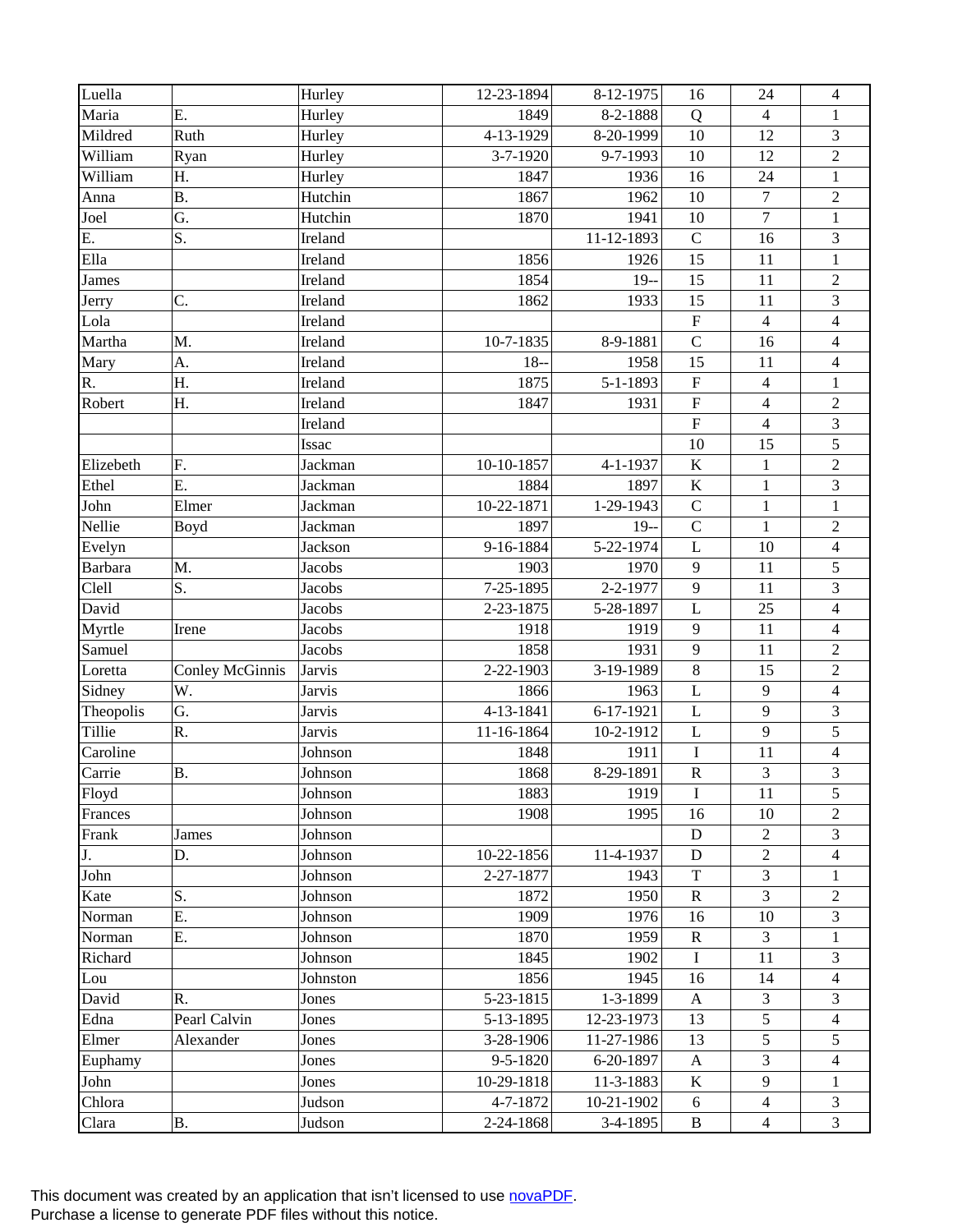| L.               | Ε.      | Judson     | 2-8-1841        | $6 - 5 - 1910$  | $\bf{B}$         | $\overline{4}$ | $\sqrt{5}$              |
|------------------|---------|------------|-----------------|-----------------|------------------|----------------|-------------------------|
| William          | Η.      | Judson     | 1828            | 1919            | $\bf{B}$         | $\overline{4}$ | 4                       |
| Almeda           | Weisner | Keith      | 1868            | 1952            | 14               | $\overline{2}$ | $\sqrt{5}$              |
| Eliza            | Η.      | Keith      | 7-14-1901       | 1958            | 14               | $\overline{2}$ | $\sqrt{6}$              |
| Fonny            | Eugene  | Keith      | 1869            | 1945            | 14               | $\overline{2}$ | $\overline{4}$          |
| Lottie           |         | Keith      |                 |                 | 14               | $\overline{2}$ | $\overline{2}$          |
| Paul             | Weisner | Keith      | $4 - 1 - 1901$  | 10-6-1985       | 14               | $\overline{2}$ | 3                       |
| <b>Barbara</b>   |         | Keller     | 11-1928         | 3-2015          | $\bf I$          | 10             | 3                       |
| Frank            |         | Keller     | 7-4-1904        | 9-12-1989       | $\bf I$          | 10             | 5                       |
| Henrietta        |         | Keller     | 3-22-1909       | 3-18-2002       | $\bf I$          | 10             | $\overline{4}$          |
| Agnes            |         | Kennedy    | 10-26-1839      | 5-15-1924       | $\mathbf N$      | 10             | $\overline{4}$          |
| Alice            |         | Kennedy    | 7-31-1875       | 1881            | ${\bf N}$        | 10             | $\sqrt{2}$              |
| Anna             | Η.      | Kennedy    | 7-25-1875       | 1880            | $\mathbf N$      | 10             | 3                       |
| Amy              | M.      | Kenworthy  | 11-25-1870      | 12-25-1878      | ${\bf R}$        | 35             | $\overline{2}$          |
| Joseph           | S.      | Kenworthy  | 11-26-1840      | 4-14-1874       | ${\bf R}$        | 35             | $\mathbf{1}$            |
| Edna             |         | Kimzey     | 1894            | $19-$           | 15               | 22             | $\sqrt{2}$              |
| Ernest           |         | Kimzey     | 1888            | 1964            | 15               | 22             | $\mathbf{1}$            |
| Sarah            | J.      | Kimzey     | 1858            | 1932            | $\overline{4}$   | 17             | $\overline{2}$          |
| Solomon          | F.      | Kimzey     | 1851            | 1932            | $\overline{4}$   | 17             | $\mathbf{1}$            |
|                  |         | Kimzey     | 4-28-1917       | 4-28-1917       | 15               | 22             | $\mathfrak{Z}$          |
| Arthur           | Ε.      | Kirkendall | 1870            | 1933            | 18               | 23             | $\sqrt{2}$              |
| John             | W.      | Kirkendall | 1841            | 1928            | 18               | 23             | $\overline{4}$          |
| Mary             | E.      | Kirkendall | 1842            | 1943            | 18               | 23             | 5                       |
| Orville          | E.      | Kirkendall | 3-6-1883        | 2-15-1936       | 6                | 13             | 3                       |
| Maple            |         | Knoche     | 1892            | 1947            | $\mathbf{9}$     | 5              | $\mathbf{1}$            |
| Hillary          |         | Koontz     | 6-28-1869       | 7-9-1908        | $\overline{4}$   | $\sqrt{6}$     | $\overline{4}$          |
| Virginia         |         | Koontz     | 5-27-1877       | 5-22-1908       | $\overline{4}$   | 6              | 3                       |
| LuLu             | M.      | Kunze      | 11-2-1890       | 2-17-1978       | 10               | 10             | 3                       |
| Myron            | R.      | Kunze      | 1895            | 1973            | 10               | 10             | $\overline{\mathbf{4}}$ |
| Gene             | G       | Kurtz      | 9-16-1935       | $6 - 18 - 2004$ | 16               | N1/2 28        | $\overline{4}$          |
| Maryanna         | Wuttke  | Kurtz      | 4-13-1935       | 7-9-2013        | 16               | N1/2 28        | $\overline{4}$          |
| Cromwell         |         | Laithe     |                 |                 | ${\bf R}$        | $\overline{2}$ | $\mathbf{1}$            |
| Clara            | E.      | Lamb       | 11-17-1854      | 2-23-1899       | $\mathbf O$      | 18             | $\mathbf{1}$            |
| Amanda           |         | Lampman    | $1 - 11 - 1844$ | 1-5-1918        | 16               | 18             | 5                       |
| J.               | W.      | Lampman    | 9-22-1842       | $1-10-1918$     | 16               | 18             | $\overline{4}$          |
| Oscar            |         | Lampman    | 12-2-1866       | 9-16-1952       | 16               | 18             | 3                       |
| Enos             |         | Lane       |                 |                 | $\tau$           | 11             | 6                       |
| J.               | S.      | Lane       | 3-26-1833       | $3 - 1 - 1882$  | $\mathbf R$      | 12             | 1                       |
| $\overline{S}$ . | R.      | Lane       | 5-7-1834        | 1-22-1902       | $\mathbf R$      | 12             | $\overline{c}$          |
| Alice            |         | Langford   | 3-9-1902        | 9-30-1998       | 11               | $8\,$          | 3                       |
| J.               | W.      | Largent    |                 | 8-28-1941       | 10               | 23             | $\overline{c}$          |
| Sarah            |         | Largent    | 1855            | 1936            | 10               | 23             | $\mathbf{1}$            |
| Lewis            |         | Larkin     |                 |                 | 17               | 12             | $\mathbf{1}$            |
| Charles          | S.      | Lawhead    | 8-1-1884        | 10-28-1971      | $\boldsymbol{A}$ | 6              | $\mathbf{1}$            |
| Desa             | A.      | Lawhead    | 1871            | 1958            | A                | $\overline{7}$ | 5                       |
| Frank            |         | Lawhead    | 1871            | 1936            | A                | 7              | 4                       |
| Η.               | W.      | Lawhead    | 8-1-1836        | 2-15-1900       | $\mathbf{A}$     | $\overline{7}$ | 3                       |
| Jane             | M.      | Lawhead    | 1849            | 1937            | $\mathbf{A}$     | $\overline{7}$ | 1                       |
| Jessie           | M.      | Lawhead    | 12-6-1856       | 8-20-1959       | $\mathbf{A}$     | 6              | $\overline{c}$          |
| Jimmie           |         | Lawhead    | 12-8-1890       | 1894            | A                | 12             | $\mathbf{1}$            |
| Mollie           | J.      | Lawhead    | 1880            | 1951            | $\mathbf{A}$     | $\tau$         | $\overline{2}$          |
|                  |         |            |                 |                 |                  |                |                         |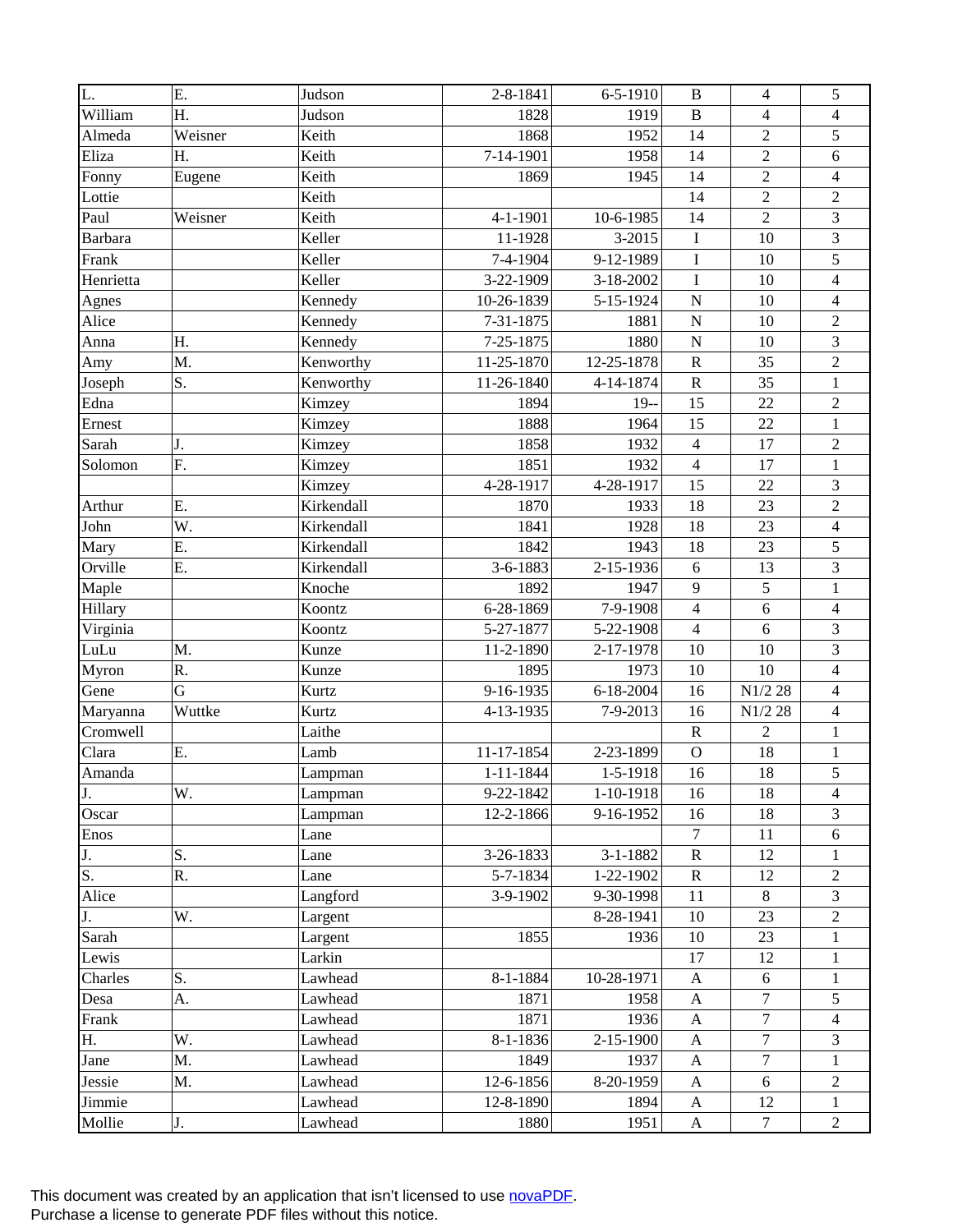| Myrtle     | Allen     | Lawhead     | 1882           | 1948            | 15                        | $\sqrt{6}$     | $\sqrt{2}$                  |
|------------|-----------|-------------|----------------|-----------------|---------------------------|----------------|-----------------------------|
| Timothy    | J.        | Lawhead     | 1840           | 1926            | $\boldsymbol{\mathsf{A}}$ | 12             | 6                           |
| Tommy      |           | Lawhead     | 10-20-1892     | 1898            | $\mathbf{A}$              | 12             | 5                           |
| William    |           | Lawhead     | 1-17-1872      | 1-8-1882        | $\boldsymbol{\mathsf{A}}$ | 12             | $\overline{4}$              |
| Mary       | A.        | Lawrence    | 5-17-1896      | 3-31-1899       | 5                         | 18             | $\overline{5}$              |
| Mary       | Ρ.        | Leagh       | 1839           | 12-24-1885      | Q                         | 21             | 3                           |
| Emmett     | L.        | Leasure     | 1860           | 1934            | 13                        | 12             | $\overline{\mathbf{4}}$     |
| Marion     | Franklin  | Leasure     | 7-30-1853      | 4-10-1944       | 15                        | 33             | $\sqrt{2}$                  |
| Mary       | F.        | Leasure     | 1860           | 1931            | 13                        | 12             | 5                           |
| Mary       | Jane      | Leasure     | 11-22-1857     | 6-25-1950       | 15                        | 33             | $\,1$                       |
| Charles    | Albert    | Ledora      |                |                 | $\,8\,$                   | 14             | $\ensuremath{\mathfrak{Z}}$ |
| Donald     |           | Lee         | 1922           | 1999            | 12                        | 6              | 5                           |
| Ellas      | F.        | Lee         | 1855           | 1923            | 12                        | 6              | $\mathbf{1}$                |
| Homer      | Winston   | Lee         | 1906           | 1964            | 12                        | 6              | $\overline{\mathbf{4}}$     |
| Shirley    |           | Lee         | 1934           |                 | 12                        | 6              | $\sqrt{5}$                  |
| Josephine  | L.        | Lehr        | 12-16-1864     | 8-3-1948        | 6                         | 9              | $\overline{4}$              |
| Rolland    |           | Lehr        | 4-12-1900      | 6-21-1902       | 6                         | 9              | 5                           |
| Ary        | <b>B.</b> | Lemen       | 9-13-1834      | 10-23-1925      | 5                         | 23             | $\overline{2}$              |
| J.         | R.        | Lemen       | 5-25-1836      | 5-3-1906        | 5                         | 23             | $\overline{\mathbf{4}}$     |
| Pauline    | McCarty   | Limpus      | 4-1-1893       | 12-21-1984      | 18                        | $8\,$          | $\overline{4}$              |
| <b>Bud</b> |           | Lindsey     |                |                 | ${\bf P}$                 | $\mathbf{1}$   | $\sqrt{2}$                  |
| Dora       | A.        | Lindsey     | 1883           | 1910            | L                         | $\overline{4}$ | $\overline{4}$              |
| Earl       | M.        | Lindsey     | 1889           | 1965            | $\overline{C}$            | $\,8\,$        | $\overline{2}$              |
| Ethel      | M.        | Lindsey     | 1893           | 1945            | $\mathsf{C}$              | $\,8\,$        | 3                           |
| Fred       |           | Lindsey     | 7-27-1893      | 10-30-1976      | ${\bf F}$                 | $\mathbf{1}$   | $\overline{4}$              |
| Harry      | <b>B.</b> | Lindsey     | 1861           | 1921            | 15                        | 30             | $\sqrt{2}$                  |
| Julia      | M.        | Lindsey     | 1878           | 1967            | $\mathbf C$               | $8\,$          | 3                           |
| Laura      | Ε.        | Lindsey     | 1847           | 1930            | ${\bf F}$                 | $\mathbf{1}$   | $\mathbf{1}$                |
| Melvin     |           | Lindsey     | 1897           | 1976            | $\mathsf{C}$              | $8\,$          | $\sqrt{2}$                  |
| William    | Ε.        | Lindsey     | 1852           | 1916            | $\overline{\mathrm{F}}$   | $\mathbf{1}$   | 12                          |
| Harry      | <b>B.</b> | Lindsey Jr. | 1-24-1891      | 8-6-1906        | 15                        | 30             | $\mathbf{1}$                |
| Emmett     | M.        | Linnens     | 1886           | 1918            | 12                        | 17             | $\overline{4}$              |
| Jane       |           | Linnens     | 1857           | $19-$           | 12                        | $\tau$         | 3                           |
| Josiah     |           | Linnens     | 1853           | 1930            | 12                        | $\overline{7}$ | $\overline{2}$              |
| Ruby       | M.        | Linnens     | 1909           | 1918            | 12                        | 17             | $\sqrt{5}$                  |
| Mary       |           | Loffer      | 6-5-1882       | 12-16-1918      | 12                        | 18             | $\overline{2}$              |
| Adah       | M.        | Long        | 1893           | 12-21-1933      | 17                        | 18             | 1                           |
| Lloyd      | F.        | Long        | 1870           | 1927            | $\overline{4}$            | 15             | $\overline{c}$              |
| M.         | W.        | Long        | 10-4-1876      | $6 - 12 - 1914$ | 15                        | 12             | 5                           |
| Marion     | A.        | Long        | 1900           | 1959            | $\overline{4}$            | 15             | 4                           |
| Myrtle     | D.        | Long        | 1878           | 1960            | $\overline{4}$            | 15             | 3                           |
| William    | A.        | Long        | 3-12-1866      | 11-30-1946      | 17                        | 18             | $\overline{2}$              |
| Archie     | Η.        | Looper      | 1892           | 9-17-1894       | $\mathbf M$               | 16             | 3                           |
| Wayne      | Raymond   | Lose        | 5-22-1948      | 1948            | $10\,$                    | $\mathbf{1}$   | NE2-SE3                     |
| Issac      |           | Lyons       |                |                 | H                         | 13             | 4                           |
| Leo        |           | Mabel       | 11-8-1882      | 1-7-1960        | 16                        | $8\,$          | 4                           |
| Alfred     |           | Magers      | 11-15-1825     | 12-11-1897      | $\mathbf{L}$              | 11             | $\overline{4}$              |
| Mary       | J.        | Magers      | $4 - 1 - 1826$ | 9-23-1917       | L                         | 11             | 5                           |
| Leslie     | E.        | Mallory     | 1871           | $19-$           | 11                        | 5              | $\overline{c}$              |
| Lula       |           | Mallory     | 1871           | 1943            | 11                        | 5              | 1                           |
| John       |           | Manchester  | 1865           | 1883            | M                         | $6\,$          | $\mathfrak{Z}$              |
|            |           |             |                |                 |                           |                |                             |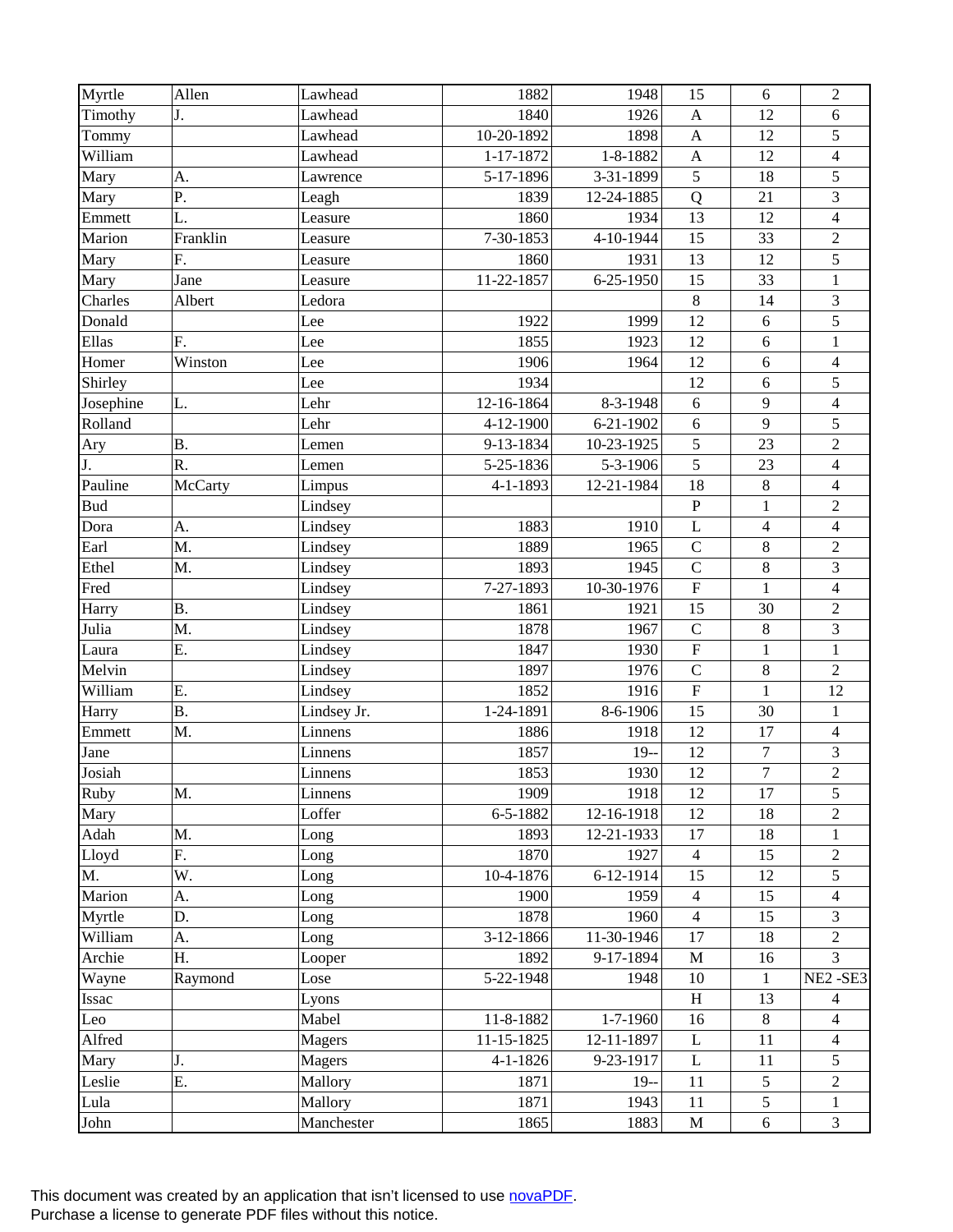| Sarah        |                 | Manchester     | 12-7-1875      | 5-30-1883      | M                         | 6                | $\overline{4}$              |
|--------------|-----------------|----------------|----------------|----------------|---------------------------|------------------|-----------------------------|
| Emmit        |                 | Mann           | 1892           | 1894           | $\, {\bf B}$              | 18               | 4                           |
| George       | A.              | Mann           | 1863           | 1913           | $\, {\bf B}$              | 18               | 5                           |
| Cecil        | A.              | <b>Marks</b>   | 1855           | 1918           | 16                        | 23               | $\sqrt{2}$                  |
| Harry        | Η.              | Marks          | 1854           | 1917           | 16                        | 23               | $\mathbf{1}$                |
| Arthur       | Clayton         | Marmon         | 12-15-1924     | 8-5-1978       | 11                        | 18               | $\overline{4}$              |
| Francis      | Louise          | Marmon         | 1-7-1938       | 9-6-1991       | 11                        | 18               | 5                           |
| Harry        |                 | Marmon         | 1888           | 1968           | 11                        | 18               | $\sqrt{2}$                  |
| Hettie       | A.              | Marmon         | 1878           | 1942           | $\bf I$                   | $8\,$            | $\overline{5}$              |
| Mamie        | E.              | Marmon         | $1 - 6 - 1901$ | 4-15-1985      | 11                        | 18               | 3                           |
| William      |                 | Marmon         | 1875           | 1926           | $\bf I$                   | $\,8\,$          | $\overline{4}$              |
| Anna         | <b>B.</b>       | Marshall       | 1870           | 1953           | 17                        | 22               | 3                           |
| Thomas       | Nesbit          | Marshall       | 1845           | 1926           | 17                        | 22               | 5                           |
|              |                 |                |                |                |                           | 11               |                             |
| Elizebeth    |                 | Martin         | 1854           | 3-17-1899      | $\boldsymbol{\mathsf{A}}$ |                  | $\overline{\mathbf{4}}$     |
| Emma         | Lourene         | Martin         | 9-30-1889      | 6-24-1981      | $\mathsf{C}$              | 11               | $\mathbf{1}$                |
| Frances      | L.              | Martin         | 8-3-1826       | 1919           | $\mathsf{C}$              | 11               | $\ensuremath{\mathfrak{Z}}$ |
| Harold       | D.              | Martin         |                |                | $\mathbf C$               | 11               | 5                           |
| J.           | T.              | Martin         | 1843           | 1-30-1920      | $\mathbf{A}$              | 11               | $\overline{3}$              |
| J.           | Monroe          | Martin         | 1888           | 1935           | $\mathcal{C}$             | 11               | $\overline{2}$              |
| <b>James</b> |                 | Martin         |                | 1930           | $\mathbf{A}$              | 11               | $\sqrt{2}$                  |
| John         | W.              | Martin         | 1836           | 1923           | 18                        | 16               | $\mathbf{1}$                |
| John         |                 | Martin         | 1857           | 1926           | 18                        | 17               | $\sqrt{2}$                  |
| Margaret     |                 | Martin         | 1840           | 1923           | 18                        | 16               | 3                           |
| Robert       | M.              | Martin         | 12-6-1912      |                | $\mathsf{C}$              | 11               | $\overline{4}$              |
| Anna         | <b>B.</b>       | Mason          | 1863           | 1937           | 18                        | 16               | $\sqrt{5}$                  |
| Charles      | L.              | Mason          | 1860           | 1923           | 18                        | 16               | $\overline{4}$              |
| Mary         |                 | Mason          | 3-27-1888      | 4-15-1902      | $\mathbf L$               | 12               | $\mathbf{1}$                |
| George       |                 | Mathers        | 1827           | 3-2-1881       | S                         | 29               | 3                           |
| W.           | Η.              | Mathews        | 1822           | 6-16-1876      | ${\bf Q}$                 | 13               | $\sqrt{2}$                  |
| Edna         | Lindsey         | Mayes          |                | 12-1948        | $\boldsymbol{\mathrm{F}}$ | $\mathbf{1}$     | $\overline{3}$              |
| Charles      | Louris          | McCallister    | 1876           | 1935           | 18                        | $\boldsymbol{7}$ | $\mathbf{1}$                |
| Olive        | Rhea            | McCallister    | 7-2-1879       | 7-19-1979      | 18                        | $\overline{7}$   | $\overline{2}$              |
| Anna         | C. Kennedy      | McCarty        | 1870           | 1943           | 18                        | $8\,$            | $\overline{c}$              |
| E.           | P.              | McCarty        |                |                | 18                        | 5                | $\overline{5}$              |
| Frank        | S.              | McCarty        | 1876           | 1948           | 18                        | 11               | 1                           |
| Hattie       | O.              | <b>McCarty</b> | 8-5-1874       |                | 18                        | 6                | $\overline{2}$              |
| Howard       | Η.              | <b>McCarty</b> | 7-17-1870      | 2-23-1952      | 18                        | 6                |                             |
| Lutie        |                 | McCarty        | 1882           | 1924           | 18                        | 11               | $\overline{c}$              |
| Roy          | G.              | McCarty        | 1892           | 1946           | 18                        | 8                | 3                           |
| Arthur       |                 | McCauley       | 1-8-1834       | 3-15-1920      | 15                        | 19               | 3                           |
| Elizabeth    |                 | McCauley       | 9-8-1815       | $7 - 2 - 1885$ | $\mathbf{A}$              | 12               | $\overline{2}$              |
| R.           |                 | McCauley       | 1812           | 1886           | A                         | 12               | 3                           |
| Alice        | R.              | McClanahan     | $1 - 2 - 1907$ | 3-2-1971       | ${\bf D}$                 | 22               | 3                           |
| Dana         | A.              | McClanahan     | 1895           | 1952           | $\bf{B}$                  | 1                | $\overline{4}$              |
| Eli          | C.              | McClanahan     | 2-11-1875      | 3-13-1955      | D                         | 22               | 1                           |
| Elmer        | James           | McClanahan     | 8-9-1901       | 7-25-1983      | $\mathbf D$               | 19               | 1                           |
| Eva          | Carolene Carvey | McClanahan     | 5-8-1904       | 2-20-1995      | 17                        | $\overline{3}$   | $\overline{4}$              |
| Fern         | Opal            | McClanahan     | 7-5-1914       | 9-10-1979      | D                         | 19               | $\overline{2}$              |
| Marietta     |                 | McClanahan     | $3 - 1 - 1875$ | 10-4-1961      | ${\bf D}$                 | $22\,$           | $\overline{c}$              |
| Pauline      | L.              | McClanahan     | 1897           | 1944           | B                         | 1                | 5                           |
| Roy          | Ε.              | McClanahan     | 6-22-1904      | 11-29-1992     | 17                        | $\overline{3}$   | 3                           |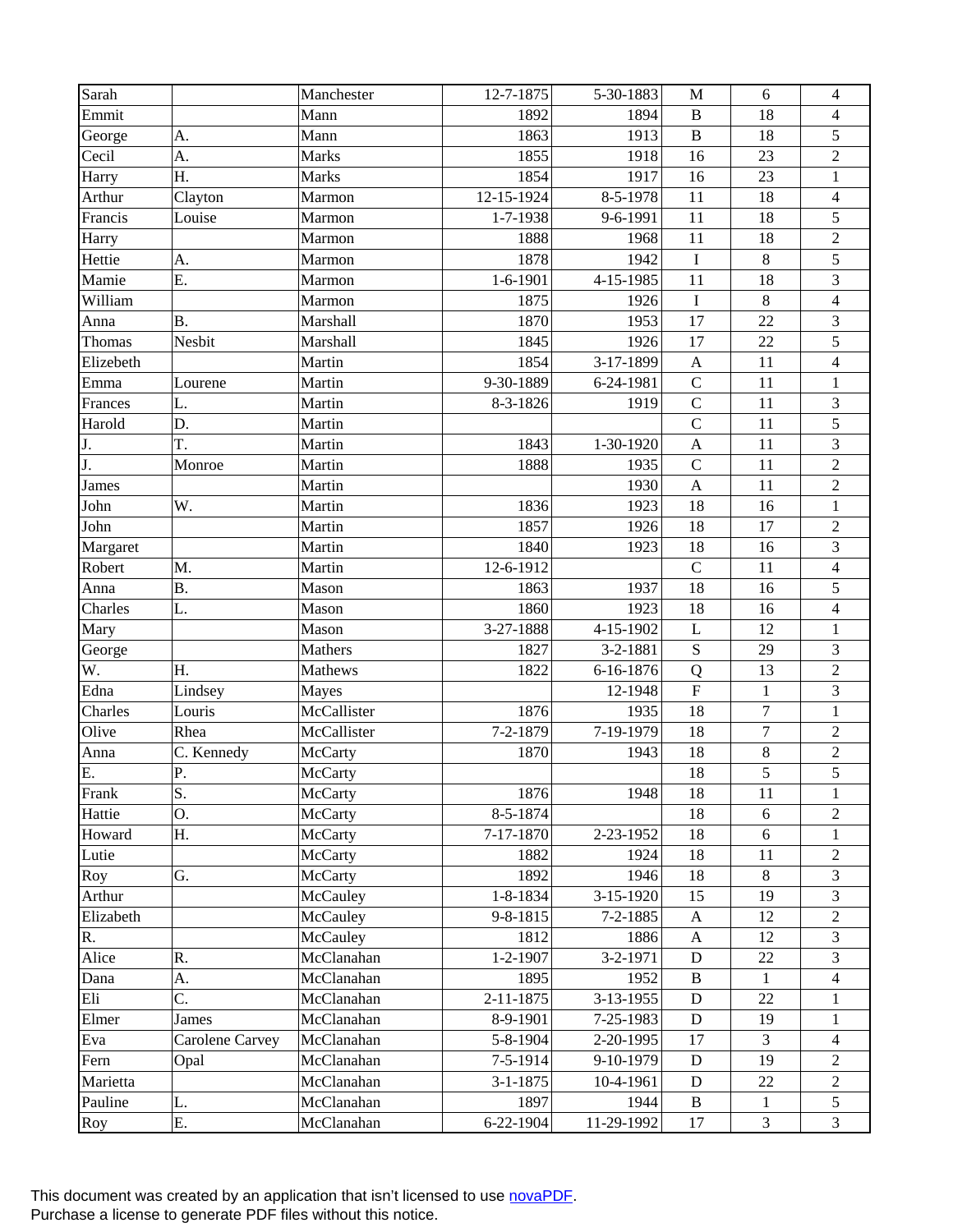| A.           | S.        | McClellan  | 1840           | 1918            | 17             | $\,8\,$        | 5                        |
|--------------|-----------|------------|----------------|-----------------|----------------|----------------|--------------------------|
| Mary         | O.        | McClellan  | 1863           | 1943            | 17             | 8              | 4                        |
| Jas.         | Η.        | McClintock | 3-12-1911      | 11-18-1900      | ${\bf S}$      | 20             | $\mathbf{1}$             |
| Margaret     |           | McClintock | 3-8-1811       | 4-17-1883       | S              | 20             | $\overline{c}$           |
| James        | A.        | McCoy      | 2-3-1869       | 2-21-1943       | $\mathbf I$    | $\mathbf 1$    | 5                        |
| Jay          | A.        | McCoy      | $2 - 3 - 1906$ | 11-22-1929      | $\mathbf I$    | $\mathbf{1}$   | 3                        |
| Tina         | R.        | McCoy      | 11-9-1875      | 12-18-1929      | $\mathbf I$    | $\mathbf{1}$   | $\overline{\mathbf{4}}$  |
| L.M.         |           | McCracken  | $6 - 7 - 1828$ | 12-10-1924      | 18             | 3              | 5                        |
| Annie        | Catlin    | McDaniel   | 1869           | 1949            | $\mathcal{C}$  | $\mathbf{1}$   | $\overline{\mathbf{4}}$  |
| Henry        | R.        | McDaniel   | 1922           | 1957            | E              | 23             | $\mathbf{1}$             |
| Carrie       | L.        | McDonnell  | 1875           | 1851            | 15             | 21             | 3                        |
| Charles      | A.        | McDonnell  | 1871           | 1845            | 15             | 21             | $\overline{c}$           |
| Paul         | <b>B.</b> | McDonnell  | 3-2-1914       | 9-15-1914       | 15             | 21             | 5                        |
| Vern         | D.        | McDonnell  | 5-17-1912      | 11-28-1916      | 15             | 21             | $\overline{\mathbf{4}}$  |
| Children     |           | McDowell   |                |                 | $\,8\,$        | 10             | $\sqrt{6}$               |
| Denzel       |           | McDowell   | 1895           | 1919            | $\,8\,$        | 10             | $\,1$                    |
| Florence     | A.        | McDowell   | 1858           | 1926            | $\,8\,$        | 10             | $\overline{\mathcal{L}}$ |
| J.           | L.        | McDowell   | 1847           | 1926            | 8              | 10             | 3                        |
| John         | W.        | McDowell   |                |                 | 11             | 9              | $\overline{\mathbf{4}}$  |
| Pansy        |           | McDowell   | $4 - 1 - 1887$ | 6-6-1978        | 11             | 9              | 5                        |
| Lizzie       | S.        | McFadden   | 1865           | 9-12-1875       | Q              | 21             | $\,1$                    |
| Marie        |           | McFadden   | 1895           | 1937            | $\mathbf D$    | 6              | $\overline{\mathcal{L}}$ |
| Roy          |           | McFadden   | 1892           | 1934            | D              | 6              | 5                        |
| Donald       | Η.        | McGinnis   | 1900           | 1926            | $\,8\,$        | 15             | $\mathbf{1}$             |
| Edith        | May       | McGinnis   | 9-1878         | 7-1980          | 9              | $\sqrt{2}$     | 3                        |
| John         | M.        | McGinnis   | 1874           | 1925            | 9              | $\overline{2}$ | $\overline{c}$           |
| Marjorie     | Lucille   | McGinnis   | 8-24-1925      |                 | $\overline{E}$ | 23             | $\overline{2}$           |
| Bert         | N.        | McKinley   |                |                 | 13             | 8              | 3                        |
| Minnie       | <b>B.</b> | McKinley   | 1882           | 1933            | 13             | $8\,$          | $\mathbf{1}$             |
| Susan        | C.        | McKinley   | 1851           | 1922            | 13             | $8\,$          | 5                        |
| D.           |           | McLaughlin | 7-19-1932      |                 | $\,8\,$        | 19             | $\overline{2}$           |
| Maude        |           | McLaughlin | 1885           | 1966            | $\mathbf C$    | 20             | $\boldsymbol{0}$         |
| Ruth         | A.        | McLaughlin | 1860           | 1956            | $\mathbf C$    | 20             | $\,1$                    |
| Miller       |           | McLean     | 1880           | 1932            | 18             | 12             | $\overline{4}$           |
| Nannie       |           | McLean     | 1879           | 1941            | 18             | 12             | 5                        |
| <b>Bruce</b> | Thorne    | McMaster   | 8-24-1912      | 12-28-1913      | L              | 14             | 5                        |
| Gail         | C.        | McMaster   | 12-28-1908     | 11-10-1909      | L              | 14             | 4                        |
| Jane         |           | McMaster   | 9-15-1910      | 2-6-1946        | L              | 14             | 4                        |
| Kate         | Thorne    | McMaster   | 1873           | 1966            | L              | 14             | $\overline{c}$           |
| Rufus        | M.        | McMaster   | 2-12-1904      | 7-28-1905       | L              | 14             | 5                        |
| T.           | Ε.        | McMaster   | 1870           | 1934            | L              | 14             | 1                        |
| Alonzo       | P.        | McNutt     | 1873           | 1926            | 23             | $\overline{2}$ | 3                        |
| Benjamin     | L.        | McNutt     | 1860           | 1951            | 23             | $\sqrt{2}$     | 4                        |
| Nancy        | J.        | McNutt     | 11-14-1824     | 8-10-1901       | $\overline{7}$ | 12             | 5                        |
| Polly        | A.        | McNutt     | 1864           | 1957            | 23             | 2              | 5                        |
| Flossie      | M.        | Meets      | 1901           |                 | 18             | 12             | 2                        |
| Johne        |           | Meets      |                |                 | 18             | 12             | 1                        |
| Eliza        | A.        | Mendenhall | 11-10-1844     | 10-23-1927      | $\tau$         | 19             | 5                        |
| Lucy         |           | Mendenhall | 3-5-1875       | $1 - 17 - 1955$ | 17             | 5              | 3                        |
| R.           |           |            |                | 1907            |                |                |                          |
|              | G.        | Mendenhall | 1839           |                 | 7              | 19             | 4                        |
| Richard      |           | Mendenhall | 8-31-1903      | $1 - 3 - 1919$  | 17             | $\mathfrak{S}$ | $\overline{4}$           |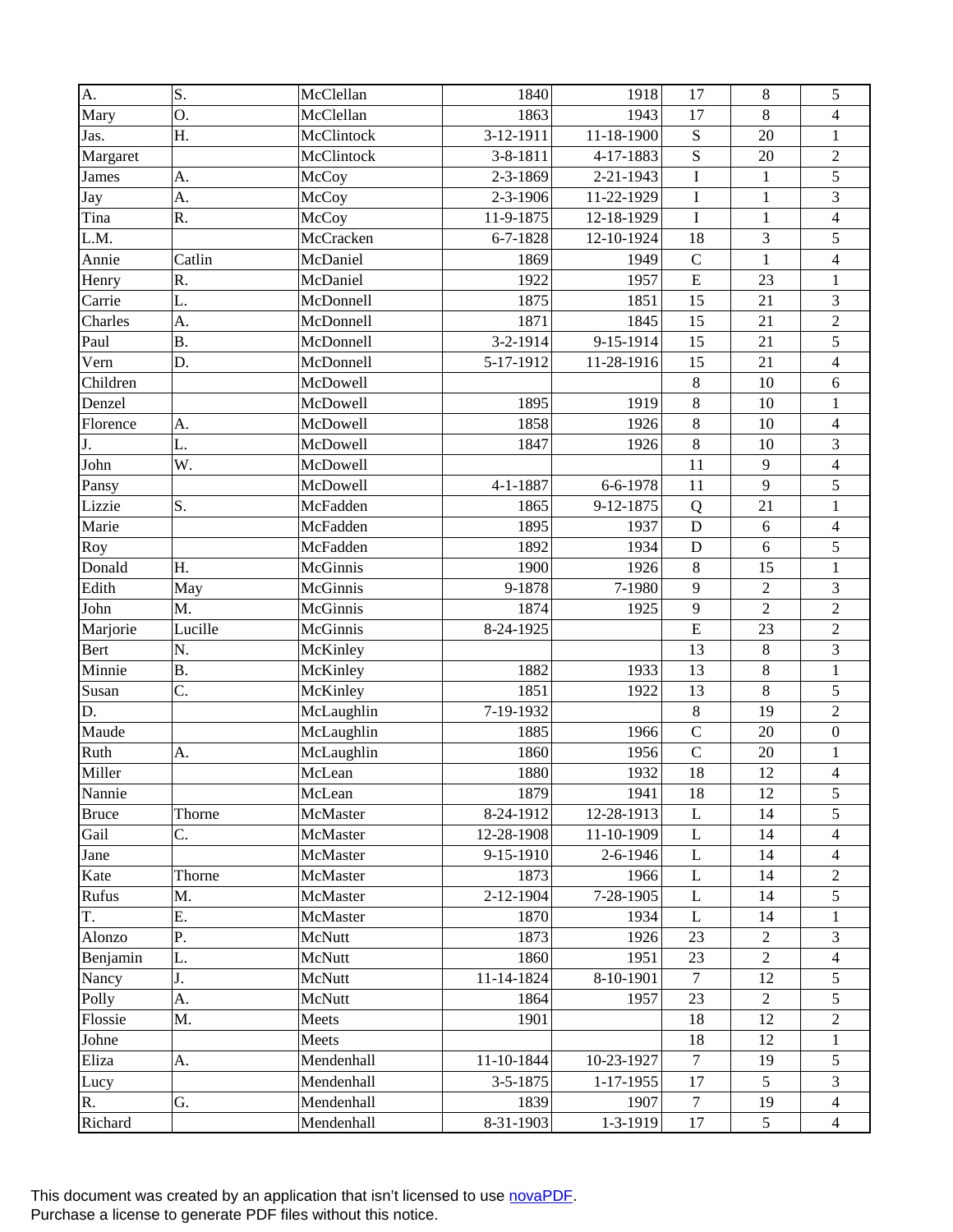| Henry         | L.           | Merrill      | 5-13-1817      | $4 - 6 - 1900$ | L              | 24             | 3                |
|---------------|--------------|--------------|----------------|----------------|----------------|----------------|------------------|
| Beatrice      | I.           | Merriman     | 11-26-1916     | 11-6-1958      | ${\bf E}$      | 20             | $\overline{2}$   |
| Beulah        |              | Merriman     | 10-28-1919     | 2-1-1987       | 18             | 10             | 3                |
| Everett       | Russell      | Merriman     | 6-17-1935      | 9-14-1937      | ${\bf E}$      | 20             | $\mathbf{1}$     |
| Russell       | S.           | Merriman     | 1-26-1919      | 7-31-1992      | ${\bf E}$      | 20             | 3                |
| <b>Bessie</b> |              | Michaels     | 5-24-1900      | 7-9-2002       | $\overline{4}$ | 5              | $\overline{3}$   |
| D.            | Henderson    | Michaels     | 1837           | 1914           | 16             | 25             | $\mathbf{1}$     |
| John          | W.           | Michaels     | 1865           | 1943           | $\overline{4}$ | 5              | $\mathbf{1}$     |
| Lee           |              | Michaels     | 1883           | 1960           | 16             | 25             | 3                |
| Rebecca       | A.           | Michaels     | 1840           | 1922           | 16             | 25             | $\overline{c}$   |
| Sarah         | F.           | Michaels     | 1872           | 1939           | $\overline{4}$ | 5              | $\overline{c}$   |
| William       | Elmer        | Michaels     | 2-26-1893      | 9-7-1972       | $\overline{4}$ | 5              | $\overline{4}$   |
| Rosa          | S. Hiatt     | Mikel        | 8-17-1941      | 4-28-2006      | ${\bf P}$      | 26             | $\mathbf{1}$     |
| Grant         |              | Miles        | 9-18-1866      | 12-24-1942     | 14             | $\overline{4}$ | $\mathbf{1}$     |
| Bess          | L.           | Miller       | 1890           | 1911           | D              | 9              | 3                |
| Beulah        | Ε.           | Miller       | 1-19-1889      | 2-24-1976      | $\overline{7}$ | $\overline{7}$ | $\overline{2}$   |
| Charles       | H.           | Miller       | 1878           | 1919           | L              | 21             | $\mathbf{1}$     |
| Ella          |              | Miller       | 9-2-1857       | 1-28-1896      | D              | 9              | $\sqrt{2}$       |
| George        | J.           | Miller       | 1839           | 1910           | $\mathbf D$    | 10             | $\boldsymbol{2}$ |
| Henry         | <b>Brown</b> | Miller       | 9-18-1849      | 9-8-1895       | D              | 9              | $\mathbf{1}$     |
| Jane          | R.           | MIller       | 1882           | 1933           | $\mathcal{C}$  | $\overline{4}$ | $\overline{4}$   |
| Jay           | G.           | MIller       | 1888           | 1941           | $\overline{7}$ | $\overline{7}$ | $\mathbf{1}$     |
| Lily          | L.           | Miller       | 7-20-1848      | 11-11-1884     | D              | 10             | $\overline{4}$   |
| M.            | Dell         | Miller       | 1855           | 1940           | ${\bf D}$      | 10             | $\mathbf{1}$     |
| Marry         | <b>B.</b>    | Miller       | 1884           | 1934           | $\mathsf{C}$   | $\overline{4}$ | 3                |
| Albert        | F.           | Mills        | 1892           | 1958           | 12             | 15             | $\boldsymbol{2}$ |
| Alex          |              | Mills        |                | 3-6-1928       | $\overline{E}$ | 5              | 6                |
| Almeda        | J.           | Mills        | 9-27-1898      | 2-19-1925      | 9              | 6              | $\boldsymbol{2}$ |
| Amie          |              | Mills        |                | 11-19-1995     | $\overline{E}$ | 5              | $\overline{2}$   |
| Cordie        | A.           | Mills        | 1889           | 1919           | $\overline{4}$ | 9              | 3                |
| Earl          | L.           | Mills        | 1896           | 1968           | 9              | 5              | 3                |
| Edna          |              | Mills        | 3-16-1886      | 4-6-1919       | 17             | 10             | $\overline{3}$   |
| Eldon         |              | Mills        | 1920           | 2-1924         | $\,8\,$        | $\overline{9}$ | $\overline{4}$   |
| Elra          |              | <b>MIlls</b> | 3-8-1895       | 10-31-1946     | 9              | $\overline{6}$ | $\mathbf{1}$     |
| Oscar         |              | Mills        |                | 1924           | 9              | 5              | $\overline{4}$   |
| Winfred       |              | <b>Mills</b> | $1 - 3 - 1900$ | 3-20-1924      | 8              | 9              | 5                |
| John          |              | Mills Jr.    | 1-11-1919      | 4-12-1919      | 8              | 9              | 3                |
| George        | W.           | Milton       | 1861           | 1935           | $\overline{4}$ | $\mathbf{1}$   | $\mathbf{1}$     |
| Mabel         | L.           | Milton       | 1901           | 1932           | $\overline{4}$ | $\mathbf{1}$   | $\overline{4}$   |
| May           |              | Milton       | 1889           | 1963           | $\overline{4}$ | $\mathbf{1}$   | 3                |
| Nancy         | Ann          | Milton       | 1863           | 1937           | $\overline{4}$ | $\mathbf{1}$   | $\overline{2}$   |
| Edward        | H.           | Minton       | 9-4-1835       | 11-30-1910     | $\overline{N}$ | 8              | $\overline{4}$   |
| Esabelle      | A.           | Minton       | 11-14-1849     | 8-31-1921      | ${\bf N}$      | 8              | 5                |
| Linda         | Sue          | Minton       | 3-3-1951       | 3-5-1951       | 19             | 16             | $\mathfrak{Z}$   |
| Mary          | A.           | Minton       | 9-22-1855      | 1-25-1878      | ${\bf N}$      | $\,8\,$        | $\mathbf{1}$     |
| Charles       |              | Mitchell     | 4-17-1841      | 6-8-1919       | I              | 9              | $\overline{4}$   |
| Daniel        |              | Mitchell     | 1833           | 1894           | $\bf I$        | $\overline{7}$ | 5                |
| Ε.            | C.           | Mitchell     | 3-22-1859      | $5 - 6 - 1876$ | ${\bf S}$      | 34             | $\mathbf{1}$     |
| Harry         | C.           | Mitchell     | 1872           | 1896           | $\mathbf I$    | $\overline{9}$ | 5                |
| James         | Warrenn      | Mitchell     | 4-28-1869      | 8-8-1952       | L              | $\mathbf{1}$   | 3                |
| Jemima        | A.           | Mitchell     | 10-17-1820     | 2-4-1901       | ${\bf S}$      | 34             | $\overline{2}$   |
|               |              |              |                |                |                |                |                  |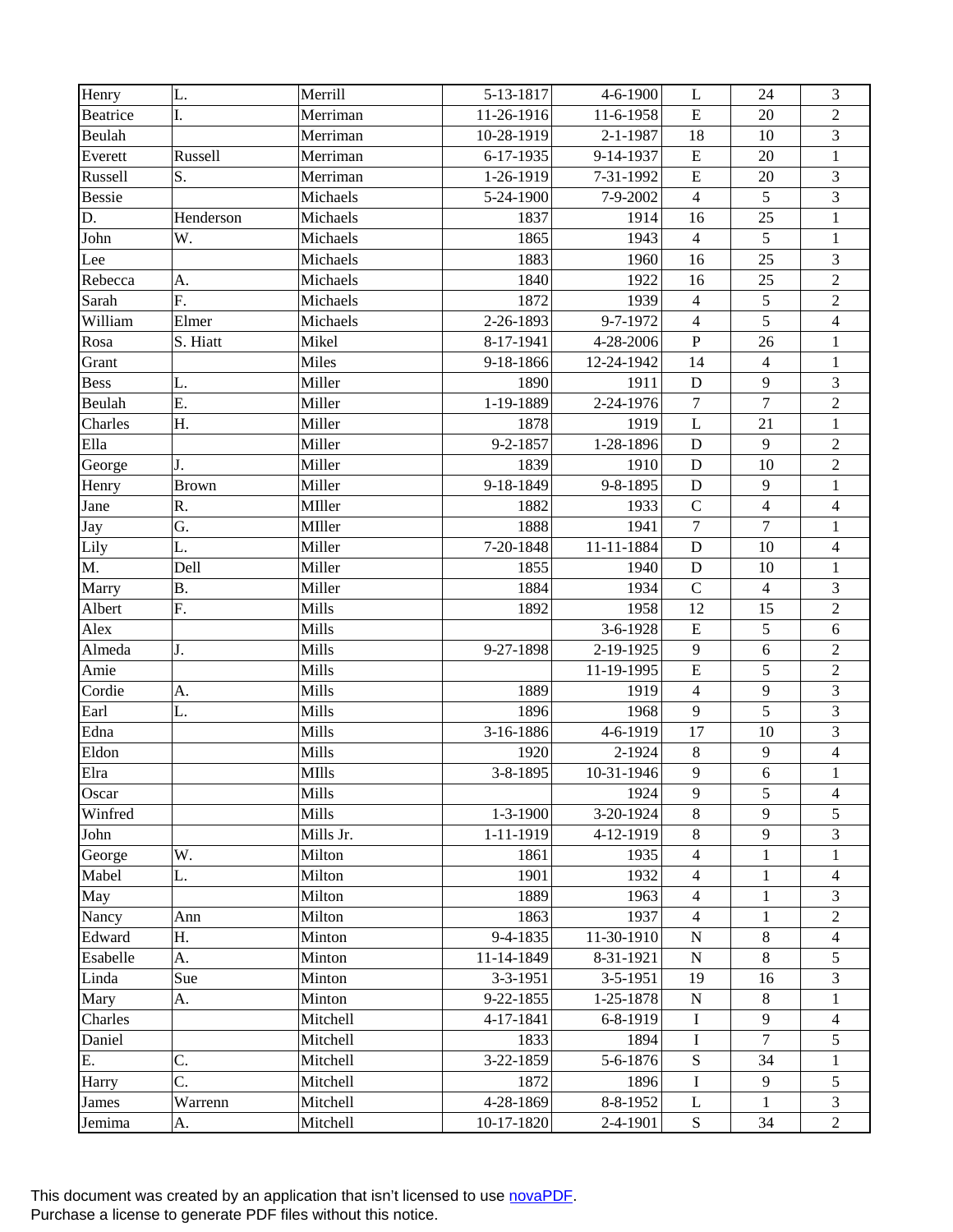| Jessie    | Shrake       | Mitchell | 1-16-1876      | 2-13-1958      | L               | $\mathbf{1}$     | $\overline{4}$           |
|-----------|--------------|----------|----------------|----------------|-----------------|------------------|--------------------------|
| Louise    |              | Mitchell | 7-14-1907      | 2-4-1975       | $\mathbf L$     | $\mathbf{1}$     | 5                        |
| Mary      | L.           | Mitchell | 1845           | 1921           | $\mathbf I$     | $\overline{7}$   | $\overline{\mathbf{4}}$  |
| Mintie    | <b>Brady</b> | Mitchell | 9-15-1900      | 10-20-1928     | 18              | 20               | $\,1$                    |
| Pearl     |              | Mitchell | 3-2-1897       | 1897           | $\mathbf I$     | $\boldsymbol{7}$ | $\overline{4}$           |
| Robert    | C.           | Mitchell | 1881           | 1913           | $\mathbf I$     | $\boldsymbol{7}$ | 3                        |
| Sarah     | J.           | Mitchell | 8-31-1848      | 5-5-1924       | $\mathbf I$     | 9                | $\overline{c}$           |
| A.        |              | Mitzel   | 1847           | 1943           | 15              | 23               | $\overline{\mathbf{4}}$  |
| E.        | Emery        | Mitzel   | 1854           | 1952           | $\mathbf D$     | 13               | $\overline{c}$           |
| Hal       | J.           | Mitzel   | 1875           | 1952           | D               | 13               | 3                        |
| M.        | Catherine    | Mitzel   | 1843           | 1928           | 18              | $\overline{2}$   | 3                        |
| Nancy     |              | Mitzel   | 1858           | 1926           | 15              | 23               | 3                        |
| Silvia    |              | Mitzel   | 1875           | 1963           | ${\bf D}$       | 13               | $\overline{\mathcal{L}}$ |
| Harold    |              | Mooney   | 1900           | 7-31-1975      | 111             | 19               | 3                        |
| Jay       |              | Mooney   | 1905           | 1913           | $\mathbf L$     | 5                | 3                        |
| Mabel     | I.           | Mooney   | 9-12-1901      | 3-3-1984       | 111             | 19               | $\sqrt{2}$               |
| Marjorie  | N.           | Mooney   | 1929           | 5-1-1999       | 111             | 19               | $\overline{4}$           |
| Mattie    |              | Mooney   | 1867           | 1919           | $\mathbf{L}$    | 5                | $\sqrt{2}$               |
| R.        | F.           | Mooney   | 1863           | 1953           | $\mathbf{L}$    | 5                | $\,1$                    |
| Susan     | F.           | Mooney   | 8-5-1856       | 5-7-1917       | 12              | 12               | $\overline{4}$           |
| Walter    |              | Mooney   | 1893           | 1961           | 12              | 12               | $\overline{c}$           |
|           |              | Mooney   | 1923           | 2-3-1923       | 111             | 19               | $\mathbf{1}$             |
|           |              | Mooney   |                |                | L               | 5                | 4                        |
|           |              | Mooney   |                |                | $\mathbf L$     | $\overline{5}$   | 5                        |
| Edwin     | L.           | Moore    | 1880           | 1934           | $\mathbf N$     | 17               | $\mathbf{1}$             |
| Grace     | E.           | Moore    | 3-18-1884      | 12-10-1973     | $\mathbf N$     | 17               | $\sqrt{2}$               |
| John      | V.           | Moore    | 5-24-1849      | 4-1-1916       | 15              | 32               | $\mathbf{1}$             |
| John      | F.           | Moore    | 1923           | 1935           | ${\bf N}$       | 17               | 4                        |
| Josephine | L.           | Moore    | 10-27-1849     | 8-12-1916      | 15              | 32               | 3                        |
|           |              | Moore    |                |                | 15              | 32               | $\sqrt{2}$               |
| Harry     | J.           | Mooth    | 1862           | 1949           | 6               | 5                | 4                        |
| Laura     | E.           | Mooth    | 1867           | 1929           | 6               | 5                | 5                        |
| Charles   | A.           | Morgan   | 10-12-1909     | 9-24-1939      | $\, {\bf B}$    | 16               | 5                        |
| Fay       |              | Morgan   | 12-31-1911     | 6-27-1985      | $\, {\bf B}$    | 16               | $\overline{4}$           |
| Mary      | Ε.           | Morris   | 1853           | 1933           | 5               | 1                | $\overline{2}$           |
| William   | M.           | Morris   | 1851           | $19-$          | 5               | 1                | 1                        |
| Mary      | M.           | Morrison | 10-14-1861     | 2-2-1913       | $\mathbf D$     | 6                | 3                        |
| Rildae    |              | Morrison | 1891           | 1947           | ${\bf D}$       | $\sqrt{6}$       | 1                        |
| Scott     | D.           | Morrison | 1884           | 1956           | ${\bf D}$       | $6\,$            | $\overline{c}$           |
| Flossie   | M.           | Mouse    | 1888           | 1916           | 16              | 32               | $\overline{2}$           |
|           |              | Mouse    | 1918           | 6-11-1918      | 9               | $\,8\,$          | 3                        |
| Amanda    | J.           | Moyer    | 1-9-1873       | 5-22-1954      | ${\bf N}$       | $\overline{2}$   | 5                        |
| Milton    | O.           | Moyer    | 11-28-1866     | 7-11-1933      | $\mathbf N$     | $\overline{2}$   | $\overline{\mathcal{L}}$ |
| Ruth      | Ε.           | Moyer    | 3-11-1896      | 9-11-1951      | ${\bf N}$       | $\overline{2}$   | 3                        |
| Charles   |              | Munson   | 1872           | 1958           | $\mathbf G$     | $\,8\,$          | 1                        |
| Sallie    | <b>B.</b>    | Munson   | 1876           | 1962           | $\mathsf G$     | $\,8\,$          | $\overline{2}$           |
| Jacob     | Η.           | Neff     | $9 - 1 - 1852$ | $1 - 8 - 1913$ | 14              | 8                | $\mathbf{1}$             |
| R.        | W.           | Neff     | 1880           | 1921           | 14              | $\,8\,$          | 3                        |
| Sevella   | Simon        | Neff     | 12-23-1853     | 11-8-1933      | 14              | $8\,$            | $\overline{c}$           |
|           | Ε.           |          |                | 1939           |                 | 9                | $\sqrt{2}$               |
| Dorothy   |              | Nickell  | 4-20-1890      |                | ${\bf S}$<br>15 | 25               | $\overline{2}$           |
| Anna      | Ε.           | Nisely   | 1869           | 1960           |                 |                  |                          |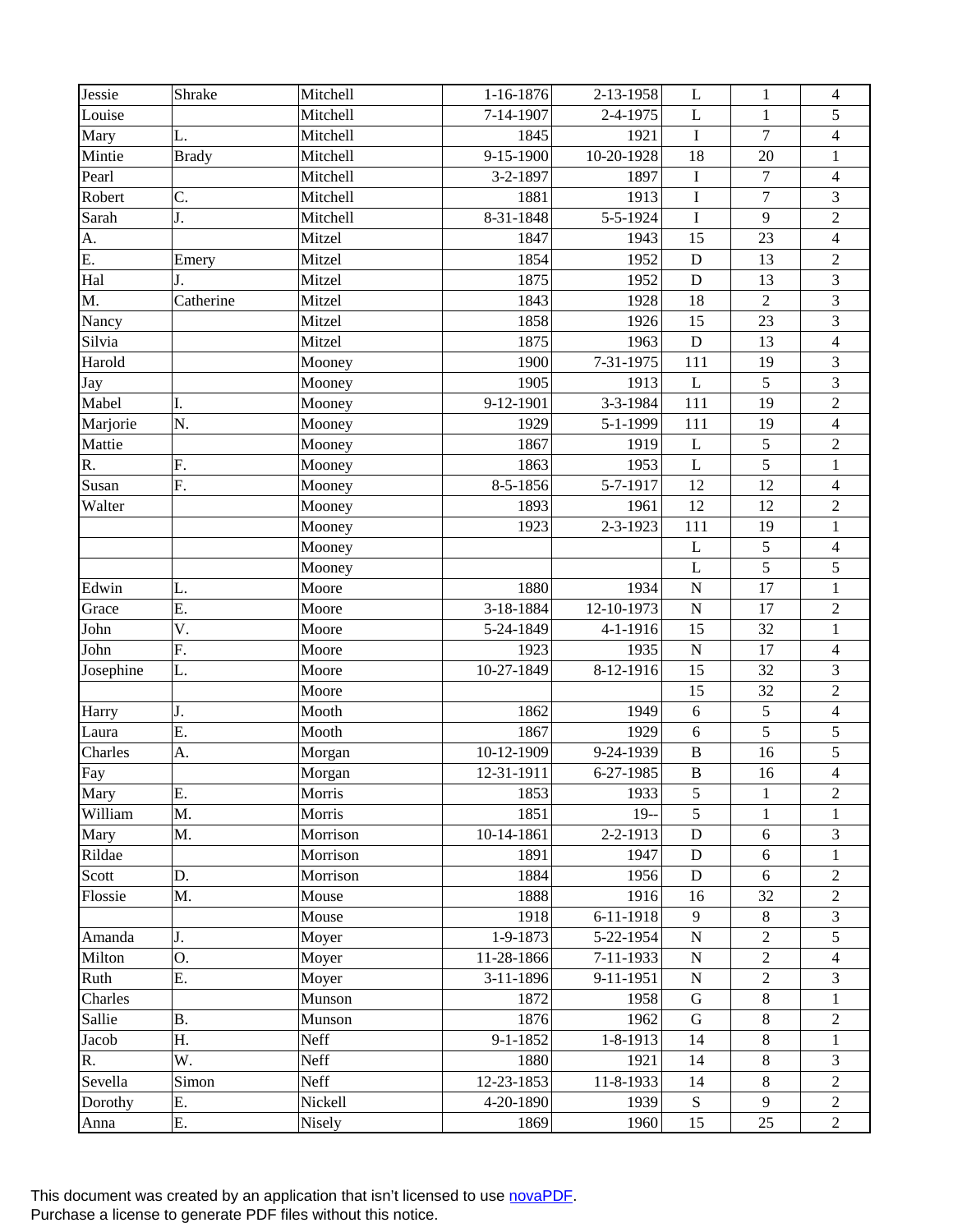| Thomas       | <b>B.</b>        | Nisely    | 1865       | 1928            | 15             | 25             | $\mathbf{1}$             |
|--------------|------------------|-----------|------------|-----------------|----------------|----------------|--------------------------|
| Bonnie       | F.               | Noland    | 1950       |                 | 17             | 17             | $\overline{2}$           |
| Robbie       |                  | Noland    | 1908       | 1921            | 17             | 17             | $\overline{\mathcal{L}}$ |
| Rose         | R.               | Noland    | 1882       | 1941            | 17             | 17             | 3                        |
| Ellen        | A.               | Northway  |            | 12-13-189       | $\mathsf{C}$   | 14             | $\mathbf{1}$             |
| Nellie       | G.               | Northway  | 2-2-1876   | $2 - 5 - 1800$  | ${\bf S}$      | $\mathbf{1}$   | $\mathbf{1}$             |
| Audrey       | M.               | Norton    | 7-19-1884  | 1-13-1979       | $\mathbf O$    | 10             | 5                        |
| Cecil        | C.               | Norton    | 1894       | 1926            | 13             | 3              | 5                        |
| Charles      | $\overline{F}$ . | Norton    | 1870       | 1929            | 13             | $\overline{3}$ | $\overline{\mathbf{4}}$  |
| Doris        | Lee              | Norton    | 1916       | 5-3-2006        | $\mathbf{O}$   | 10             | $\sqrt{2}$               |
| Hazel        | K.               | Norton    | 1892       | 1977            | 12             | 22             | $\mathbf{1}$             |
| <b>James</b> | D.               | Norton    | 9-12-1910  | 7-23-1982       | $\mathbf O$    | 10             | $\mathbf{1}$             |
| Luther       | <b>B.</b>        | Norton    | 4-7-1878   | 3-10-1948       | $\mathbf{O}$   | 10             | $\overline{\mathcal{L}}$ |
| Mary         | Ε.               | Norton    | 1872       | 1946            | 13             | 3              | 3                        |
| Orlow        | Glenn            | Norton    |            | 3-2-1991        | 12             | $\overline{3}$ | $\overline{4}$           |
| Orlow        | Could            | Norton    | 1872       | 1943            | 12             | 22             | $\sqrt{2}$               |
| Oscar        | L.               | Norton    | 1899       | 1926            | 12             | 3              | 3                        |
| Tracy        | Jeanette         | Norton    | 11-12-1962 | 4-25-1963       | $\mathbf O$    | 10             | $\overline{\mathbf{3}}$  |
| Roger        | C.               | Obermeier |            | 3-2019          | 10             | 11             | 3                        |
| Dottie       |                  | Ogan      | 10-11-1883 | 11-12-1899      | $\overline{4}$ | $8\,$          | $\,1$                    |
| Etta         |                  | Ogan      | 8-1-1857   | $7 - 5 - 1908$  | 16             | $\overline{4}$ | 5                        |
| F.           | G.               | Ogan      | 5-30-1887  |                 | $\mathbf O$    | 9              | 5                        |
| James        | I.               | Ogan      | 1859       | 1927            | 10             | 9              | 6                        |
| John         | H.               | Ogan      | 11-18-1825 | 1-6-1879        | $\mathbf{O}$   | 9              | $\,1$                    |
| Matilda      | C.               | Ogan      | 1868       | 3-11-1924       | 11             | 21             | $\mathbf{1}$             |
| Ouisl        |                  | Ogan      | 1843       | 1906            | $\sqrt{5}$     | 9              | $\overline{4}$           |
| Susan        |                  | Ogan      | 21-25-1844 | 2-20-1902       | 5              | 9              | 5                        |
| C.J.         |                  | Olin      | 7-29-1839  | 1-23-1904       | 6              | 3              | 5                        |
| Jane         |                  | O'Neal    | 11-8-1840  | 7-17-1900       | 5              | 24             | $\overline{4}$           |
| Samuel       | S.               | O'Neal    | 1-21-1833  | 3-18-1910       | 5              | 24             | $\mathfrak{Z}$           |
| Furman       | L.               | Pace      |            |                 | $\, {\rm H}$   | 14             | $\overline{4}$           |
| Ada          | L.               | Paddeck   | 1885       | 1964            | $\, {\bf B}$   | 5              | $\overline{\mathbf{4}}$  |
| Edward       | G.               | Paddeck   | 1-16-1889  | 1-1964          | $\, {\bf B}$   | 5              | 5                        |
| Edward       | R.               | Parker    | 12-24-1874 | 11-28-1929      | ${\bf N}$      | 9              | $\overline{2}$           |
| Horace       |                  | Parker    | 1869       | 1938            | ${\bf N}$      | 9              | 3                        |
| Mina         |                  | Parker    | 1872       | 1955            | ${\bf N}$      | 9              | 4                        |
| Samantha     |                  | Parker    | 1905       | 1966            | $\mathbf I$    | 13             | 1                        |
| Anna         | J.               | Partridge | 4-18-1913  | 11-22-1914      | 12             | 10             | 6                        |
| <b>Betty</b> | J.               | Partridge | 1-29-1924  | $2 - 15 - 1940$ | 12             | 10             | 3                        |
| Charles      | M.               | Partridge | 10-8-1874  | 4-20-1947       | 12             | 10             | 1                        |
| Clarence     |                  | Partridge | 1892       | 1918            | 11             | $8\,$          | 5                        |
| Harold       | R.               | Partridge | 7-27-1905  | 8-31-1930       | 12             | 10             | 5                        |
| Lucy         |                  | Partridge | 1871       | 1956            | 11             | $8\,$          | $\overline{4}$           |
| Nellie       | K.               | Partridge | 10-18-1884 | 8-31-1962       | 12             | $10\,$         | $\overline{c}$           |
| Winfred      | R.               | Partridge | 4-9-1903   | 3-3-1946        | 12             | 10             | $\overline{4}$           |
| Dora         | Fisher           | Pate      | 1878       | 1930            | 16             | 32             | 1                        |
| Alfred       |                  | Paul      | 2-6-1917   |                 | 16             | 16             | $\overline{4}$           |
| Eunice       | Prentice         | Payne     | 4-20-1918  | 10-21-1995      | 11             | $10\,$         | $\overline{c}$           |
| Joseph       | W.               | Payne     | 6-10-1909  | 1-20-1982       | 11             | 10             | $\mathbf{1}$             |
| Katharine    | Davis            | Payne     | 1878       | 1972            | D              | 12             | 4                        |
| Robert       | Е.               | Payne     | 1875       | 1941            | ${\bf D}$      | 12             | 3                        |
|              |                  |           |            |                 |                |                |                          |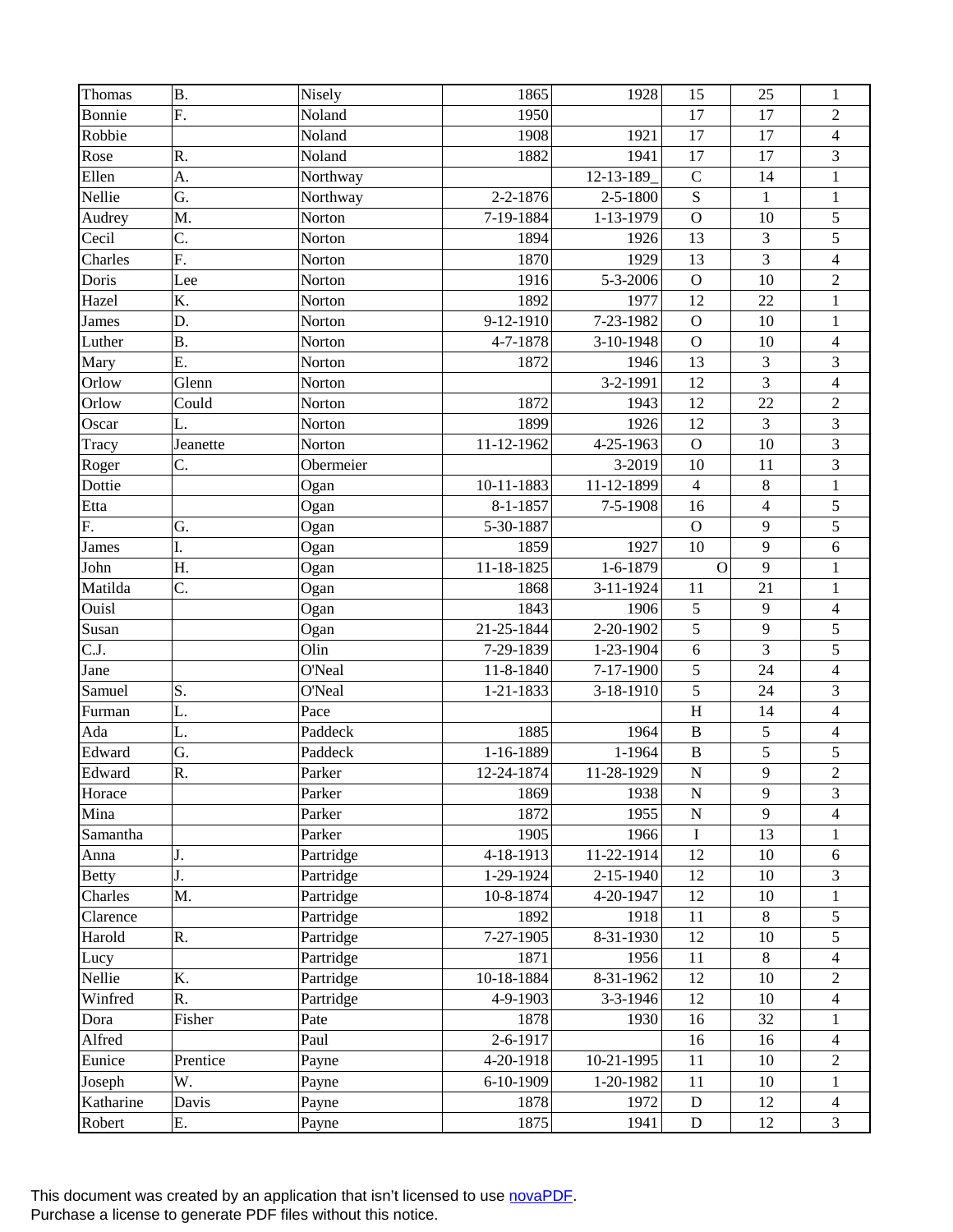| Abram        |         | Peachey  | 1879       | 1944                       | 5            | 21               | $\sqrt{2}$               |
|--------------|---------|----------|------------|----------------------------|--------------|------------------|--------------------------|
| Lillie       |         | Peachey  | 1879       | 1949                       | 5            | 21               | 3                        |
| Emmette      |         | Perkins  | 10-15-1867 | $\overline{12} - 8 - 1949$ | 19           | 6                | $\mathbf{1}$             |
| Lucy         | M.      | Perkins  | 8-16-1880  | 1-16-1967                  | 19           | 6                | $\sqrt{2}$               |
| Alcia        | Green   | Perry    | 1877       | 1954                       | $\mathbf L$  | 3                | $\overline{\mathbf{3}}$  |
| J.           | Albert  | Perry    | 1874       | 1942                       | L            | 3                | $\sqrt{2}$               |
| Bertha       |         | Persona  | 9-21-1910  | $1 - 17 - 2010$            | 11           | 10               | $\overline{4}$           |
| Alice        |         | Persons  | 1858       | 1934                       | 11           | 15               | $\sqrt{2}$               |
| C.           | LaVerne | Persons  | 1891       | 1965                       | 11           | 9                | $\mathbf{1}$             |
| Fred         | M.      | Persons  | 1889       | 1935                       | 11           | 9                | $\sqrt{2}$               |
| <b>James</b> | Edward  | Persons  | 1-8-1912   | 9-10-1989                  | 11           | 10               | 3                        |
| Dennis       | Η.      | Petefish | 1887       | 1889                       | ${\bf E}$    | 16               | 3                        |
| Holly        |         | Petefish | 1882       | 1967                       | ${\bf E}$    | 16               | $\overline{\mathbf{4}}$  |
| Jas.         | Ralph   | Petefish | 1901       | 1959                       | ${\bf E}$    | 16               | $\sqrt{2}$               |
| Mary         | Ε.      | Petefish | 1862       | 1942                       | ${\bf E}$    | 16               | $\sqrt{2}$               |
| N.           | W.      | Petefish | 1893       | 1955                       | ${\bf E}$    | 16               | $\,1$                    |
| Nora         | W.      | Petefish | 1851       | 1914                       | ${\bf E}$    | 16               | $\mathbf{1}$             |
| Nora         | L.      | Petefish | 1890       | 1895                       | ${\bf E}$    | 16               | 3                        |
| Huge         | A.      | Peterson | 1898       | 1964                       | $\, {\bf B}$ | 14               | $\mathbf{1}$             |
| Marjorie     | L.      | Peterson | 1903       | 12-7-1980                  | $\, {\bf B}$ | 14               | $\sqrt{2}$               |
| Susan        | J.      | Phenix   | 6-5-1833   | 11-11-1885                 | ${\bf G}$    | 16               | $\overline{4}$           |
| <b>B.</b>    | R.      | Phillips | 1856       | 1941                       | ${\bf F}$    | 19               | $\mathbf{1}$             |
| Charles      | Edward  | Phillips | 10-6-1860  | 2-17-1948                  | 11           | 12               | $\mathbf{1}$             |
| Lucy         | Ellen   | Phillips | 11-11-1866 | 4-4-1940                   | 11           | 12               | $\sqrt{2}$               |
| Mattie       |         | Phillips | 1857       | 1943                       | $\mathbf F$  | 19               | $\overline{2}$           |
| Shirley      |         | Phillips | 10-1903    | 9-1953                     | 10           | 27               | $\sqrt{2}$               |
| Veronica     | Jean    | Phillips | 11-16-1932 | 11-18-1986                 | 10           | $\mathbf{1}$     | $\overline{\mathbf{4}}$  |
| William      | W.W.    | Phillips | 11-1887    | 6-1943                     | 10           | 27               | $\mathbf{1}$             |
| Arthur       |         | Pizer    | 1834       | 1917                       | $\mathbf O$  | 12               | $\overline{4}$           |
| Maria        |         | Pizer    | 1836       | 1918                       | $\mathbf O$  | 12               | $\sqrt{5}$               |
| Charles      | Joseph  | Plumb    |            |                            | 15           | 18               | $\overline{\mathcal{L}}$ |
| Dee          | Wayne   | Plumb    | 3-28-1919  | 7-4-1932                   | $\,8\,$      | $\mathbf{1}$     | $\mathbf{1}$             |
| Ella         | L.      | Plumb    | 5-11-1912  | 6-12-1999                  | $\,8\,$      | $\mathbf{1}$     | 5                        |
| F.           | Mason   | Plumb    | 7-30-1893  | 12-11-1976                 | 15           | 18               | $\mathbf{1}$             |
| Iva          | Lavonne | Plumb    |            |                            | 15           | 18               | 3                        |
| James        | R.      | Plumb    | 5-7-1888   | 1-28-1952                  | 8            | 1                | 2                        |
| John         | D.      | Plumb    | 10-31-1911 | 12-19-2001                 | $\,8\,$      | $\mathbf{1}$     | 3                        |
| Mabel        |         | Plumb    | 1-28-1894  | 10-20-1976                 | 15           | 18               | $\overline{c}$           |
| Sarah        | Ann     | Plumb    |            |                            | 15           | 18               | 5                        |
| Violet       | F.      | Plumb    | 1-23-1893  | 5-15-1978                  | $\,8\,$      | 1                | $\overline{4}$           |
| David        |         | Poe      | 1815       | 1895                       | L            | 26               | 1                        |
| Emma         |         | Poe      | 12-12-1869 | 3-27-1922                  | L            | 26               | 4                        |
| Laura        | Olive   | Poe      | 8-18-1894  | 9-24-1895                  | L            | 26               | 3                        |
| Massiniah    |         | Poe      | 1828       | 1915                       | L            | 26               | $\overline{c}$           |
| Amelia       |         | Pollman  | 10-2-1844  | 11-27-1934                 | L            | 6                | 1                        |
| Ed           |         | Pollman  | 1869       | 1921                       | L            | 21               | 4                        |
| F.           | W.      | Pollman  | 8-9-1838   | $11 - 17 - 1903$           | L            | 21               | 5                        |
| Fred         | W.      | Pollman  | 6-29-1872  | $1 - 2 - 1948$             | L            | $\boldsymbol{6}$ | 4                        |
| George       | 0.      | Pollman  | 1-26-1874  | 2-9-1952                   | L            | 6                | 3                        |
| Paule        |         | Pollman  | 9-29-1880  | 2-4-1952                   | L            | 6                | $\sqrt{2}$               |
|              |         | Pollman  |            |                            | L            | 6                | 5                        |
|              |         |          |            |                            |              |                  |                          |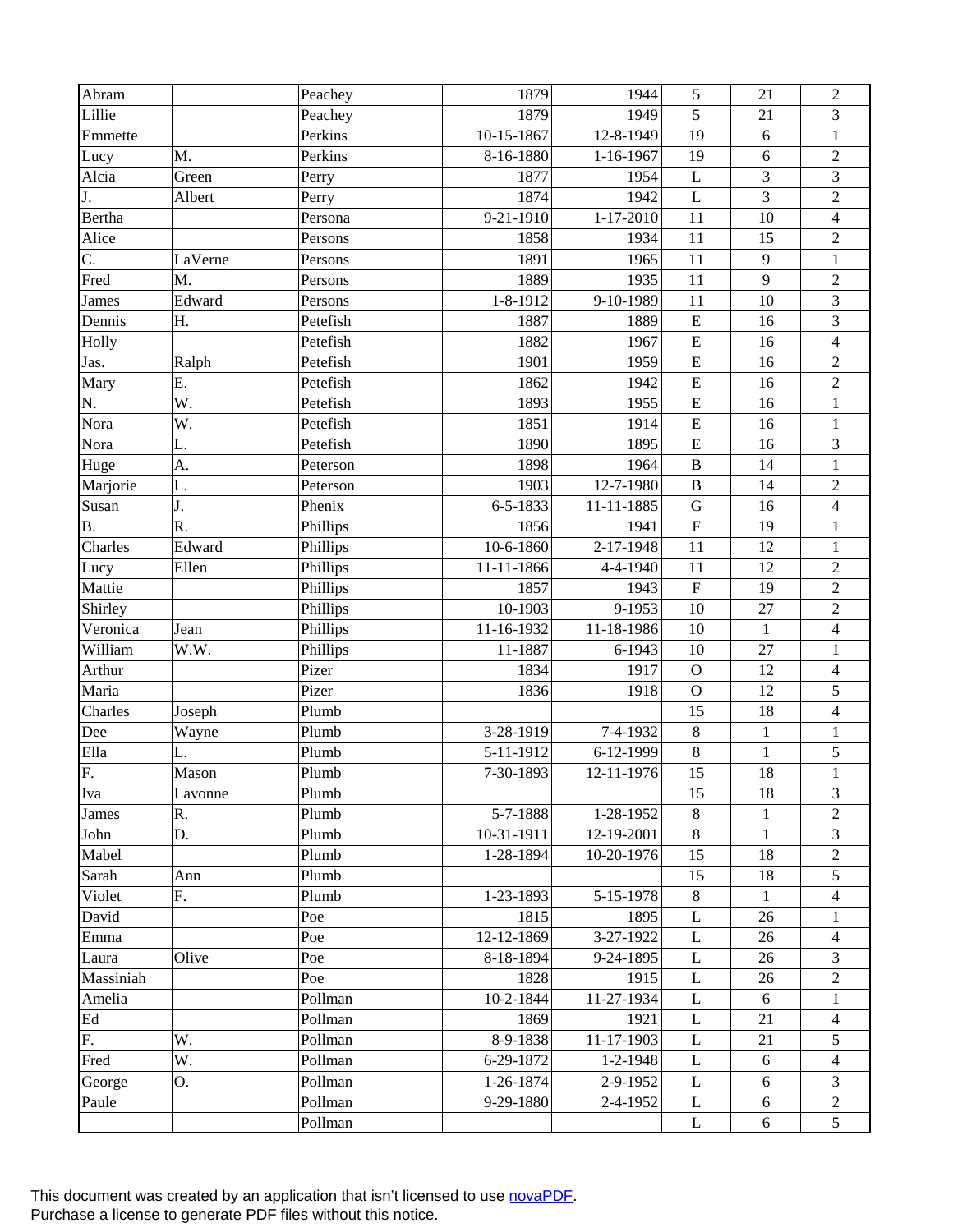| Ellen         |         | Porter   | 1820           | 10-1-1899       | ${\bf F}$                 | $\,8\,$        | $\overline{2}$          |
|---------------|---------|----------|----------------|-----------------|---------------------------|----------------|-------------------------|
| <b>Bessie</b> | C.      | Potter   | 1882           | 1958            | 6                         | 19             | 4                       |
| C.            | T.      | Potter   | 1877           | 1971            | 6                         | 19             | $\mathbf{1}$            |
| James         | A.      | Potter   | 1904           | 1937            | $\overline{\mathrm{F}}$   | 17             | $\,1$                   |
| Mona          | A.      | Potter   | 1880           | 1917            | 6                         | 19             | $\overline{\mathbf{3}}$ |
| Vina          | Ellen   | Potter   | 1-20-1904      | 4-1-1990        | I                         | 13             | 5                       |
|               |         | Potter   |                |                 | 6                         | 19             | $\overline{c}$          |
|               |         | Potter   |                | 1903            | 6                         | 19             | 5                       |
| George        |         | Potts    | 9-3-1836       | 2-21-1916       | L                         | 17             | $\overline{2}$          |
| William       |         | Potts    | 10-18-1809     | 3-23-1899       | $\mathbf L$               | 17             | $\mathbf{1}$            |
| Abram         |         | Prachey  | 1870           | 1944            | $\sqrt{5}$                | 21             | $\mathbf{1}$            |
| Lillie        | T.      | Prachey  | 1879           | 1949            | 5                         | 21             | $\sqrt{2}$              |
| Georgie       |         | Pratt    | 9-14-1874      | 1-1876          | $\bf{B}$                  | $\overline{7}$ | 5                       |
| <b>Ivy</b>    | Blanche | Prentice | 1893           | 1918            | 11                        | 15             | 3                       |
| <b>James</b>  |         | Prentice | 1858           | 1948            | 11                        | 15             | $\mathbf{1}$            |
| Alice         |         | Preston  | 1858           | 1905            | $\sqrt{6}$                | $\mathbf{1}$   | $\sqrt{2}$              |
| Anna          | Cox     | Preston  | 1869           | 1913            | L                         | 22             | 3                       |
| M.            | J.      | Preston  | $10-1-1822$    | 5-30-1905       | 6                         | $\mathbf{1}$   | $\overline{4}$          |
| T.            | Η.      | Preston  | 9-28-1819      | $1 - 3 - 1905$  | 6                         | $\mathbf{1}$   | 3                       |
| T.            | J.      | Preston  | 1853           | 1887            | 6                         | $\mathbf{1}$   | 5                       |
| Augusta       |         | Price    | 1852           | 1941            | $\sqrt{5}$                | 26             | $\sqrt{2}$              |
| Charles       |         | Price    | 1848           | 1929            | 5                         | 26             | $\mathbf{1}$            |
| Clara         |         | Price    | 1878           | $19-$           | 5                         | 26             | $\overline{\mathbf{4}}$ |
| Otto          | R.      | Price    | 1882           | 1927            | 5                         | 26             | 5                       |
| Amorette      | D.      | Priser   | 1849           | 1913            | $\mathbf C$               | 14             | $\overline{3}$          |
| Arthur        | D.      | Priser   | 1881           | 1959            | $\mathsf{C}$              | $\sqrt{6}$     | $\mathbf{1}$            |
| Edith         | M.      | Priser   | 1884           | 1962            | $\mathbf C$               | 6              | $\overline{2}$          |
| Henry         |         | Priser   | 1825           | 9-20-1875       | $\overline{C}$            | 13             | $\overline{\mathbf{4}}$ |
| O.            | M.      | Priser   | 1851           | 1919            | $\mathbf C$               | 14             | $\sqrt{2}$              |
| Anna          | K.      | Pryor    | 1832           | 1-29-1898       | $\boldsymbol{\mathsf{A}}$ | 19             | $\overline{\mathbf{3}}$ |
| C.            | M.      | Pryor    | 1830           | 1921            | $\mathbf{A}$              | 19             | $\overline{4}$          |
| Ellen         |         | Pryor    | 1848           | 1930            | $\boldsymbol{\mathsf{A}}$ | 19             | 5                       |
| James         | Lemuel  | Pryor    | 1847           | 12-31-1894      | ${\bf S}$                 | 28             | 3                       |
| Jonnie        |         | Pryor    | 1-18-1894      | 3-29-1886       | S                         | 28             | $\overline{2}$          |
| Zylpha        |         | Pryor    |                |                 | ${\bf S}$                 | 28             | $\overline{4}$          |
| Faith         | Harmon  | Puryear  | $9 - 1 - 1904$ |                 | ${\bf F}$                 | 12             | $\overline{2}$          |
| Claude        | C.      | Querry   | 8-17-1929      | 5-6-1976        | 1                         | $\overline{4}$ | 5                       |
| Norma         |         | Querry   |                | 6-9-2007        | 11                        | $\overline{4}$ | $\overline{4}$          |
| James         | Η.      | Ralston  | 1846           | 1932            | 18                        | $\overline{3}$ | $\mathbf{1}$            |
| Linnie        | M.      | Ralston  | 1853           | 1921            | 18                        | $\overline{3}$ | 3                       |
| Bertha        |         | Reece    | 1897           | 1946            | 11                        | 24             | $\overline{2}$          |
| Carol         | Ann     | Reece    | 1-3-1944       | $8-4-1944$      | 18                        | 21             | $\mathbf{1}$            |
| Earl          | F.      | Reece    | 12-30-1902     | $6 - 28 - 1903$ | 6                         | 16             | $\overline{4}$          |
| G.            | L.      | Reece    | 1863           | 1938            | $\overline{7}$            | $\,8\,$        | $\overline{c}$          |
| Harry         | M.      | Reece    | 1896           | 1931            | 11                        | 24             | 1                       |
| James         | M.      | Reece    | 8-12-1836      | 3-5-1912        | $\tau$                    | $\,8\,$        | $\overline{4}$          |
| John          | Η.      | Reece    | 1866           | 1925            | 18                        | 21             | $\overline{2}$          |
| Mary          | L.      | Reece    | 1866           | 1946            | 18                        | 21             | 3                       |
| Mollie        |         | Reece    | 1858           | 1919            | $\tau$                    | $8\,$          | 3                       |
| Nellie        |         | Reece    | 9-8-1872       | $7-16-1904$     | $6\,$                     | 16             | $\mathfrak{Z}$          |
| Roy           | R.      | Reece    | 1896           | 1968            | 18                        | 21             | $\overline{4}$          |
|               |         |          |                |                 |                           |                |                         |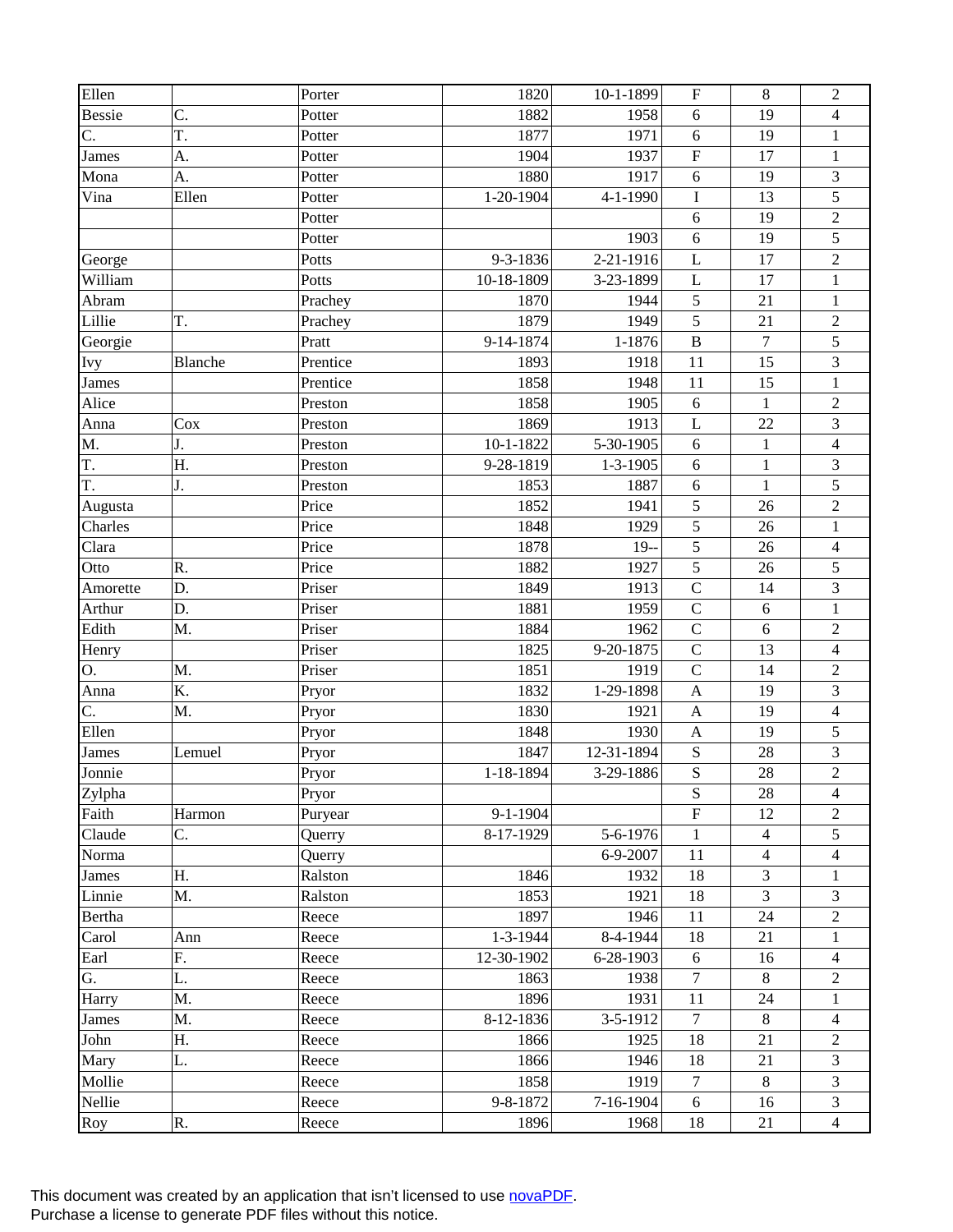| Ruby            | L.       | Reece        | 1890            | 1966            | 18                      | 21             | 5                        |
|-----------------|----------|--------------|-----------------|-----------------|-------------------------|----------------|--------------------------|
| Sarah           | A.       | Reece        | 8-15-1837       | $1 - 11 - 1906$ | $\tau$                  | 8              | 5                        |
| Charley         |          | Reed         | 8-21-1866       | $2 - 2 - 1945$  | 15                      | 15             | 4                        |
| Frank           |          | Reed         | 1861            | 1938            | 19                      | 11             | 3                        |
| John            | F.       | Reed         | 1877            | 1963            | 16                      | 10             | $\overline{4}$           |
| Mary            | A.       | Reed         | 1845            | 1920            | 15                      | 15             | $\overline{2}$           |
| Mary            | J.       | Reed         | 1880            | 1964            | 16                      | 10             | 5                        |
| Timothy         |          | Reed         |                 |                 | 15                      | 15             | 3                        |
| Anna            | M.       | Reid         | $3 - 25 - 1849$ | 6-14-1924       | 15                      | 29             | 3                        |
| Forrest         |          | Reid         | 1874            | 1918            | 15                      | 29             | $\overline{c}$           |
| S.              | G.       | Reid         | 1842            | 1906            | 15                      | 29             | $\mathbf{1}$             |
| Mary            | Francis  | Remington    |                 | 11-1889         | ${\bf E}$               | 5              | 5                        |
| Elizabeth       | T.       | Renfro       | 6-20-1864       | 7-15-1883       | Q                       | 10             | $\overline{\mathcal{L}}$ |
| Julia           | A.       | Renfro       | 3-31-1831       | 8-8-1886        | Q                       | 10             | $\mathbf{1}$             |
| Mary            | S.       | Renfro       | 2-16-1867       | 9-18-1875       | Q                       | 10             | 3                        |
| Samuel          | Η.       | Renfro       | 9-27-1857       | 7-16-1885       | Q                       | 10             | $\sqrt{2}$               |
| <b>James</b>    |          | Renn         | 1859            | 1925            | ${\bf E}$               | 15             | 3                        |
| Charles         |          | Rex          |                 |                 | $\overline{\mathsf{R}}$ | 25             | 3                        |
| Elizebeth       |          | $\mbox{Rex}$ |                 |                 | ${\bf R}$               | 25             | $\overline{\mathbf{4}}$  |
| Ella            | Η.       | Rex          |                 |                 | $\overline{\mathrm{R}}$ | 25             | $\mathbf{1}$             |
| M.J.            | M.       | Rex          |                 |                 | ${\bf R}$               | 25             | 5                        |
| Thaddues        | S.       | Rex          |                 |                 | ${\bf R}$               | 25             | $\overline{c}$           |
| Ella            | C.       | Rhynerson    | 1880            | $19-$           | ${\bf E}$               | 12             | 3                        |
| Frank           |          | Rhynerson    | 1-16-1936       | 10-13-2009      | E                       | 19             | $\overline{\mathbf{3}}$  |
| Henry           | Morrison | Rhynerson    | 7-23-1914       | 7-5-1984        | $\overline{4}$          | 10             | $\overline{4}$           |
| James           | F.       | Rhynerson    | 9-21-1950       | 10-16-2008      | $\overline{4}$          | 10             | 5                        |
|                 | W.       |              | 2-8-1921        | 4-26-1974       | E                       | 19             | $\overline{2}$           |
| James           | T.       | Rhynerson    | 1876            | 1919            | $\overline{4}$          | 10             | $\overline{2}$           |
| John            |          | Rhynerson    |                 | 1940            |                         | 10             | 3                        |
| Laura<br>Martha |          | Rhynerson    | 1884            | 10-7-1941       | $\overline{\mathbf{4}}$ |                |                          |
|                 |          | Rhynerson    |                 |                 | E                       | 19             | $\mathbf{1}$             |
| Mary            | Amelia   | Rhynerson    |                 | 12-9-1907       | ${\bf E}$               | 5              | 3                        |
| Oscar           | W.       | Rhynerson    | 1908            | 1943            | ${\bf E}$               | 12             | $\mathbf{1}$             |
| William         | K.       | Rhynerson    | 1872            | 1951            | ${\bf E}$               | 12             | $\overline{2}$           |
| Maria           | S.       | Richards     | 1827            | 1909            | 5                       | 21             | $\overline{4}$           |
| Josephine       |          | Richardson   | 1878            | 1969            | $\overline{4}$          | 16             | 5                        |
| Julius          | Ε.       | Richardson   | 1874            | 1929            | $\overline{4}$          | 16             | 4                        |
| Luther          | S.       | Richardson   | 1845            | 1932            | L                       | $8\,$          | 1                        |
| Maria           |          | Richardson   | 1850            | 1925            | L                       | $8\,$          | $\overline{c}$           |
| May             | Ε.       | Richardson   | 1877            | 1896            | L                       | $\overline{8}$ | 5                        |
| Marlene         |          | Roberts      | 1938            | 1940            | 11                      | 12             | 4                        |
| William         |          | Robertson    | 3-16-1878       | 1953            | $\mathbf{O}$            | $\,8\,$        | 5                        |
| Carl            | W.       | Robie        | 6-14-1924       | 12-9-1958       | $\,8\,$                 | 17             | 5                        |
| William         | L.       | Robie        | 12-8-1896       | 7-21-1957       | $\,8\,$                 | 17             | 3                        |
| Jane            |          | Robinson     | 10-1-1848       | 11-13-1876      | Q                       | 20             | 5                        |
| Lucy            | T.       | Robinson     | 2-27-1846       | 2-24-1912       | 5                       | 22             | $\overline{2}$           |
| Warren          | T.       | Robinson     | 2-13-1946       | 3-5-1906        | 5                       | 22             | 3                        |
| Mary            | Ε.       | Rockwell     | 1925            | 1943            | 10                      | 34             | 1                        |
| Mary            | Zelda    | Rockwell     | 7-6-1900        | 8-15-1991       | 10                      | 34             | $\overline{c}$           |
| William         | Walter   | Rockwell     | 12-3-1900       | 1-6-1980        | 10                      | 34             | 3                        |
| Asa             | Orville  | Rogers       | 11-25-1870      | 3-17-1871       | A                       | 1              | 5                        |
| Emma            |          | Rogers       | 1848            | 1911            | 14                      | $\mathbf{1}$   | $\sqrt{2}$               |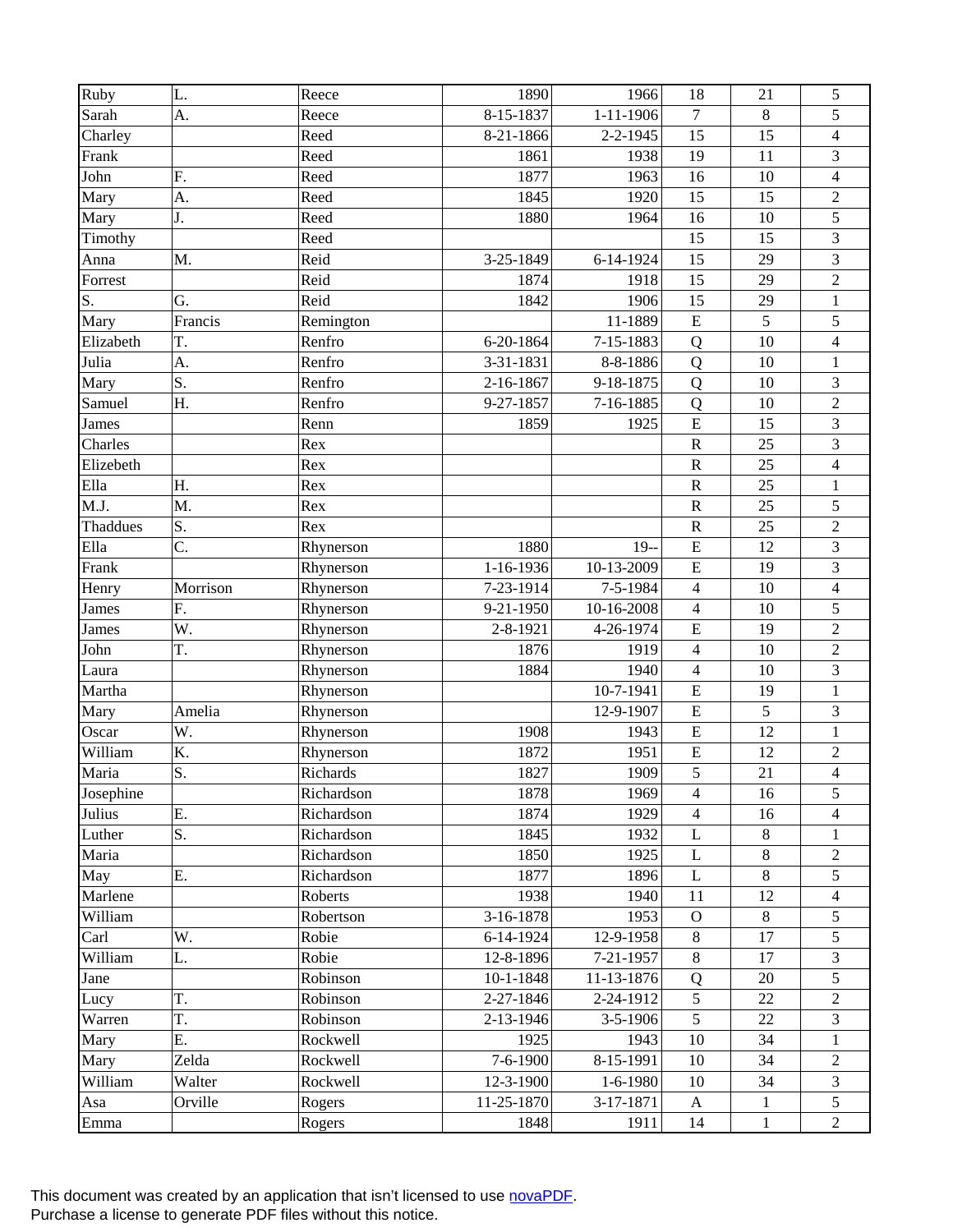| Frank        | <b>B.</b> | Rogers  | 10-27-1887                 | 10-9-1964  | 16               | 5                | $\overline{2}$           |
|--------------|-----------|---------|----------------------------|------------|------------------|------------------|--------------------------|
| Franklin     | Jay       | Rogers  | 9-15-1920                  | 2-1-1981   | ${\bf P}$        | 16               | $\overline{2}$           |
| Ida          | J.        | Rogers  | 9-28-1877                  | 5-31-1916  | $\boldsymbol{7}$ | 3                | $\sqrt{2}$               |
| J.           | Ο.        | Rogers  | 1848                       | 1911       | 14               | $\mathbf{1}$     | $\,1$                    |
| John         | J.        | Rogers  | 1851                       | 1909       | 16               | $\overline{5}$   | $\overline{4}$           |
| Mary         | E.        | Rogers  | 1857                       | 1929       | 16               | 5                | 5                        |
| Mattie       | Η.        | Rogers  | 9-30-1888                  | 11-17-1971 | 16               | 5                | $\mathbf{1}$             |
| Nancy        |           | Rogers  | 1820                       | 1905       | 14               | $\mathbf{1}$     | $\sqrt{6}$               |
| Robin        | Jay       | Rogers  |                            | 11-18-1940 | $\mathbf{P}$     | 16               | $\,1$                    |
| William      |           | Rogers  | 1815                       | 1904       | 14               | $\mathbf{1}$     | 5                        |
| Willis       | M.        | Rogers  | 1883                       | 1971       | 16               | 5                | $\mathfrak{Z}$           |
| Arthur       |           | Rose    | 1884                       | 1940       | 18               | 10               | 5                        |
| Carol        | Sue       | Rose    | 1937                       | 1937       | 18               | 10               | $\overline{2}$           |
| Eleanor      |           | Rose    | $\overline{12} - 8 - 1901$ | 10-18-1995 | $\mathbf{L}$     | $\mathbf{1}$     | $\sqrt{2}$               |
| Frances      | Ε.        | Rose    | 11-9-1904                  | 9-4-1905   | $\boldsymbol{7}$ | 17               | 5                        |
| Grace        | D.        | Rose    | 1871                       | 1959       | $\boldsymbol{7}$ | 17               | $\sqrt{2}$               |
| Harbert      | Ε.        | Rose    | 1882                       | 1922       | 18               | 14               | $\mathbf{1}$             |
| Jane         |           | Rose    | 2-28-1844                  | 5-10-1912  | $\boldsymbol{7}$ | $\overline{3}$   | 3                        |
| Joseph       | A.        | Rose    | 1869                       | 1915       | $\boldsymbol{7}$ | 17               | $\mathbf{1}$             |
| Julius       | A.        | Rose    | 4-27-1837                  | 9-16-1907  | $\boldsymbol{7}$ | 3                | $\overline{4}$           |
| Lane         |           | Rose    | 1912                       | 1912       | $\overline{7}$   | 17               | $\overline{4}$           |
| Lovica       |           | Rose    | 1886                       | 1964       | 18               | 10               | $\overline{4}$           |
| Mary         | L.        | Rose    | 1886                       | 1971       | 18               | 14               | $\overline{2}$           |
| Nellie       |           | Rose    | 1924                       | 1924       | 18               | 10               | $\mathbf{1}$             |
| Rudolph      | Frederick | Rose    | 2-2-1903                   | 4-10-1996  | $\mathbf L$      | $\mathbf{1}$     | $\mathbf{1}$             |
| William      | M.        | Rose    | 1900                       | 1919       | $\boldsymbol{7}$ | 17               | 3                        |
| Derias       |           | Ross    | 1826                       | 4-2-1889   | $\mathbf C$      | 10               | $\overline{2}$           |
| Sarah        | S.        | Ross    | 1848                       | 1930       | 17               | $\overline{7}$   | $\overline{2}$           |
| William      | <b>B.</b> | Ross    | 1849                       | 1925       | 17               | $\overline{7}$   | 3                        |
| Kathy        |           | Rowden  | 12-18-1945                 | 6-22-1981  | 12               | 15               | $\overline{\mathbf{3}}$  |
| W.H. & A.L.  |           | Rucker  | 1911                       | 1913       | 14               | $\boldsymbol{7}$ | $\sqrt{6}$               |
| J.           | C.        | Rudd    |                            |            | $\mathbf{O}$     | $\mathbf{1}$     | $\mathbf{1}$             |
| Amos         | W.        | Rush    | 11-19-1880                 | 10-21-1952 | 16               | $\mathbf{1}$     | 3                        |
| <b>Betty</b> | Charlotte | Rush    | 7-18-1918                  | 10-23-2010 | 16               | $\mathbf{1}$     | $\overline{4}$           |
| Edwin        | F.        | Rush    | 3-29-1877                  | 9-23-1956  | I                | 5                | 3                        |
| Ernestine    |           | Rush    | 1910                       | 1916       | 16               | 1                | 1                        |
| Hattie       | S.        | Rush    | 12-7-1883                  | 1-8-1971   | 16               | $\mathbf{1}$     | $\overline{c}$           |
| Margaret     | M.        | Rush    | 11-15-1880                 | 7-20-1959  | I                | 5                | 4                        |
| Paul         | A.        | Rush    | 2-29-1908                  | 8-14-1926  | I                | $\overline{5}$   | 5                        |
| Alma         | Ε.        | Russell | 1905                       | 1924       | 16               | 11               | 4                        |
| Armstrong    |           | Russell | 1919                       | 8-18-1919  | 16               | 11               | 1                        |
| Belle        |           | Russell | 1905                       | 1930       | 18               | 18               | 5                        |
| Edna         | I.        | Russell | 1903                       | 1913       | 16               | 11               | 5                        |
| Ida          |           | Russell | 1872                       | 1950       | 16               | 11               | $\overline{c}$           |
| James        |           | Russell | 1865                       | 1940       | 18               | 18               | 3                        |
| John         | A.        | Russell | 1875                       | 1939       | 16               | 11               | 3                        |
| John         | D.        | Russell | 8-15-1900                  | 1-15-1951  | ${\bf P}$        | 23               | 1                        |
| Ralph        | R.        | Russell | 1891                       | 1966       | 18               | 18               | $\overline{c}$           |
| Sarah        | A.        | Russell | 1855                       | 1930       | 18               | 18               | $\overline{\mathcal{L}}$ |
| Willis       |           | Russell | 12-28-1899                 | 3-18-1957  | $\mathbf C$      | $\overline{2}$   | 4                        |
| Clyde        |           | Russom  | 1882                       | 1901       | 5                | 11               | 5                        |
|              |           |         |                            |            |                  |                  |                          |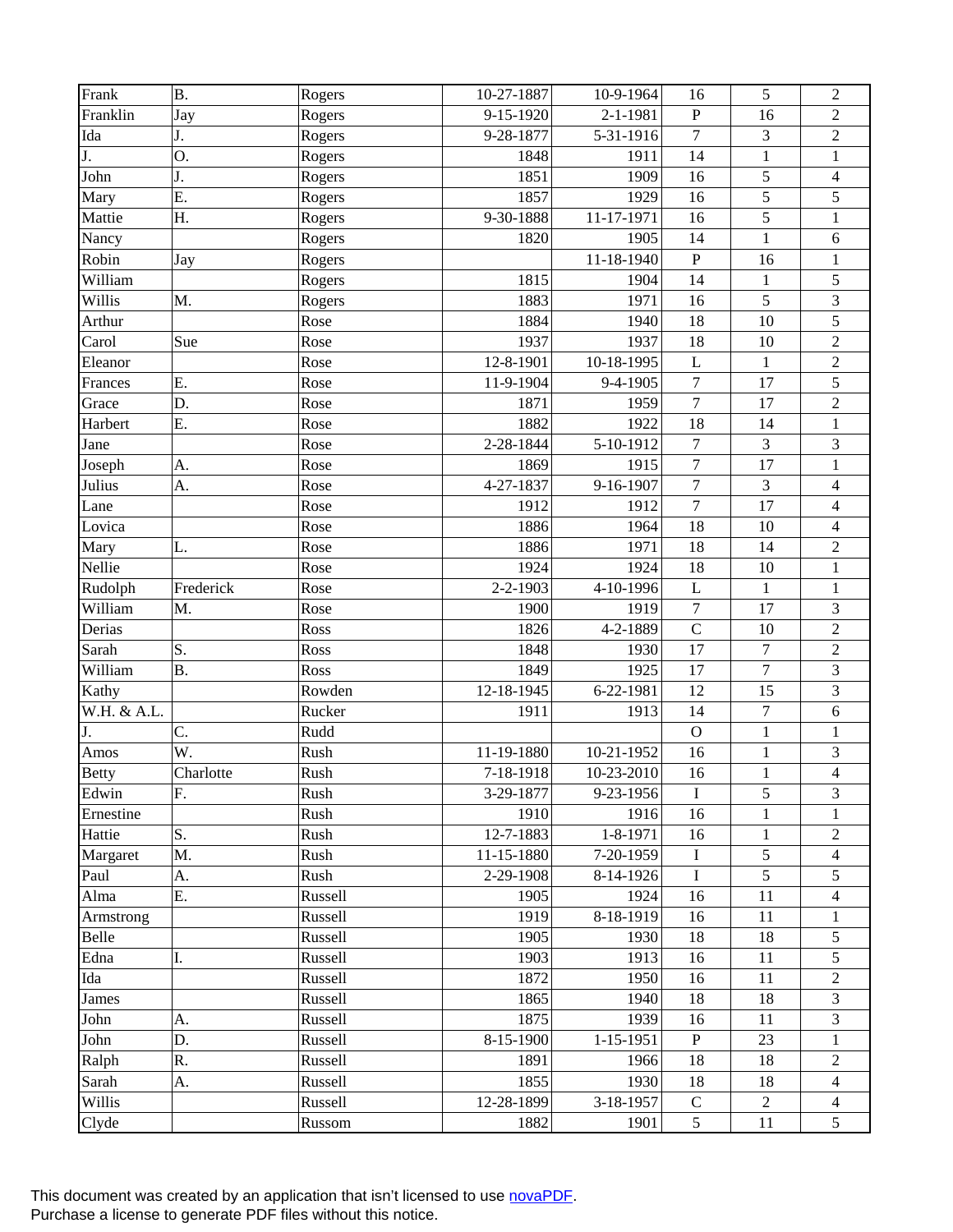| Edith         |                | Russom     | 1890           | 1922           | 12             | 14               | 3                        |
|---------------|----------------|------------|----------------|----------------|----------------|------------------|--------------------------|
| Hillary       | C.             | Russom     | 1-25-1857      | 2-12-1915      | 5              | 11               | $\overline{2}$           |
| Keturah       | Η.             | Russom     | 1841           | 1906           | $\sqrt{5}$     | 11               | $\mathbf{1}$             |
| Mary          | E.             | Russom     | 3-12-1861      | 4-2-1953       | 5              | 11               | 3                        |
| W.            | G.             | Russom     | 1899           | 1923           | $\overline{5}$ | 11               | $\overline{4}$           |
| Lucinda       | Ann            | Sage       | 12-12-1847     | 4-12-1920      | 17             | 12               | 5                        |
| D.            | W.             | Salmons    |                |                | ${\bf R}$      | 13               | $\overline{\mathbf{4}}$  |
| Daisy         |                | Sander     | 4-17-1887      | 9-13-1882      | Q              | 25               | 5                        |
| C.M.          |                | Sappington |                | 12-22-1890     | 19             | $\overline{4}$   | $\,1$                    |
| Calra         | Belle          | Sappington | 6-18-1872      | 7-12-1961      | 17             | 13               | 5                        |
| Dollie        |                | Sappington | 2-20-1899      | 9-26-1970      | 19             | $\overline{4}$   | $\sqrt{2}$               |
| George        | W.             | Sappington | 1896           | 1926           | 17             | 13               | 3                        |
| John          | Preston        | Sappington | 1-16-1869      | 5-29-1931      | 17             | 13               | $\overline{\mathcal{L}}$ |
| David         | Ε.             | Saunders   | 1933           | 1933           | 17             | 14               | 3                        |
| Dorothy       | Ε.             | Saunders   | 1931           | 1931           | 17             | 14               | $\overline{4}$           |
| Arthur        | C.             | Schirard   | 12-23-1922     | 9-8-1946       | 10             | 25               | $\sqrt{2}$               |
| Arthur        | N.             | Schirard   | 1891           | 1953           | 10             | 25               | 3                        |
| <b>Bessie</b> | <b>B.</b>      | Schirard   | 10-29-1892     | 12-22-1983     | 10             | 25               | $\mathbf{1}$             |
| Jacob         |                | Schopp     | 1844           | 1933           | $\mathbf{9}$   | $\mathbf{1}$     | $\overline{\mathbf{4}}$  |
| Charles       | W.             | Scott      | 1870           | 1934           | 12             | 21               | $\overline{4}$           |
| Elenor        | Η.             | Scott      | 1891           | 1923           | 12             | 21               | 3                        |
| Mollie        | C.             | Scott      | 1866           | 1944           | 12             | 21               | 5                        |
| Charlie       |                | Seamon     | 1884           | 1902           | 5              | $\,8\,$          | 3                        |
| Hannah        | N.             | Seamon     | 1864           | 1898           | 5              | $\,8\,$          | 5                        |
| Lucy          | J.             | Seamon     | 1812           | 1899           | 5              | $\,8\,$          | $\mathbf{1}$             |
| S.            | C.             | Seamon     | 1847           | 1925           | $\overline{5}$ | $\,8\,$          | $\overline{4}$           |
| Ardilla       | Mitchell Ellis | Seaton     | 1848           | 1922           | $\mathbf S$    | 34               | 3                        |
| Ellen         | D.             | Seaton     | 4-19-1830      | 3-18-1899      | 5              | 5                | 3                        |
|               |                | Shadrack   |                | 1-9-1888       | $\mathbf{M}$   | 5                | 5                        |
| Anna          |                | Shaffer    | 1883           | 1941           | ${\bf R}$      | $\,8\,$          | $\overline{2}$           |
| Anna          | LaVerne        | Shaffer    |                |                | ${\bf R}$      | $\,8\,$          | 3                        |
| Catherine     | F.             | Shaffer    | 6-30-1852      | $7 - 1 - 1905$ | 14             | $\overline{7}$   | 5                        |
|               |                | Shaffer    |                |                | 14             | $\boldsymbol{7}$ | $\overline{\mathcal{L}}$ |
| L.            | N.             | Shaffer    | 9-12-1846      | 12-9-1932      | ${\bf R}$      | $\,8\,$          |                          |
| Walter        |                |            | 1886           | 1938           |                |                  | $\mathbf{1}$             |
| Grant         | Miles          | Shattuck   |                |                | 14             | 4                | 1                        |
| Stella        | S.             | Shattuck   | 8-14-1871      | 6-27-1922      | 14             | $\overline{4}$   | $\overline{2}$           |
| Winifred      | D.             | Shattuck   | 6-14-1869      | 11-26-1948     | 14             | $\overline{4}$   | 3                        |
| Clara         |                | Shaw       | 12-25-1870     | 5-23-1958      | B              | 3                | $\overline{c}$           |
| James         | Ε.             | Shaw       | 2-28-1870      | 10-17-1939     | $\bf{B}$       | $\overline{3}$   | 1                        |
| Donald        | L.             | Sheek      | 1914           | 1917           | 16             | 17               | 5                        |
| Jessie        | J.             | Sheek      | 1890           | 1975           | 16             | 17               | 3                        |
| William       | L.             | Sheek      | 1887           | 1921           | 16             | 17               | 4                        |
| James         |                | Shelton    |                |                | 5              | 20               | 4                        |
| Minnie        | A.             | Shelton    | 1873           | 1924           | 5              | 20               | 1                        |
| Ora           | Eva            | Shelton    | 11-16-1877     | 5-12-1942      | 5              | 20               | 2                        |
| Tennessee     | A.             | Shelton    | $3 - 5 - 1843$ | 4-24-1932      | 5              | 20               | 5                        |
| Annie         |                | Sherman    | 1871           | 1967           | 8              | 18               | 3                        |
| Delia         |                | Sherman    | 1862           | 1913           | 16             | $\overline{2}$   | 5                        |
| John          | Е.             | Sherman    | 2-28-1846      | 4-2-1891       | H              | 13               | 1                        |
| Julia         | А.             | Sherman    | 1878           | 1972           | 16             | 2                | 2                        |
| Madeline      | G.             | Sherman    | 1923           | 1923           | 11             | $\tau$           | $\mathbf{1}$             |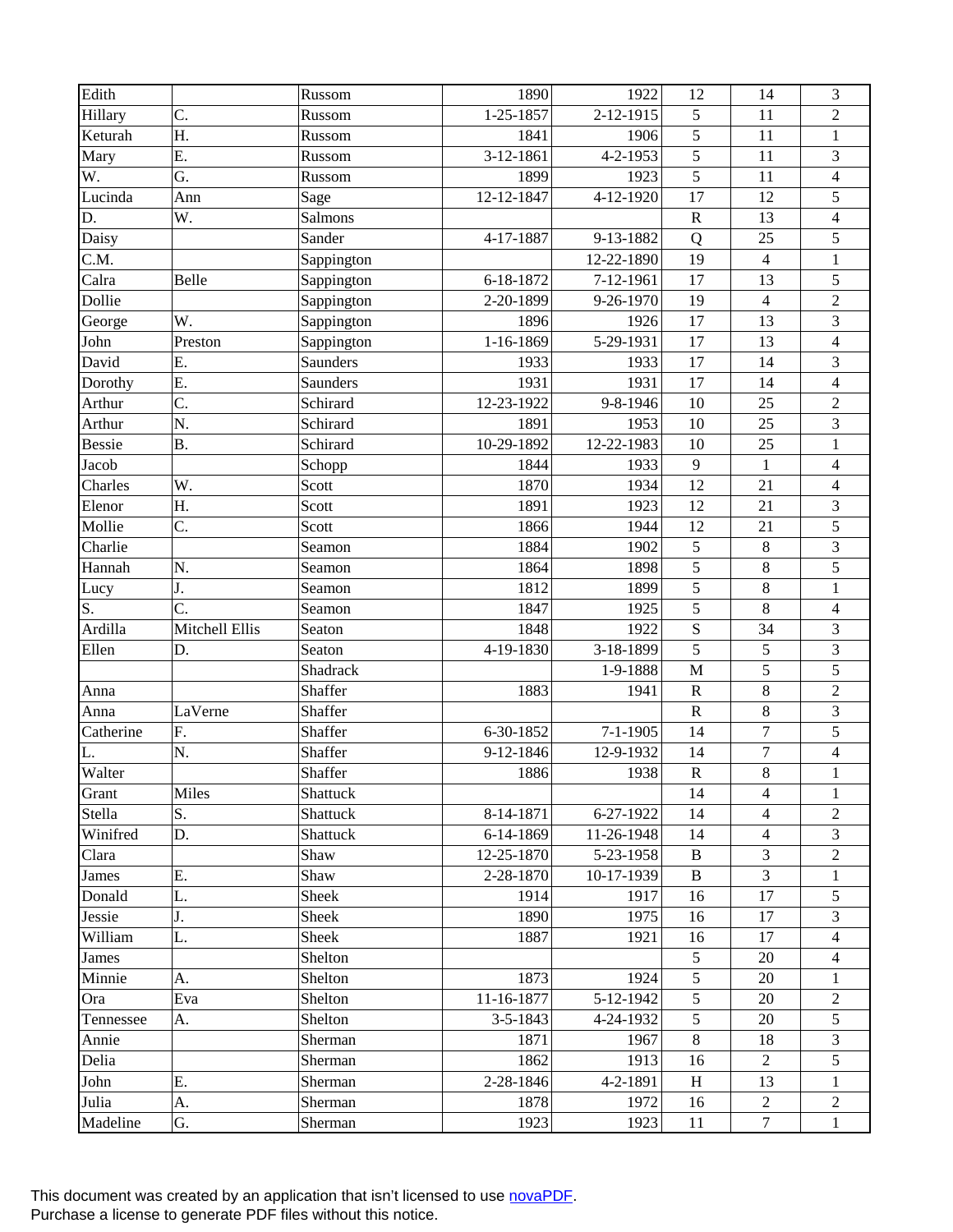| Marvin        | P.                 | Sherman       | 1921       | 1944         | 11                        | 7                       | $\mathbf{1}$            |
|---------------|--------------------|---------------|------------|--------------|---------------------------|-------------------------|-------------------------|
| Myrtle        |                    | Sherman       | 1900       | 1968         | 11                        | $\overline{7}$          | $\overline{2}$          |
| Percy         |                    | Sherman       | 1897       | 1969         | 11                        | $\overline{7}$          | 3                       |
| Stanley       | Ε.                 | Sherman       | 1885       | 1963         | 16                        | $\overline{2}$          | 3                       |
| William       | L.                 | Sherman       | 1868       | 1943         | $\,8\,$                   | 18                      | $\overline{c}$          |
| Mary          | M.                 | Shinkle       | 1-31-1879  | 7-27-1879    | Q                         | 15                      | $\overline{4}$          |
| C.            | W.                 | Shrake        | 9-24-1835  | 12-19-1908   | 6                         | 25                      | $\overline{c}$          |
| Catherine     |                    | Shrake        | 1850       | $19-$        | $\rm I$                   | $\overline{\mathbf{4}}$ | $\overline{\mathbf{4}}$ |
| Charles       | F.                 | Shrake        | 1878       | 1914         | $\bf I$                   | $\overline{4}$          | $\mathbf{1}$            |
| Charles       | L.                 | Shrake        | 1870       | 1913         | ${\bf S}$                 | 41                      | $\mathfrak{Z}$          |
| Edna          | Ο.                 | Shrake        | 1883       | 1936         | ${\bf S}$                 | 41                      | 5                       |
| Emily         | L.                 | Shrake        | 2-12-1837  | 12-28-1908   | 6                         | 25                      | 3                       |
| Eugene        | R.                 | Shrake        | 1883       | 1925         | $\bf I$                   | $\overline{4}$          | 5                       |
| Louis         | M.                 | Shrake        | 1853       | 1922         | $\bf I$                   | $\overline{4}$          | 3                       |
| Mary          | Ε.                 | Shrake        | 1847       | 1937         | ${\bf S}$                 | 41                      | $\mathbf{1}$            |
| Nellie        | M.                 | Shrake        | 1873       | 1882         | ${\bf S}$                 | 41                      | $\overline{4}$          |
| Newton        | J.                 | Shrake        | 1839       | 1922         | $\mathbf S$               | 41                      | $\overline{c}$          |
| Robert        | L.                 | Shrinkle      | 1878       | 1912         | Q                         | 15A                     | $\mathbf{1}$            |
| Electra       | M.                 | Sifers        | 10-6-1873  |              | 6                         | $\tau$                  | $\sqrt{2}$              |
| James         | Η.                 | <b>Sifers</b> | 7-3-1841   | 8-18-1900    | 6                         | $\overline{7}$          | $\overline{4}$          |
| Mattie        |                    | <b>Sifers</b> | 2-16-1847  | 2-22-1908    | $\sqrt{6}$                | $\overline{7}$          | $\mathfrak{Z}$          |
| Chester       | Η.                 | Simpson       | 5-17-1924  | 6-27-1979    | $\boldsymbol{\mathrm{F}}$ | 23                      | $\overline{2}$          |
| James         | Edward             | Simpson       | 8-12-1949  | 9-6-1994     | $\mathbf F$               | 23                      | 3                       |
| Maria         | Julia              | Simpson       | 6-15-1919  | 11-8-1991    | $\mathbf F$               | 23                      | $\mathbf{1}$            |
| Anna          |                    | Sims          | 1872       | 1945         | $\,8\,$                   | 16                      | $\sqrt{2}$              |
| <b>Bruce</b>  |                    | Sims          | 1869       | 1935         | $\,8\,$                   | 16                      | $\,1$                   |
| Abram         |                    | Sinclair      | 8-12-1873  | 1902         | $\overline{O}$            | $\overline{4}$          | 5                       |
| Martha        | Hellen             | Sinclair      |            |              | $\mathbf O$               | $\overline{4}$          | $\mathbf{1}$            |
| Ettie         | Ε.                 | Sink          | 7-20-1868  | 12-19-1904   | $\overline{\mathrm{F}}$   | 5                       | $\sqrt{2}$              |
| Lottie        |                    | Sirls         | 1901       | 1959         | $\mathbf M$               | 21                      | $\overline{4}$          |
| Robert        |                    | Slater        | 19-19-1833 | 5-16-1879    | $\mathbf T$               | 6                       | $\mathbf{1}$            |
| Minnie        |                    | Smedley       | 1857       | 1913         | 6                         | 6                       | $\sqrt{2}$              |
| Thomas        | H.                 | Smedley       | 1854       | 1921         | 6                         | 6                       | $\,1$                   |
| <b>Bertha</b> | <b>Ruth Hettie</b> | Smith         | 6-2-1896   | 1-3-1983     | $\mathbf{P}$              | 14                      | $\mathbf{1}$            |
| Bertie        |                    | Smith         | 9-27-1872  | 2-14-1873    | $\mathbf R$               | 19                      | 1                       |
| Bonita        | <b>Spears</b>      | Smith         | 5-8-1929   | 12-29-2011   | ${\bf P}$                 | 14                      | 3                       |
| Charles       | T.                 | Smith         | 5-18-1897  | 2-9-1960     | $\,8\,$                   | 12                      | 1                       |
| Dollie        | Ε.                 | Smith         | 11-8-1894  | $10-20-1953$ | $\,8\,$                   | 19                      | $\overline{c}$          |
| Edward        | Paul               | Smith         | 9-5-1927   | 4-16-2012    | ${\bf P}$                 | 14                      | $\overline{c}$          |
| Elsie         | C.                 | Smith         | 2-15-1906  | 5-23-1989    | 10                        | 36                      | 3                       |
| Emily         | Pearl              | Smith         | 1879       | 1955         | 10                        | 36                      | 1                       |
| Howard        | Eugene             | Smith         |            | 8-13-1942    | ${\bf F}$                 | 18                      | $\mathbf{1}$            |
| Howard        | L.                 | Smith         | 3-24-1932  | $6-14-1939$  | ${\bf P}$                 | 15                      | $\mathbf{1}$            |
| John          | Howard             | Smith         | 4-18-1910  | 1-28-1990    | 10                        | 36                      | $\overline{c}$          |
| Lena          | M.                 | Smith         | 1868       | 1944         | D                         | 12                      | 5                       |
| Lena          | M.                 | Smith         | 1869       | 1944         | D                         | 13                      | 1                       |
| Lizzie        | A.                 | Smith         |            |              | $\mathbf R$               | 17                      | $\overline{4}$          |
| Louis         | E.                 | Smith         |            | 9-27-1943    | 1                         | $\overline{2}$          | 1                       |
| Mabel         | M.                 | Smith         | 1885       | 1970         | 13                        | 9                       | 3                       |
| Rachele       | Ε.                 | Smith         | 1850       | 1926         | 11                        | 6                       | $\overline{2}$          |
| Roy           | C.                 | Smith         | 1885       | 1961         | 13                        | 9                       | $\overline{2}$          |
|               |                    |               |            |              |                           |                         |                         |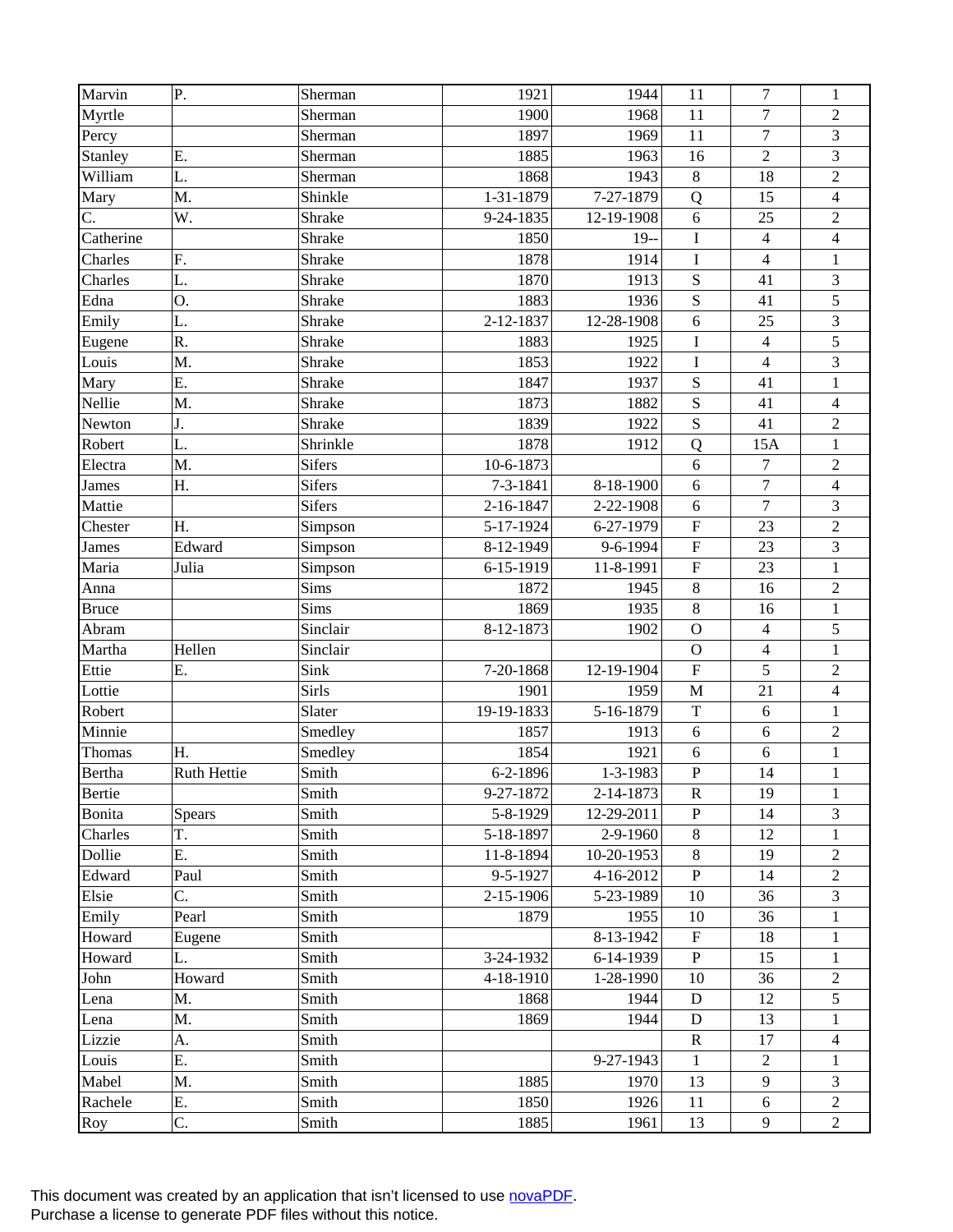| Walter           |           | Smith              | 1891       | 1949           | $\overline{4}$   | 5                | $\overline{2}$          |
|------------------|-----------|--------------------|------------|----------------|------------------|------------------|-------------------------|
| William          | Η.        | Smith              | 1846       | 1923           | 11               | 6                | 3                       |
| Willie           | L.        | Smith              | 6-17-1897  |                | $\,8\,$          | 19               | $\mathbf{1}$            |
| Bethia           | M.        | Smock              | 12-2-1840  | 10-5-1921      | 16               | 20               | $\overline{c}$          |
| Hosea            |           | Snow               | 1929       |                | 14               | $\overline{7}$   | $\mathbf{1}$            |
| Margarette       |           | Snow               | 1950       |                | 14               | $\boldsymbol{7}$ | $\sqrt{2}$              |
| Joseph           | D.        | Spake              | 1838       | 1906           | $\mathbf G$      | $\mathbf{1}$     | $\overline{\mathbf{4}}$ |
| Nellie           | Mae       | Spears             | 1899       | 1921           | 18               | 13               | $\sqrt{2}$              |
| E.               | <b>B.</b> | Spence             | 4-10-1834  | 7-30-1911      | 6                | 6                | $\overline{\mathbf{4}}$ |
| Elizabeth        |           | Spence             | 10-12-1837 | 9-5-1899       | 6                | 6                | 5                       |
| Alice            | M.        | Spurrier           | 1921       | 1922           | 17               | 1                | 5                       |
| Elmer            |           | Spurrier           | 1885       | 1948           | 17               | $\mathbf{1}$     | 3                       |
| Grace            |           | Spurrier           | 1893       | 1970           | 17               | $\mathbf{1}$     | $\overline{4}$          |
| Mary             | L.        | Stafford           | 2-14-1839  | 12-27-1907     | $\mathbf G$      | 14               | $\,1$                   |
| Adelaide         | C.        | Stainbrook         | 1868       | 1956           | 12               | 13               | $\overline{4}$          |
| Daniel           |           | Stainbrook         | 3-27-1877  | 9-10-1938      | $\bf I$          | $\sqrt{6}$       | $\sqrt{2}$              |
| Emma             | L.        | Stainbrook         | 3-17-1877  | 3-26-1961      | $\overline{I}$   | 6                | 3                       |
| F.               | Sigel     | Stainbrook         | 1862       | 1940           | 12               | 13               | 5                       |
| Margie           |           | Stainbrook         | 1-28-1906  | 4-16-1908      | $\bf I$          | 6                | 5                       |
| Mary             | Louise    | Stainbrook         | 10-27-1903 | 4-18-1908      | $\bf I$          | 6                | $\overline{\mathbf{4}}$ |
| William          | Η.        | Stainbrook         | $1-6-1902$ | 2-19-1978      | ${\bf F}$        | 22               | $\mathbf{1}$            |
| Melissa          |           | Standeield         | 1858       | 1873           | $\mathbf N$      | $\overline{4}$   | $\overline{c}$          |
|                  |           | Stanton            |            |                | $\mathbf{A}$     | 18               | 5                       |
| Alice            | M.        | <b>Stark</b>       | 1880       | 1945           | 10               | 35               | $\sqrt{2}$              |
| Charley          | A.        | <b>Stark</b>       | 1874       | 1957           | 10               | 35               | $\mathbf{1}$            |
| Henry            | Ρ.        | <b>Starks</b>      | 1831       | 1902           | $\mathbf{A}$     | 15               | $\overline{4}$          |
| Martha           | E.        | <b>Starks</b>      | 1834       | 1901           | S                | 15               | 5                       |
| L.               | W.        | Startsman          |            |                | ${\bf R}$        | $\overline{4}$   | $\mathbf{1}$            |
| Arneta           |           | <b>Staves</b>      | 3-4-1918   | 2-20-2009      | 13               | 5                | $\overline{2}$          |
| George           | Junior    | <b>Staves</b>      | 8-11-1917  | 2-4-1987       | 13               | 5                | $\mathbf{1}$            |
| Eva              | M.        | Stephenson         | 4-28-1905  | 3-28-1956      | 10               | 33               | 3                       |
| Francis          | Leasure   | Stephenson         | 1855       | 1947           | 15               | 33               | $\overline{\mathbf{4}}$ |
| Lowell           | Hastings  | Stephenson         | 1854       | 1931           | 15               | 33               | 5                       |
| Rosetta          | M.        | Stephenson         | 4-26-1875  | 11-22-1966     | 10               | 33               | $\overline{2}$          |
| William          | A.        | Stephenson         | 4-16-1875  | 3-26-1936      | 10               | 33               | 1                       |
| William          |           | Stephenson         | 1846       | 6-25-1889      | $\mathbf R$      | 20               | 4                       |
| Bertha           | Ε.        | Stevens            | 1875       | 1929           | 4                | $\overline{3}$   | 1                       |
| Caroline         |           | Stevens            | 9-13-1850  | $2 - 1 - 1914$ | $\tau$           | $\overline{2}$   | $\overline{c}$          |
| Clara            | Ε.        | <b>Stevens</b>     | 1892       | 1920           | $8\,$            | 12               | $\overline{4}$          |
| Dim              |           | Stevens            | 1879       | 1937           | 19               | 5A               | 1                       |
| John             | A.        | Stevens            | 1884       | 1963           | $\,8\,$          | 12               | 3                       |
| Nettie           | Ε.        | Stevens            | 1878       | 1914           | $\overline{7}$   | $\overline{2}$   | 5                       |
| William          | A.        | Stevens            | 1877       | $19-$          | $\overline{4}$   | $\overline{3}$   | $\overline{c}$          |
| William          |           | Stevens            | 1-13-1845  | 1-23-1936      | $\boldsymbol{7}$ | $\overline{2}$   | $\mathbf{1}$            |
| A.               | Ε.        | Stewart            | 1867       | 1916           | 5                | $\mathbf{1}$     | 5                       |
|                  | G.        |                    | 1862       | 1956           | 15               | 24               |                         |
| Ann<br>E.        | T.        | Stewart<br>Stewart | 3-20-1840  | 3-20-1893      | S                | $\overline{3}$   | 5<br>$\overline{4}$     |
|                  | M.        |                    | 1857       | 1950           | 15               | 24               | 4                       |
| James<br>William |           | Stewart            | 1-28-1858  | 2-21-1937      | 16               | 25               | 5                       |
|                  |           | Stewart            |            |                |                  |                  |                         |
| Ramond           | 0.        | <b>Stigers</b>     | 1880       | 1964           | D                | 21               | $\mathbf{0}$            |
| W.               | J.        | <b>Stites</b>      | 1852       | 1928           | $\overline{4}$   | $\mathfrak{Z}$   | 5                       |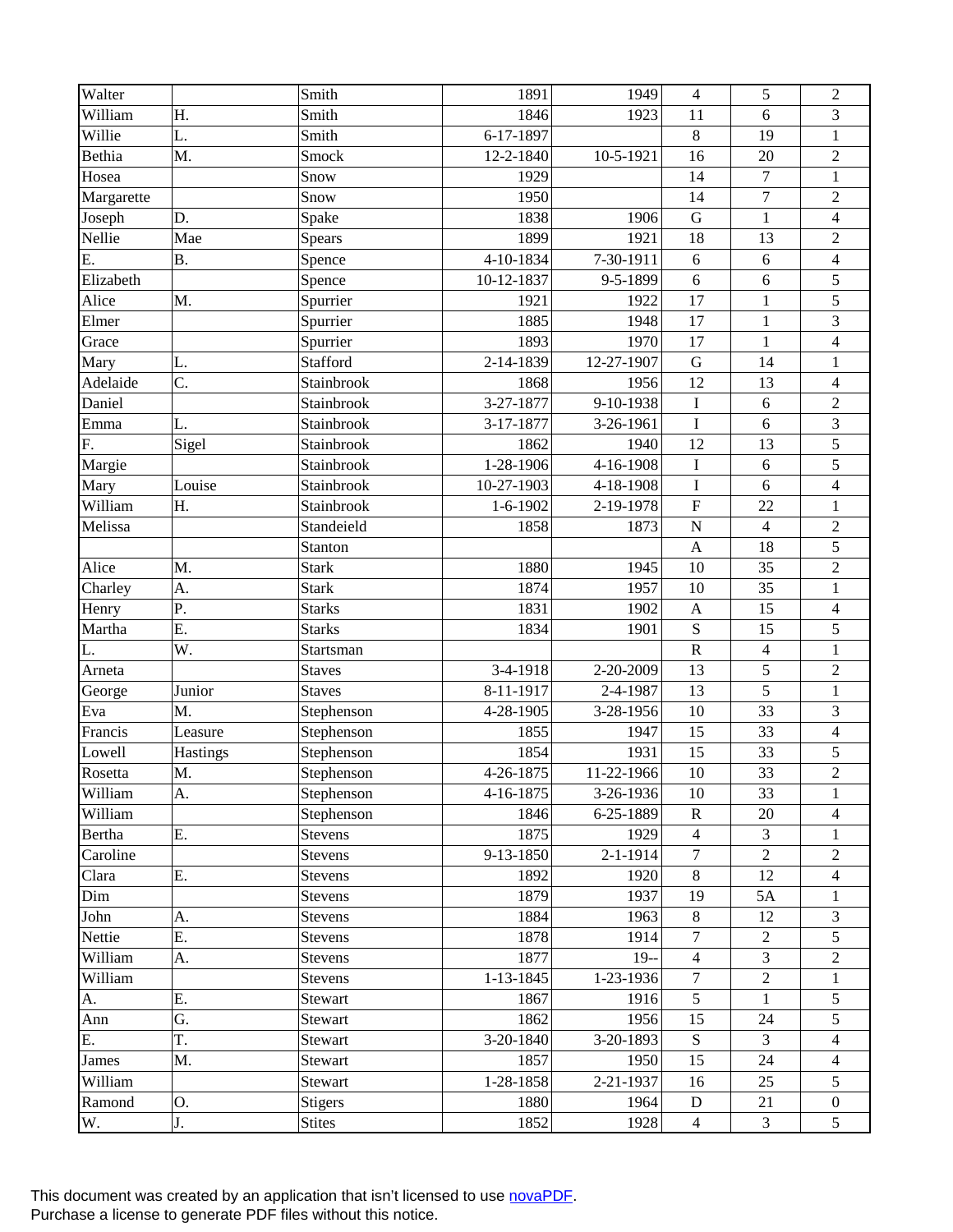| Adam      | G.        | Stolper    | 1861        | 1939            | $\,8\,$        | 17             | $\mathbf{1}$             |
|-----------|-----------|------------|-------------|-----------------|----------------|----------------|--------------------------|
| Flora     | Ε.        | Stolper    | 1863        | 1928            | 8              | 17             | $\overline{c}$           |
| Ida       | <b>B.</b> | Stone      | 12-17-1869  | 6-30-1935       | D              | $\overline{2}$ | $\mathbf{1}$             |
| James     | E.        | Strain     | 1889        | 1918            | E              | $\overline{7}$ | 5                        |
| Frank     |           | Stump      | $1-10-1858$ | $1 - 11 - 1905$ | $\bf I$        | 12             | 5                        |
| Willis    | <b>B.</b> | Stump      | 8-26-1862   | 12-10-1941      | I              | 12             | $\overline{4}$           |
| Lyle      | M.        | Stumpf     | 7-8-1894    | 12-2-1938       | $\mathbf F$    | 9              | $\mathbf{1}$             |
| Maggie    | A.        | Stumpf     | 1861        | 11-27-1888      | $\mathbf F$    | 9              | 3                        |
|           |           | Sturtevant | 3-9-1877    | 2-2-1881        | S              | 18             | $\overline{c}$           |
| Kenneth   | Ray       | Summers    | 12-18-1966  | 3-5-1991        | 19             | 19             | 3                        |
| Abe       |           | Sutton     |             |                 | ${\bf G}$      | 3              | $\mathbf{1}$             |
| Mollie    |           | Sutton     |             |                 | G              | $\overline{3}$ | $\overline{c}$           |
| Elizabeth | A.        | Swartz     | 1861        | 1929            | $\bf I$        | 16             | 5                        |
| John      | C.        | Swits      | 1856        | 1935            | 10             | 30             | $\sqrt{6}$               |
| Livonia   | A.        | Swits      | 1856        | 1938            | 10             | 30             | 5                        |
| Clyde     |           | Tannehill  | 1876        | 1884            | $\mathbf{A}$   | 18             | $\,1$                    |
| Flora     |           | Tannehill  | 1855        | 1923            | $\mathbf{A}$   | 18             | 3                        |
| T.        | <b>B.</b> | Tannehill  | 1850        | 1933            | $\mathbf{A}$   | 18             | $\overline{4}$           |
| Fenwick   |           | Tatum      | 1866        | 1947            | 17             | 15             | 3                        |
| Andrew    | J.        | Taylor     | 1858        | 1934            | $\mathbf I$    | 16             | 3                        |
| Hiram     | A.        | Taylor     | 1968        | 11-22-1887      | $\mathbf{A}$   | 14             | 5                        |
| Jane      |           | Taylor     | 1939        | 1921            | 17             | 20             | 3                        |
| Margaret  | E.        | Taylor     | 1861        | 1942            | $\bf I$        | 16             | $\overline{\mathbf{4}}$  |
| W.        | J.        | Taylor     | 1840        | 9-6-1889        | $\mathbf{A}$   | 14             | $\overline{\mathcal{L}}$ |
| David     | L.        | Teagarden  | 1860        | 1920            | 15             | 20             | $\sqrt{2}$               |
| Donald    |           | Teagarden  | 1904        | 1915            | 15             | 20             | $\overline{\mathbf{4}}$  |
| Lily      |           | Teagarden  | 1901        | 1921            | 15             | 20             | $\mathbf{1}$             |
| Syrrilda  | A.        | Teagarden  | 1869        | 1933            | 15             | 20             | 3                        |
| James     | A.        | Tevis      | 1888        | 1964            | $\sqrt{2}$     | 5              | $\mathbf{1}$             |
| Lyla      | L.        | Tevis      | 7-24-1905   | 2-18-1994       | $\overline{2}$ | 5              | $\sqrt{2}$               |
| Max       | A.        | Thayer     | 1-30-1934   | 2-14-2008       | 19             | 34             | 3                        |
| Carroll   |           | Thomas     | 1919        | 1921            | 15             | 32             | $\overline{\mathbf{4}}$  |
| Benoni    | J.        | Thompson   | 1820        | 3-28-1877       | ${\bf S}$      | 18             | 3                        |
| Ed.       | <b>B.</b> | Thompson   | 1896        | 12-16-1955      | 19             | $8\,$          | $\overline{2}$           |
| Edward    | Loraine   | Thompson   | 10-14-1922  | 5-19-1988       | 19             | $8\,$          | 1                        |
| Ellen     | M.        | Thompson   | 12-23-1865  | 7-18-1912       | $\overline{4}$ | $\tau$         | 4                        |
| Harrie    | L.        | Thompson   | 1897        | 1936            | 19             | $8\,$          | 3                        |
| Leila     |           | Thompson   | 1886        | 1946            | L              | 10             | 1                        |
| Mabel     |           | Thompson   | 2-14-1896   | 11-14-1905      | $\overline{4}$ | $\overline{7}$ | 5                        |
| W.        | G.        | Thompson   |             |                 | ${\bf D}$      | 16             | $\overline{4}$           |
| Esther    |           | Thorne     | 11-2-1894   |                 | L              | 14             | 1                        |
| George    | W.        | Thorne     | 2-22-1869   | 4-10-1870       | $\mathbf L$    | 14             | $\overline{4}$           |
| О.        | G.        | Thorne     |             |                 | L              | 14             | 5                        |
| Oscar     | G.        | Thorne     | 3-12-1879   | 3-11-1899       | $\mathbf L$    | 14             | 3                        |
|           |           | Thorne     |             |                 | L              | 14             | $\overline{2}$           |
| Daniel    |           | Tindell    |             |                 | 5              | 25             | 3                        |
| Daniel    | R.        | Tindell    | 1826        | 1910            | 5              | 25             | $\overline{4}$           |
| Lone      |           | Tindell    | 1873        | 1963            | $\sqrt{5}$     | 25             | 1                        |
| Mamie     |           | Tindell    | 1879        | 1954            | 5              | 25             | $\overline{c}$           |
| Sarah     | A.        | Tindell    | 1833        | 1905            | 5              | 25             | 5                        |
| Arlene    | F.        | Todd       | 6-8-1937    | 12-12-1937      | 19             | 10             | $\mathbf{1}$             |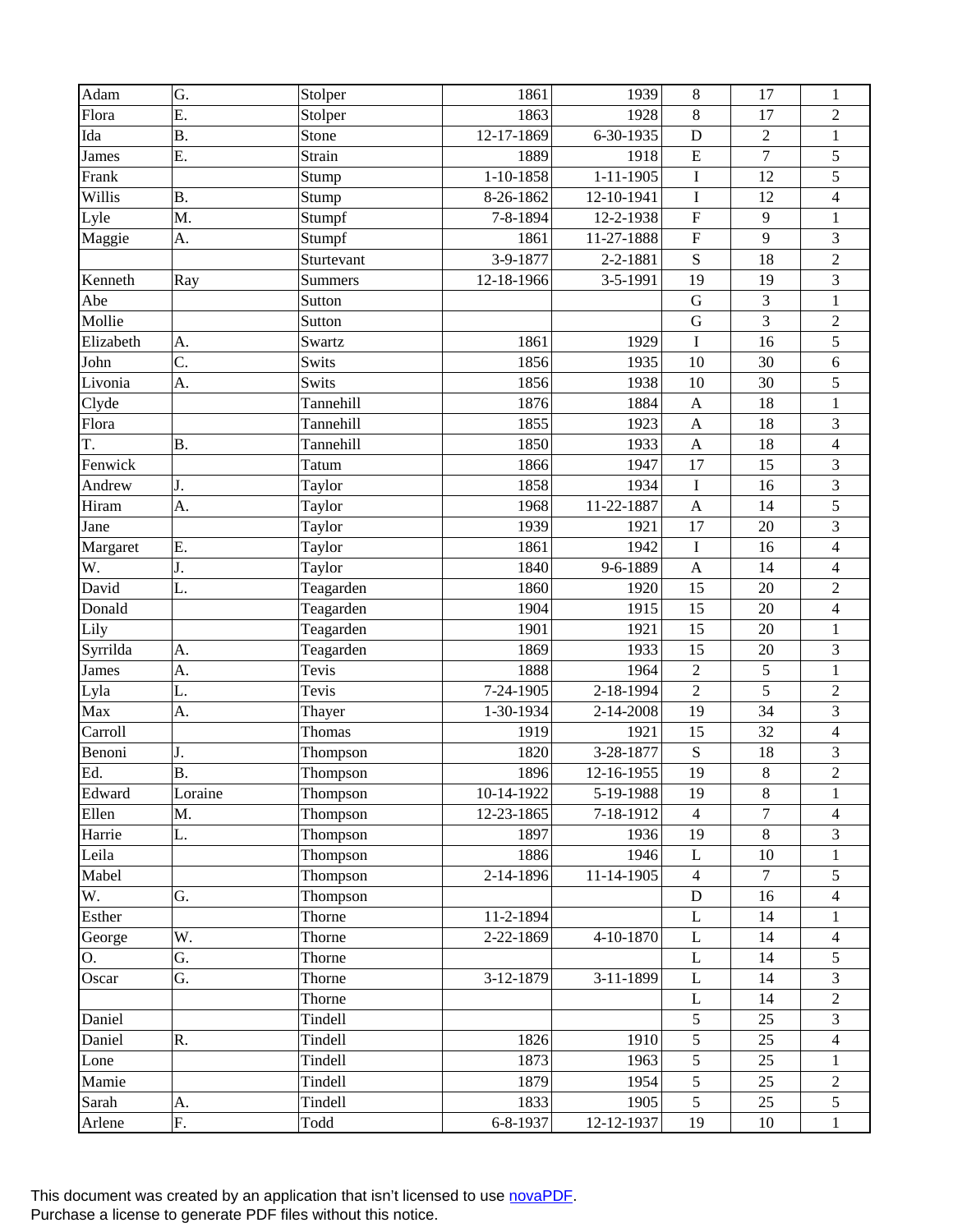| Leona          | Ε.        | Todd      | $6 - 3 - 1915$    | 8-11-1999       | 19                        | 10               | $\overline{2}$          |
|----------------|-----------|-----------|-------------------|-----------------|---------------------------|------------------|-------------------------|
| Wayne          | I.        | Todd      | 6-23-1909         | $1-6-1976$      | 19                        | 10               | 3                       |
| <b>Barbara</b> | N.        | Tompkins  | 10-18-1841        | 6-23-1895       | $\mathbf R$               | 30               | $\mathbf{1}$            |
| J.             | E.        | Topping   | 1858              | 1919            | 14                        | 6                | $\sqrt{6}$              |
| Josephine      | M.        | Topping   | 1860              | 1918            | 14                        | 6                | $\boldsymbol{7}$        |
| Anna           | Ε.        | Tracy     | 2-10-1848         | 9-2-1893        | $\mathbf{A}$              | 5                | $\sqrt{2}$              |
| George         | T.        | Tracy     | 4-13-1846         | 10-19-1918      | $\mathbf{A}$              | $\overline{5}$   | $\,1$                   |
| Sarah          | J.        | Tracy     | 6-17-1850         | 5-10-1935       | $\boldsymbol{\mathsf{A}}$ | 14               | 3                       |
| Frank          | A.        | Traul     | 1864              | 1929            | $\mathbf{L}$              | 17               | $\overline{3}$          |
| Clarence       | W.        | Trigg     | 9-8-1895          | 1-20-1964       | 17                        | 16               | $\overline{2}$          |
| Elizabeth      |           | Trigg     | 9-2-1819          | 3-22-1887       | $\mathbf{A}$              | 13               | $\sqrt{5}$              |
| John           |           | Trigg     | 1822              | 2-18-1883       | $\sqrt{5}$                | $\overline{4}$   | $\,1$                   |
| John           |           | Trigg     | 1815              | 1-12-1891       | $\boldsymbol{\mathsf{A}}$ | 13               | $\overline{\mathbf{4}}$ |
| Mary           | Ε.        | Trigg     | 1868              | 1943            | 17                        | 16               | 5                       |
| Mattie         |           | Trigg     | 1873              | 5-22-1899       | $\sqrt{5}$                | $\overline{4}$   | $\mathfrak{Z}$          |
| Rebecca        | A.        | Trigg     | 1837              | 1919            | 5                         | $\overline{4}$   | $\overline{2}$          |
| Arthur         | Ε.        | Trinkle   | 1884              | 1945            | $\, {\bf B}$              | $\overline{2}$   | $\overline{4}$          |
| Charles        | F.        | Trinkle   | 1878              | 1932            | D                         | 3                | 3                       |
| Cora           | K.        | Trinkle   | 1886              | 1969            | $\, {\bf B}$              | 8                | 5                       |
| Edward         | S.        | Trinkle   | 1916              | 1944            | D                         | 3                | $\sqrt{2}$              |
| Fredella       | S.        | Trinkle   | 1879              | 1965            | D                         | $\overline{3}$   | $\overline{4}$          |
| Gerald         | S.        | Trinkle   | 1951              |                 | $\, {\bf B}$              | $\overline{2}$   | $\mathbf{1}$            |
| Henry          |           | Trinkle   | 12-2-1834         | 2-5-1906        | $\bf{B}$                  | $8\,$            | $\overline{2}$          |
| Mary           | A.        | Trinkle   | 3-18-1884         | 9-27-1930       | $\, {\bf B}$              | 8                | $\mathfrak{Z}$          |
| Mary           | E.        | Trinkle   | 1866              | 1958            | $\bf{B}$                  | $\,8\,$          | $\overline{4}$          |
| Maxine         |           | Trinkle   | 1939              |                 | $\bf{B}$                  | $\sqrt{2}$       | $\sqrt{2}$              |
| Michael        | W.        | Trinkle   | 1983              |                 | $\overline{B}$            | $\overline{2}$   | 3                       |
| Randolph       |           | Trinkle   |                   |                 | $\, {\bf B}$              | 11               | $\mathbf{1}$            |
| Adeline        |           | Tubbs     | 12-14-1911        | 5-24-1924       | 18                        | 19               | 5                       |
| Harry          | Ε.        | Tubbs     | 4-4-1870          | 3-11-1931       | 18                        | 19               | $\mathbf{1}$            |
| Minnie         | Ε.        | Tubbs     | 8-1-1877          | 3-22-1935       | 18                        | 19               | $\sqrt{2}$              |
| Kenneth        |           | Tubs      | 5-13-1915         | 6-14-1916       | 16                        | $8\,$            | 5                       |
| Phoebe         |           | Turk      | 4-29-1900         | 11-26-1945      | $\boldsymbol{\mathrm{F}}$ | 20               | $\overline{c}$          |
| Sylvester      |           | Turk      | 5-27-1888         | 5-19-1980       | $\overline{F}$            | 20               | $\mathbf{1}$            |
| Caroline       |           | Tush      | 1841              | 1921            | $\bf{B}$                  | 18               | $\overline{2}$          |
| George         |           | Tush      | 1839              | 1920            | $\bf{B}$                  | 18               | 1                       |
| Aura           | R.        | Twogood   | 12-27-1879        | $1 - 27 - 1913$ | 15                        | 24               | $\overline{c}$          |
| Walter         | A.        | Twogood   | 4-6-1873          | 10-5-1945       | 15                        | 24               | 1                       |
| Alma           |           | Tyler     | 1880              | 1962            | $\mathbf{1}$              | $\overline{7}$   | $\sqrt{6}$              |
| Anna           |           | Tyler     | 1-20-1907         | 3-3-2002        | 1                         | $\boldsymbol{7}$ | $\overline{4}$          |
| Frank          |           | Tyler     | 1879              | 1969            | 1                         | $\overline{7}$   | 5                       |
| Harry          | L.        | Tyler     | 1804              | 1968            | $\mathbf{1}$              | $\overline{7}$   | 3                       |
| Eva            | <b>B.</b> | Underwood | 1887              |                 | $\boldsymbol{7}$          | 14               | 3                       |
| Fred           |           | Underwood | 1876              | 1929            | $\tau$                    | 14               | $\overline{c}$          |
| Fred           | C.        | Underwood | 1909              | $6 - 5 - 1973$  | $\boldsymbol{7}$          | 14               | $\overline{4}$          |
|                |           | Underwood |                   |                 | $\boldsymbol{7}$          | 14               |                         |
| Lorena         | E.        | Vaughan   | 8-23-1880<br>1881 | 2-1902<br>1953  | ${\bf E}$                 | 18               | 1<br>$\mathbf{1}$       |
| Emma           |           |           |                   |                 | $\mathcal{C}$             |                  |                         |
| William        | <b>B.</b> | Vaughn    | 9-25-1886         | 7-3-1911        |                           | 12               | 3                       |
| Edward         | L.        | Vezie     | 1884              | 1925            | 12                        | 5                | $\mathbf{1}$            |
| Mary           | S.        | Vezie     | 1858              | 1934            | 12                        | 5                | 5                       |
| Thomas         | M.        | Vezie     | 1855              | 1933            | 12                        | $\overline{5}$   | $\overline{4}$          |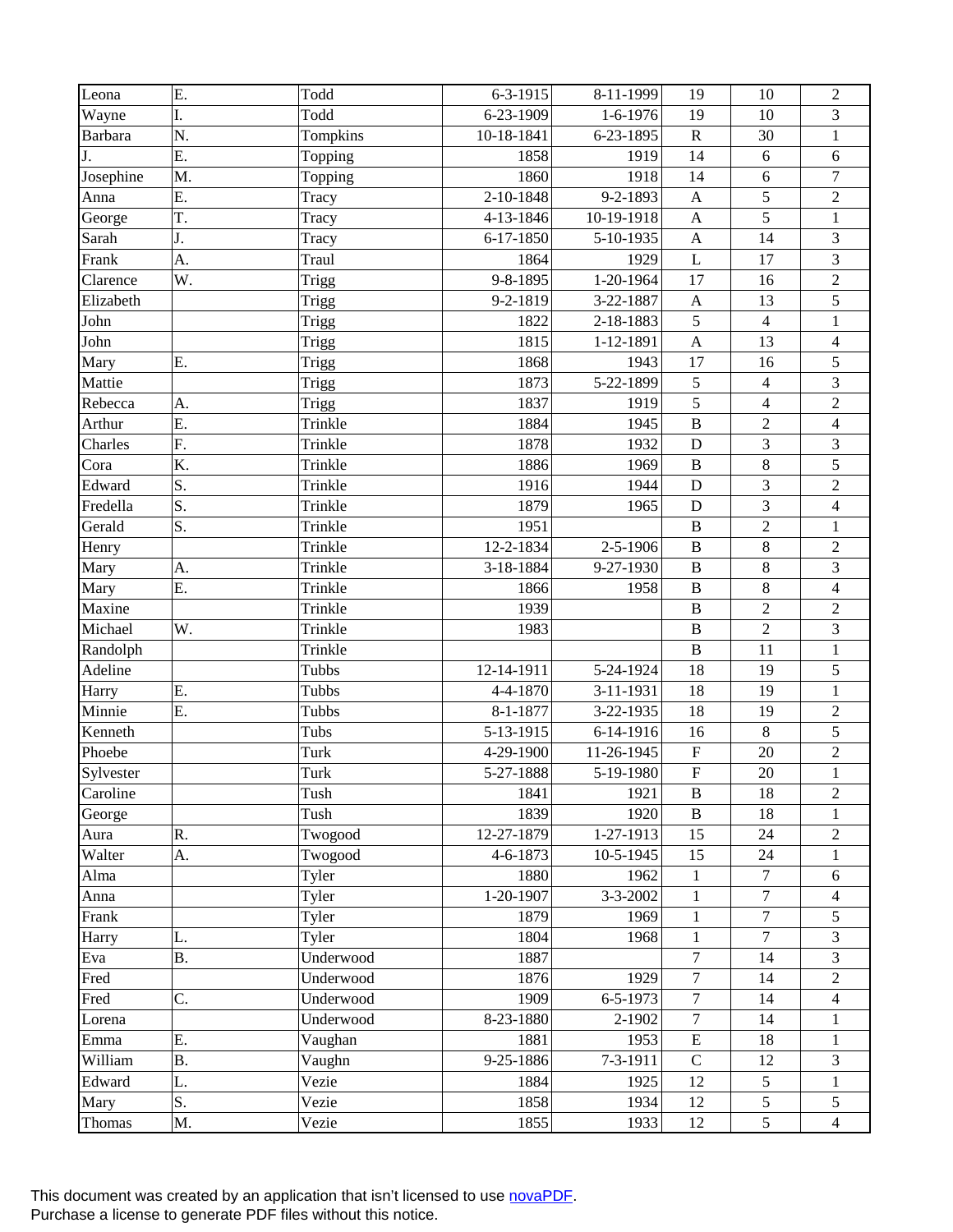| Edith     | Pauline | Wade     | $1 - 18 - 1923$ | 11-12-2012      | $\mathbf P$             | 16                      | 3                        |
|-----------|---------|----------|-----------------|-----------------|-------------------------|-------------------------|--------------------------|
| Paul      |         | Wade     | 4-10-1921       | 4-4-2011        | ${\bf P}$               | 16                      | $\overline{\mathcal{L}}$ |
| Esther    |         | Walden   | 1866            | 1930            | $\,8\,$                 | $\overline{\mathbf{4}}$ | 3                        |
| Thelma    | J.      | Walden   | 12-4-1937       | 1937            | $\,8\,$                 | $\overline{4}$          | $\sqrt{2}$               |
| W.        | A.      | Walden   | 1866            | 1955            | $\,8\,$                 | $\overline{4}$          | $\mathbf{1}$             |
| Christian |         | Wallace  | 1955            | 1955            | ${\bf P}$               | 11                      | $\mathbf{1}$             |
| Glenna    | Almeda  | Wallace  | $1 - 1 - 1924$  | 12-8-2013       | 5                       | 6                       | 3                        |
| Henry     |         | Wallace  | 2-27-1802       | 1902            | $\sqrt{2}$              | 6                       | 5                        |
| John      | R.      | Wallace  | 1954            | 1954            | $\mathbf P$             | 12                      | 3                        |
|           |         | Wallace  | 1957            | 1957            | ${\bf P}$               | 11                      | $\overline{2}$           |
| Elsie     | M.      | Waller   | 1886            | 1955            | ${\bf N}$               | 17                      | $\sqrt{5}$               |
| Doshia    | A.M.    | Walls    | 1884            | 3-24-1902       | M                       | $\overline{7}$          | 3                        |
| Effie     | J.      | Walls    | 1883            | 2-21-1905       | $\mathbf M$             | $\overline{7}$          | $\overline{\mathbf{4}}$  |
| Elitha    | Mudge   | Walls    | 12-3-1888       | 10-23-1973      | $\overline{\mathrm{F}}$ | 21                      | $\overline{\mathbf{4}}$  |
| Hosea     |         | Walls    | 1885            | 1962            | $\mathbf M$             | 22                      | $\mathfrak{Z}$           |
| Don       | D.      | Watts    | 1850            | 1920            | 15                      | 17                      | $\sqrt{3}$               |
| Elizabeth | Anne    | Watts    | 4-11-1901       | 1-24-1983       | $\,8\,$                 | $\overline{4}$          | 5                        |
| Lawrence  |         | Watts    | 2-3-1898        | 5-2-1967        | $\,8\,$                 | $\overline{4}$          | $\overline{\mathbf{4}}$  |
| Samuel    |         | Watts    | 1869            |                 | 15                      | 17                      | $\mathbf{1}$             |
| Sarah     |         | Watts    | 1850            | 1920            | 15                      | 17                      | $\sqrt{2}$               |
| A.        | D.      | Way      |                 |                 | $\mathbf{O}$            | 12                      | $\mathbf 1$              |
| Sylvia    |         | Way      | 8-13-1855       | 3-7-1935        | $\mathbf O$             | 12                      | $\sqrt{2}$               |
| Gilmore   | W.      | Weaver   | 1865            | 10-23-1898      | $\mathbf O$             | 16                      | $\overline{4}$           |
| Mahala    | Ε.      | Weaver   | 1864            | 10-12-1889      | ${\bf S}$               | 19                      | $\sqrt{2}$               |
| Minnie    | May     | Weaver   | 1872            | 10-5-1875       | $\mathbf O$             | 17                      | $\,1\,$                  |
| Shurley   |         | Weaver   | 1868            | 10-29-1877      | $\mathbf{O}$            | 17                      | $\sqrt{2}$               |
| W.        | M.      | Weaver   | 1830            | 7-23-1870       | $\mathbf O$             | 17                      | $\overline{4}$           |
| L.        |         | Webb     | 1850            | 1926            | $\, {\rm H}$            | 6                       | 3                        |
| Frank     | Ο.      | Wedge    | 3-24-1876       | 7-30-1955       | 10                      | 31                      | $\sqrt{2}$               |
| Melissa   | Ε.      | Wedge    | 1862            | 1917            | $\, {\bf B}$            | 18                      | $\overline{3}$           |
| Pearl     | I.      | Wedge    | 1881            | 1943            | 10                      | 31                      | $\mathbf{1}$             |
| Daniel    |         | Weech    |                 |                 | $\mathbf F$             | 11                      | $\overline{4}$           |
| Elizabeth | J.      | Weech    | 2-21-1861       |                 | $\sqrt{5}$              | 15                      | $\sqrt{2}$               |
| Sarah     | Ε.      | Weech    | 1822            | 3-28-1899       | $\overline{F}$          | 11                      | $\overline{3}$           |
| Stephen   |         | Weech    | 1837            | $6-12-1904$     | 5                       | 15                      | $\overline{4}$           |
| Ernestine | W.      | Weese    | 1876            | 1923            | 17                      | 23                      | 4                        |
| Louise    | K.      | Weese    | 1882            | 1961            | 17                      | 23                      | 3                        |
| Bertha    | Kleile  | Weickert | 8-17-1857       | 1-24-1936       | 18                      |                         | $\overline{c}$           |
| George    | Jacob   | Weickert | 6-6-1884        | 4-12-1912       | 18                      |                         | 3                        |
| Johannes  | John    | Weickert | 2-10-1850       | $1 - 2 - 1923$  | 18                      |                         | 1                        |
| E.        | S.      | Weir     | 1862            | 1923            | $\mathbf{A}$            | 18                      | $\overline{2}$           |
| J.        | A.      | Weisner  | 12-3-1835       | 8-24-1919       | $\overline{7}$          | 18                      | $\overline{2}$           |
| Nancy     | E.      | Weisner  | 2-20-1842       | $3 - 22 - 1904$ | $\tau$                  | 18                      | 1                        |
| Ada       | F.      | Wellman  | 1873            | 1946            | 12                      | 16                      | 3                        |
| Charles   | N.      | Wellman  | 1867            | 1946            | 12                      | 16                      | $\overline{2}$           |
| Roy       |         | Wellman  | 1893            | 1933            | 12                      | 16                      | 1                        |
| Charlotte |         | Welton   | 5-8-1829        | 1-28-1912       | 16                      | 8                       | $\mathbf{1}$             |
| Carl      |         | Whipple  | 10-15-1888      | 2-22-1965       | $\mathbf C$             | 5                       | 1                        |
| DaWain    |         | Whipple  |                 |                 | $\mathsf{C}$            | $\overline{5}$          | 3                        |
| Jennie    |         | Whipple  |                 |                 | $\mathbf C$             | 5                       | $\overline{2}$           |
| Sandra    | Sue     | Whipple  | 7-8-1940        | $7 - 8 - 1940$  | $\mathcal{C}$           | 5                       | $\overline{4}$           |
|           |         |          |                 |                 |                         |                         |                          |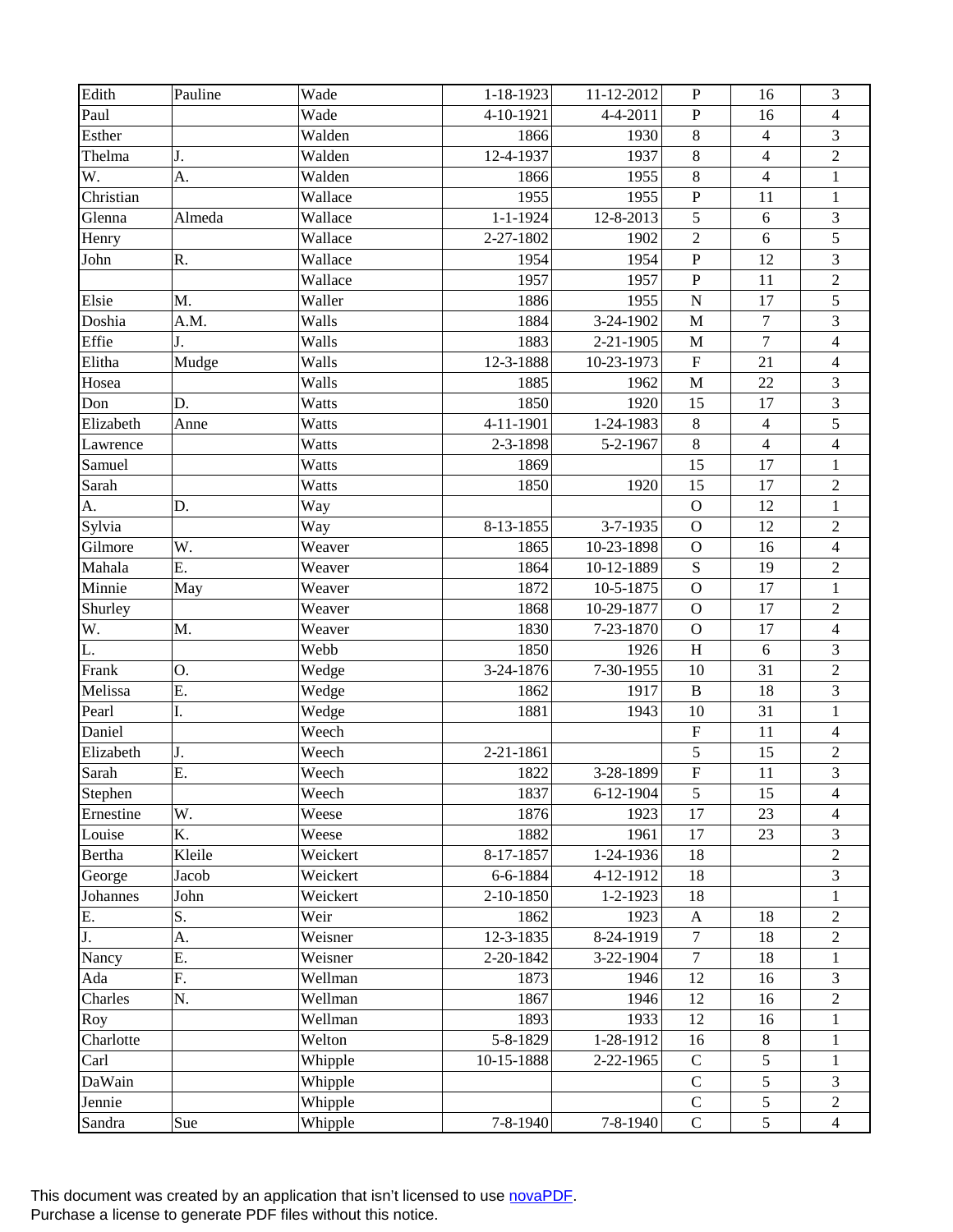| Louise              | Ε.                        | Whitelock  | 1868           | 1938            | 17             | $\,8\,$         | $\overline{2}$          |
|---------------------|---------------------------|------------|----------------|-----------------|----------------|-----------------|-------------------------|
| Phenieh             | L.                        | Whitelock  | 1871           | 1958            | 17             | $\,8\,$         | 3                       |
| Frank               |                           | Whitemen   | 1865           | 1886            | $\mathbf{O}$   | 6               | $\sqrt{2}$              |
| Mary                |                           | Whitemen   | 1805           | 1895            | $\mathbf O$    | 6               | 3                       |
| Lou                 |                           | Whitworth  | 1854           | 1949            | 11             | 20              | $\overline{c}$          |
| William             |                           | Whitworth  | 1852           | 1910            | 11             | 20              | $\mathbf{1}$            |
| Kate                |                           | Wiccington | 1831           | 1915            | 16             | 33              | 5                       |
| Atwell              |                           | Wier       | 1885           | 1946            | 11             | 24              | $\overline{\mathbf{4}}$ |
| <b>Barney</b>       |                           | Wier       | 1874           | 1-21-1962       | $\mathbf O$    | 13              | $\,1$                   |
| Clara               |                           | Wier       | 1878           | 1957            | 11             | $\mathbf{1}$    | 5                       |
| Clarence            | Lee                       | Wier       | 12-28-1880     | 7-12-1950       | 19             | 15              | $\mathbf{1}$            |
| Connie              | Lee                       | Wier       | $2 - 1 - 1947$ | 3-4-1947        | 19             | 14              | 3                       |
| Dale                |                           | Wier       | 10-1-1921      | 12-19-2017      | 19             | 14              | $\mathbf{1}$            |
| Delbert             |                           | Wier       | 1878           | 1934            | 11             | $\mathbf{1}$    | $\overline{4}$          |
| Delbert             | Wayne                     | Wier       | 3-17-1983      | 7-16-1983       | 11             | $\mathbf{1}$    | 5                       |
| Faye                |                           | Wier       | 1910           | 1931            | 11             | $\mathbf{1}$    | $\sqrt{2}$              |
| Grace               |                           | Wier       | 12-17-1895     | 9-6-1988        | 11             | 24              | 5                       |
| Harley              | Tillman                   | Wier       | 2-23-1913      | 2-23-1985       | 19             | 15              | 3                       |
| Helen               | Ruth                      | Wier       | 4-17-1914      | 7-22-1976       | 11             | $\mathbf{1}$    | $\overline{\mathbf{4}}$ |
| J.                  | Q.                        | Wier       | 1850           | 1-28-1906       | $\mathbf{O}$   | 13              | 3                       |
| Nettie              | P.                        | Wier       | 10-2-1881      | 2-23-1969       | 19             | 15              | $\sqrt{2}$              |
| Pearl               |                           | Wier       | 1886           | 1947            | $\mathbf{O}$   | 13              | $\overline{2}$          |
| Ruby                | $\overline{V}$            | Wier       | 09-12-1928     | 06-13-2017      | 19             | 14              | $\overline{2}$          |
| Twila               | <b>B.</b>                 | Wier       | 4-21-1896      | 4-15-1897       | $\mathbf{O}$   | 13              | $\overline{4}$          |
| William             | Ivan                      | Wier       | 7-6-1902       | 2-3-1974        | 11             | $\mathbf 1$     | $\mathfrak{Z}$          |
| Sarah               | Ann                       | Wilderson  | 1857           | 1885            | Q              | 17              | $\overline{4}$          |
| William             | Η.                        | Wilderson  | 1846           | 1913            | Q              | 17              | 5                       |
| Alfred              |                           | Wilgus     | 1883           | 1960            | 6              | $\overline{4}$  | $\overline{2}$          |
|                     |                           |            |                |                 | L              | 10              | $\sqrt{2}$              |
| Annette<br>Clarence | Alfred                    | Wilgus     | 1908           | 1915            | 6              | 24              | 5                       |
|                     |                           | Wilgus     |                |                 |                |                 |                         |
| Clarence            |                           | Wilgus     | 1-18-1878      | 8-5-1896        | L              | 10              | $\mathbf{1}$            |
| Elizabeth           |                           | Wilgus     | 4-9-1845       | 12-6-1912       | L              | 10              | $\overline{\mathbf{4}}$ |
| Frank               |                           | Wilgus     | 1870           | 1944            | L              | 17              | 4                       |
| John                | Thomas                    | Wilgus     | 5-6-1841       | 3-29-1900       | $\mathbf L$    | 10              | 5                       |
| Larry               | Lee                       | Wilgus     | 1-31-1938      | 1938            | 6              | 24              | $\mathfrak{Z}$          |
| Ollie               | Μ.                        | Wilgus     | 1885           | 1948            | $6\,$          | $\overline{4}$  | 1                       |
| Rena                |                           | Wilgus     | 1875           | 1950            | L              | 17              | 5                       |
| A.                  | J.                        | Williams   | 1825           | 5-23-1902       | $\overline{F}$ | 3               | $\overline{c}$          |
| <b>Bertha</b>       |                           | Williams   | 3-31-1910      | 4-28-2005       | 17             | $\overline{23}$ | $\overline{c}$          |
| Cynthia             |                           | Williams   | 1850           | 1940            | $\overline{4}$ | 14              | 5                       |
| Ed                  |                           | Williams   | 1878           | 1967            | 11             | 11              | 3                       |
| Edyth               |                           | Williams   | 1884           | 1957            | 11             | 11              | $\overline{c}$          |
| George              | W.                        | Williams   | 8-8-1916       | $1 - 21 - 1918$ | 11             | 12              | 3                       |
| Helen               |                           | Williams   | 1910           | 1920            | 11             | 11              | 1                       |
| Jasper              |                           | Williams   | 1855           | 1945            | $\overline{4}$ | 14              | $\overline{4}$          |
| Lillian             | Spurrier                  | Williams   | 1-8-1902       | 12-27-2002      | 17             | 1               | 2                       |
| Sherry              | $\boldsymbol{\mathsf{A}}$ | Willingham | 6-18-1955      | 2-21-2019       | 11             | 3               | $\rm N1/2$ 3            |
| Barbara             | A.                        | Wilson     | 2-14-1814      | $2 - 3 - 1880$  | ${\bf S}$      | 16              | 1                       |
| Down                |                           | Wilson     | 2-11-1887      | 7-13-1913       | ${\bf S}$      | 40              | 5                       |
| Fred                | M.                        | Wilson     | 10-23-1885     | 12-30-1970      | ${\bf S}$      | 40              | $\sqrt{2}$              |
| Green               |                           | Wilson     | 1861           | 1933            | ${\bf S}$      | 40              | $\overline{4}$          |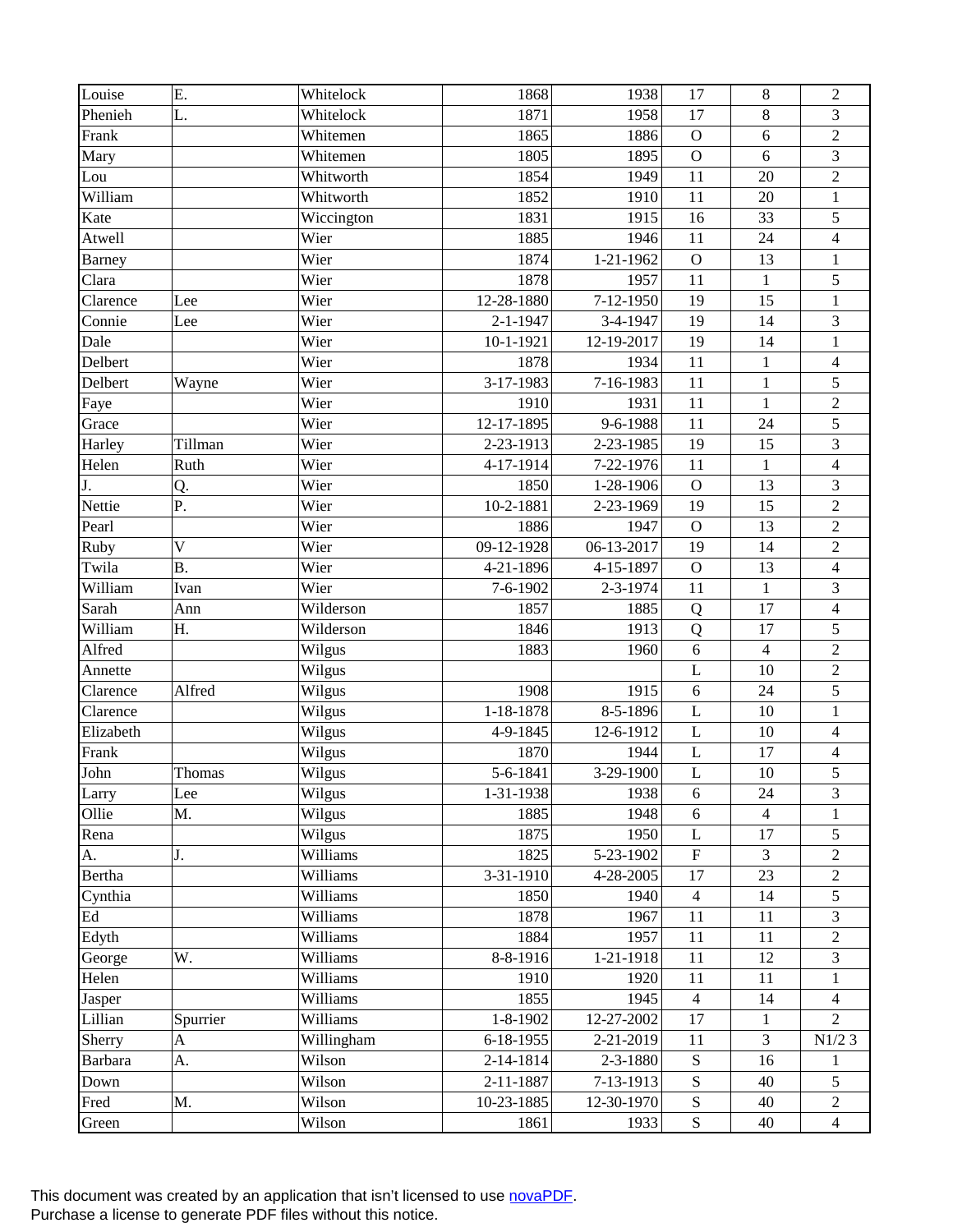| James      |           | Wilson    |                 |                 | $\, {\rm H}$ | 13             | $\mathbf{1}$            |
|------------|-----------|-----------|-----------------|-----------------|--------------|----------------|-------------------------|
| Nellie     |           | Wilson    | 1867            | 1935            | ${\bf S}$    | 40             | 3                       |
| Nelson     | G.        | Wilson    | 3-25-1884       | 9-24-1975       | ${\bf S}$    | 40             | $\mathbf{1}$            |
| Samuel     | Η.        | Wilson    | 4-10-1817       | 2-9-1880        | $\mathbf S$  | 16             | 5                       |
| Bonnie     | C.        | Wirth     | 1890            | 1929            | 18           | 15             | 5                       |
| Louise     | T.        | Wiser     | 1878            | 1953            | $\mathbf E$  | $\mathbf{1}$   | $\mathfrak{Z}$          |
| Catherine  |           | Wolfe     | 6-9-1847        |                 | 15           | 13             | 3                       |
| Margaret   |           | Wolfe     | 1888            | 1968            | 15           | 14             | $\sqrt{2}$              |
| Melbourne  | Edson     | Wolfe     | 1873            | 1943            | 15           | 14             | $\overline{3}$          |
| Mirain     | Danner    | Wolfe     | 7-18-1916       | 10-19-1990      | 15           | 14             | 5                       |
| William    |           | Wolfe     | 4-28-1843       | 4-8-1917        | 15           | 13             | $\sqrt{2}$              |
| William    | Edson     | Wolfe     | 4-10-1914       | 7-6-1983        | 15           | 14             | $\overline{4}$          |
| Frank      | E.        | Woodruff  | 1912            | 1935            | 10           | 32             | $\mathbf{1}$            |
| Lizzie     | Belle     | Woodruff  | 3-21-1890       | 1-30-1976       | 10           | 32             | $\sqrt{2}$              |
| Daisey     |           | Worlin    |                 |                 | $\, {\bf B}$ | 15             | $\overline{4}$          |
| Ruby       | Lee       | Wright    | 5-30-1889       | 5-18-1969       | ${\bf G}$    | $\sqrt{2}$     | $\overline{4}$          |
|            |           | Wright    |                 |                 | $\mathbf{A}$ | 17             | 5                       |
| Charles    | C.        | Wuttke    | 9-16-1865       | 1-23-1918       | 16           | 27             | $\overline{\mathbf{4}}$ |
| Charles    | C.        | Wuttke    | 9-27-1906       | 7-14-1937       | 16           | 27             | 5                       |
| Edwin      | McDill    | Wuttke    | 10-30-1910      | 10-7-1917       | 16           | 27             | $\sqrt{2}$              |
| Frances    | McDill    | Wuttke    | 10-20-1877      | 8-31-1967       | 16           | 27             | 3                       |
| Mary       | Frances   | Wuttke    | 8-12-1914       | 6-19-1937       | 16           | 27             | $\mathbf{1}$            |
| Wilma      | Gwendolen | Wuttke    | 3-29-1907       | 9-24-1993       | 16           | 27             | 5                       |
| Ernestine  | Ε.        | Wyman     | 1885            | 1963            | 12           | 20             | 5                       |
| Viola      | M.        | Wyman     | 1862            | 1950            | 12           | 20             | $\overline{4}$          |
| William    | Η.        | Wyman     | 1854            | 1939            | 12           | 20             | 3                       |
| Corneliuss |           | Wymore    | 1841            | 1908            | 5            | 14             | 3                       |
| Sarah      | A.        | Wymore    | 6-4-1849        | 10-14-1929      | 5            | 14             | $\sqrt{2}$              |
| Walter     |           | Wymore    | 11-30-1879      | 3-19-1907       | 5            | 14             | 5                       |
| Cecil      |           | Yeisley   | 5-8-1915        | 5-8-1915        | 16           | 14             | 5                       |
| Vernon     | V.        | Yeo       | 1882            | 1910            | 10           | 5              | $\mathbf{1}$            |
| John       | A.        | Young     | 1878            | 6-24-1890       | ${\bf R}$    | 27             | $\overline{4}$          |
|            |           | Yowell    |                 |                 | 15           | 17             | 5                       |
| Lottie     |           | Zeiger    | 1871            | 1922            | 9            | 10             | $\overline{5}$          |
| Phillip    |           | Zeiger    | 1868            | 1919            | 9            | 10             | 3                       |
| Sarah      | Ε.        | Zeiger    | 1846            | 1919            | 9            | 10             | 4                       |
| Ann        | M.        | Zimmerman | 1852            | 1927            | 11           | 23             | $\overline{c}$          |
| David      |           | Zimmerman | 1848            | 1930            | 11           | 23             | 1                       |
| Ellen      |           |           |                 |                 | Q            | $\,8\,$        | $\overline{c}$          |
| Ferris     | Lynn      |           |                 |                 | 14           | $\overline{7}$ | 7                       |
| Frank      |           |           |                 |                 | $\sqrt{5}$   | 16             | $\overline{2}$          |
| George     |           |           |                 |                 | ${\bf E}$    | 5              | $\overline{4}$          |
| Gerald     |           |           | 1904            | 1905            | $\rm I$      | $\,8\,$        | $\mathbf{1}$            |
| Leonora    |           |           | 1911            |                 | $\bf I$      | 8              | $\mathbf{1}$            |
| Lizzie     | A.        |           |                 |                 | ${\bf S}$    | 29             | 5                       |
| Louesa     |           |           | 6-14-1872       |                 | $\mathbf R$  | 17             | 5                       |
| Roy        |           |           |                 |                 |              |                | $\mathbf{1}$            |
| Thoadore   | R.        |           |                 |                 | L            | $\overline{4}$ | 1                       |
| Willie     |           |           |                 |                 | $\mathbf{A}$ | 6              | 5                       |
|            |           |           | $7 - 11 - 1904$ | $7 - 11 - 1904$ | $6\,$        | 16             | 3                       |
|            |           |           |                 |                 | 11           | 21             | $\sqrt{2}$              |